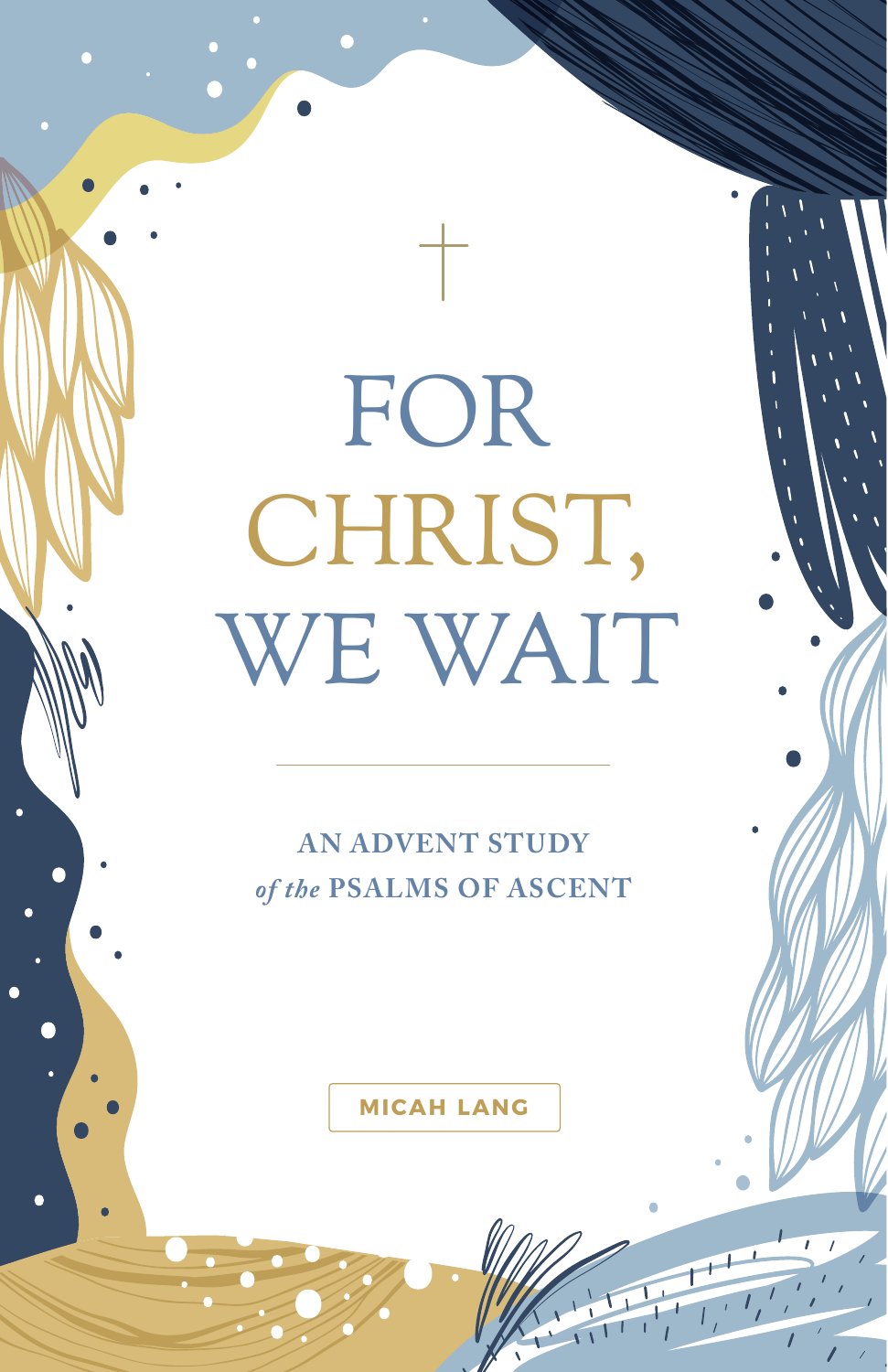"I'm thankful for this Advent devotional, which takes us by the hand and gently guides us through the Psalms of Ascent toward Christmas, showing us the beauty and excellence of Jesus Christ. Read it and grow in your love for Jesus this Christmas."

### **Stephen Witmer**

Lead Pastor, Pepperell Christian Fellowship; Author of *A Big Gospel in Small Places* and *Eternity Changes Everything* 

"Micah has done a wonderful job conveying to his readers the Scriptural precedent of hoping, preparing, rejoicing in, and adoring our Savior, Jesus, during the Advent season. Drawing truths from the Psalms of Ascent, Micah very practically and graciously points the Christian's eyes upward to God and away from sin and self. We will all do well to make *For Christ We Wait* a part of our efforts to glory in God as we anticipate Christmas, and his glorious return one day soon."

### **Joel Littlefield**

Preaching and planting pastor, New City Church; Author of *Beeline to the Cross*

"This is a devotional that will certainly prepare your heart's focus for Christmas. But to be honest, this book is bigger than Christmas because it carries us through our entire journey until the final coming of the God-Man, Jesus. It's also a relief to find a devotional that is robust, relational, and accessible for a busy season. May God use this heartfelt book from Micah to bring joy and hope into our lives and the world around us."

### **Dan Church**

Lead Pastor, South Lewiston Baptist Church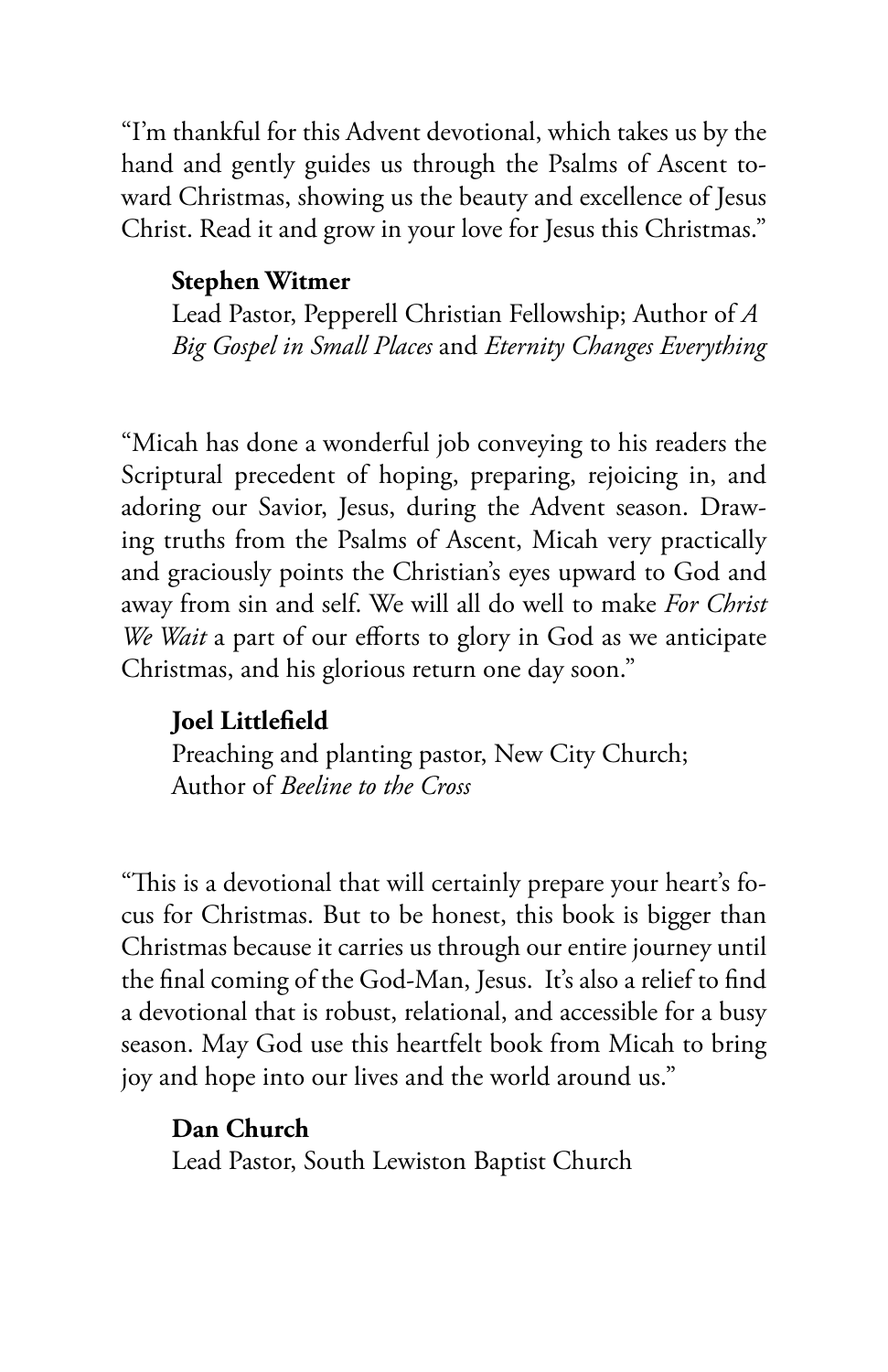*For Christ, We Wait: An Advent Study of the Psalms of Ascent* 

Copyright © 2021 by Micah Lang

This ebook is a digital resource intended for local churches and congregations. It is free to be distributed by local churches for the reading and use of their congregants.

All rights reserved. No part of this publication may be reproduced, sold, stored in a retrieval system, or transmitted in any form by any means, electronic, mechanical, photocopy, recording, or otherwise, outside of the stipulations listed above without the prior permission of the author, except as provided for by USA copyright law.

All Scripture quotations are from the ESV® Bible (The Holy Bible, English Standard Version®).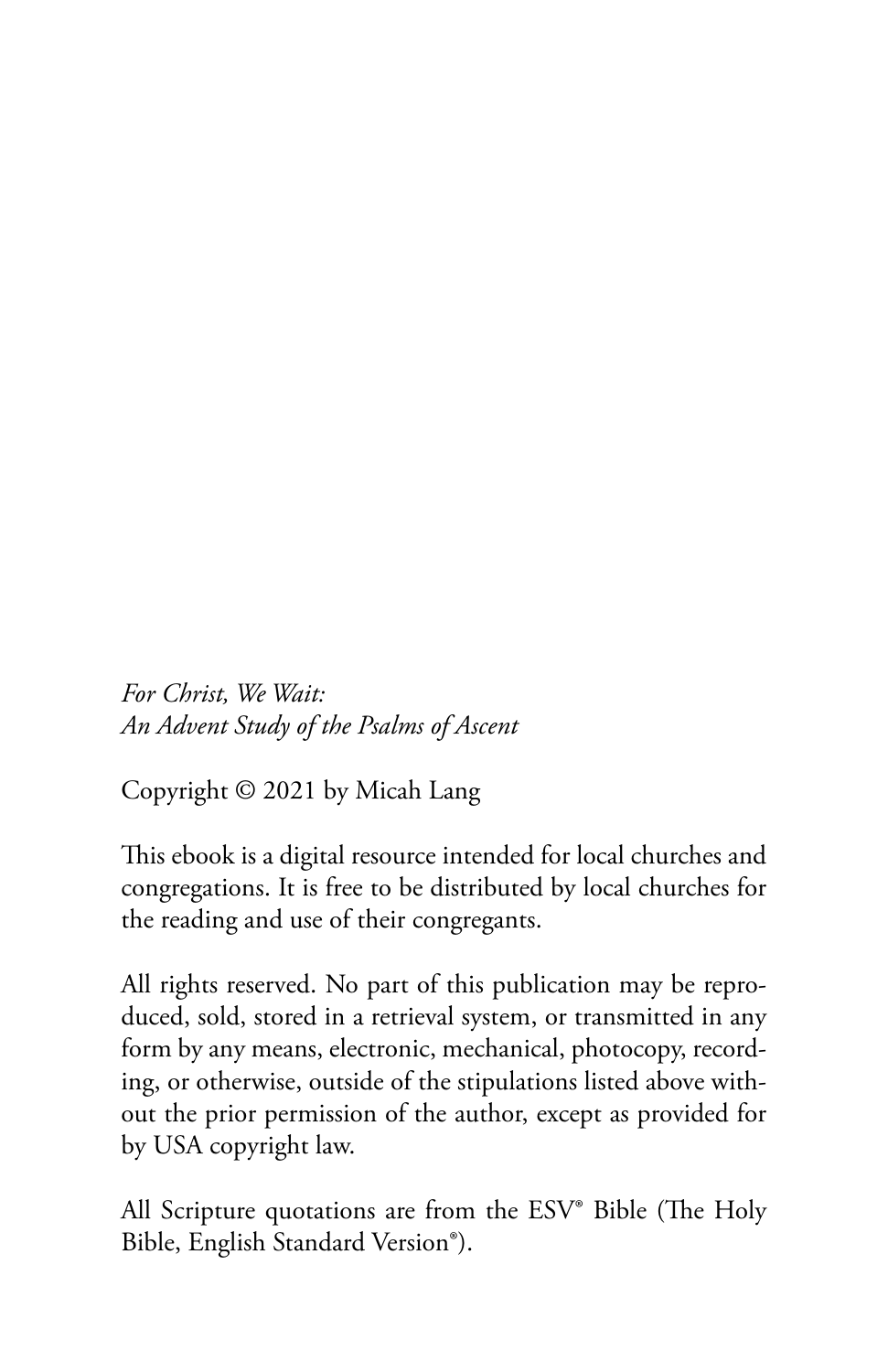### **CONTENTS**

| <b>Introduction: Advent &amp; the Songs of Ascent</b>  | 1  |
|--------------------------------------------------------|----|
| Week 1 (God, we hope in your promises)                 | 3  |
| 1) The first week: Hope in God's promises              | 4  |
| 2) Psalm 120: Hope in God's Deliverance                | 7  |
| 3) Psalm 121: Hope in God's Help                       | 10 |
| 4) Psalm 122: Hope in God's House                      | 13 |
| 5) Psalm 123: Hope in God's Mercy                      | 16 |
| Week 2 (God, we prepare as we wait)                    | 19 |
| 6) The second week: Prepare as you wait                | 20 |
| 7) Psalm 124: Prepare by remembering                   | 23 |
| 8) Psalm 125: Prepare by fortifying                    | 26 |
| 9) Psalm 126: Prepare by pleading                      | 29 |
| 10) Psalm 127: Prepare by trusting                     | 32 |
| Week 3 (God, we rejoice in your peace)                 | 35 |
| 11) The third week: Rejoice in peace                   | 36 |
| 12) Psalm 128: Rejoice while fearing the Lord          | 39 |
| 13) Psalm 129: Rejoice while enduring suffering        | 42 |
| 14) Psalm 130: Rejoice while waiting for the Lord      | 45 |
| 15) Psalm 131: Rejoice while quieting your soul        | 48 |
| Week 4 (God, we adore you for your love)               | 51 |
| 16) The final week: Adore God for his love             | 52 |
| 17) Psalm 132: Adore God for his electing love         | 55 |
| 18) Psalm 133: Adore God for bringing us into a family | 58 |
| 19) Psalm 134: Adore God for he is worthy              | 61 |
| 20) Christmas Eve: Oh come, let us adore him           | 64 |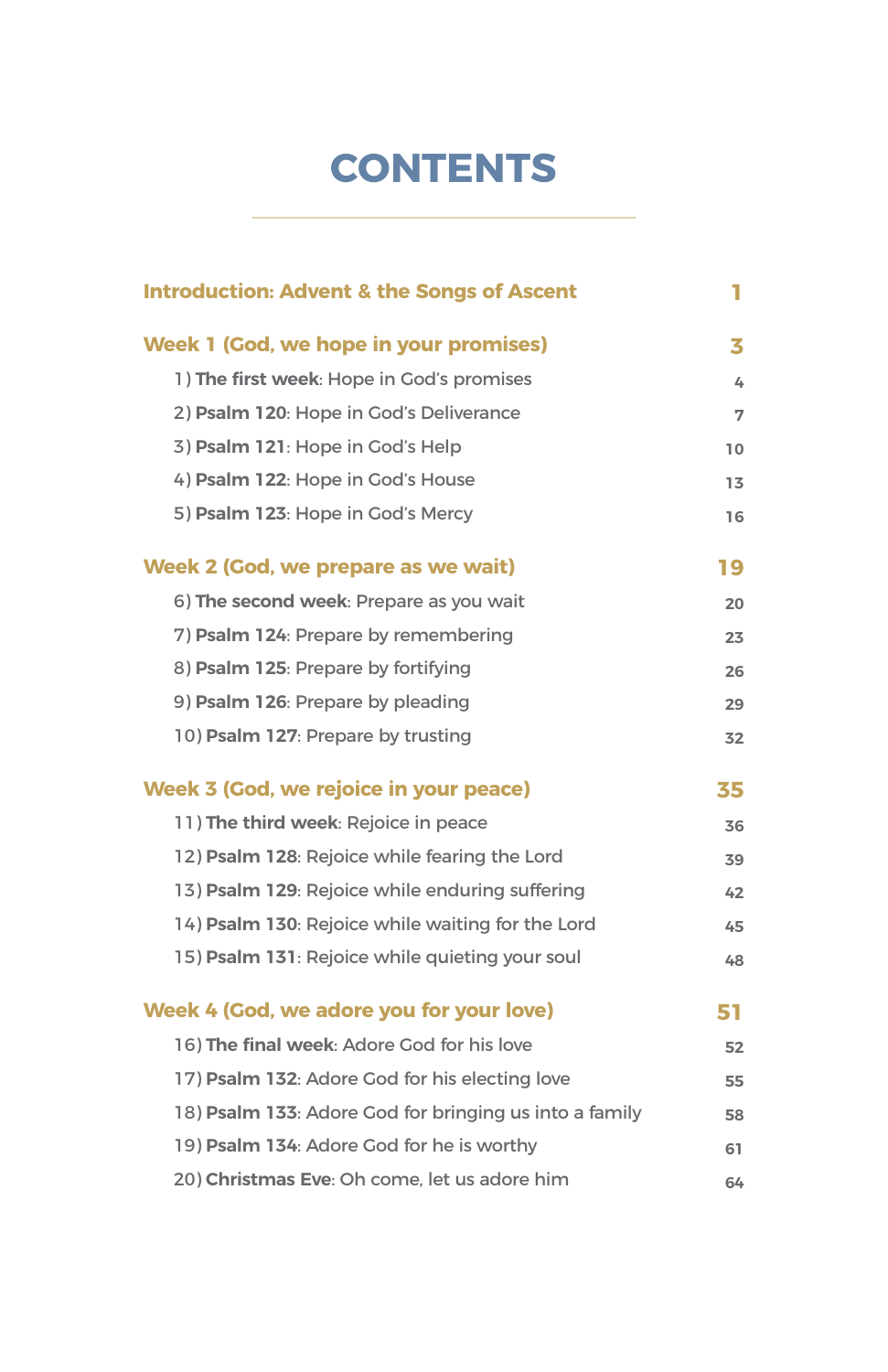### **INTRODUCTION**

### *Advent & the Songs of Ascent*

### **What is Advent?**

Advent means "coming." The season of Advent is an annual season of anticipation of the celebration of Christmas. Historically, Christians have used this season to reflect on what is most important about Christmas: the coming of Jesus Christ into the world to save sinners. Typically, the four weeks of Advent have focused on different themes related to God's work at Christmas. The Advent in view is primarily Jesus' first coming; however, we also look forward to the Second Advent when Christ comes again. Many believers have found an intentional centering of the mind and heart around Christ during Advent to be both spiritually enriching and deeply worshipful. Consider how you might take time amidst the busyness of Christmas planning and holiday events to slow down, consider Christ, and remember what he has done.

### **What are the Songs of Ascent?**

In the midst of the Psalms come a collection of songs starting in Psalm 120 and going through Psalm 134, all joined by this idea of "ascending." These songs come in the midst of Israel's rebellion and captivity and look forward to when the Messiah will come, rescue them from their captivity, and restore them to glory and peace. There is a tension between what is and what should be. There is sorrow over what currently is happening but hope in what will come to be. Many Jews would recite these songs step by step as they walked up to the temple in Jerusalem. The songs are meant to give a voice to our suffering while also pulling us into the light of God's promises. We see many of these promises fulfilled in the coming of Christ and some yet to be consummated when he comes again.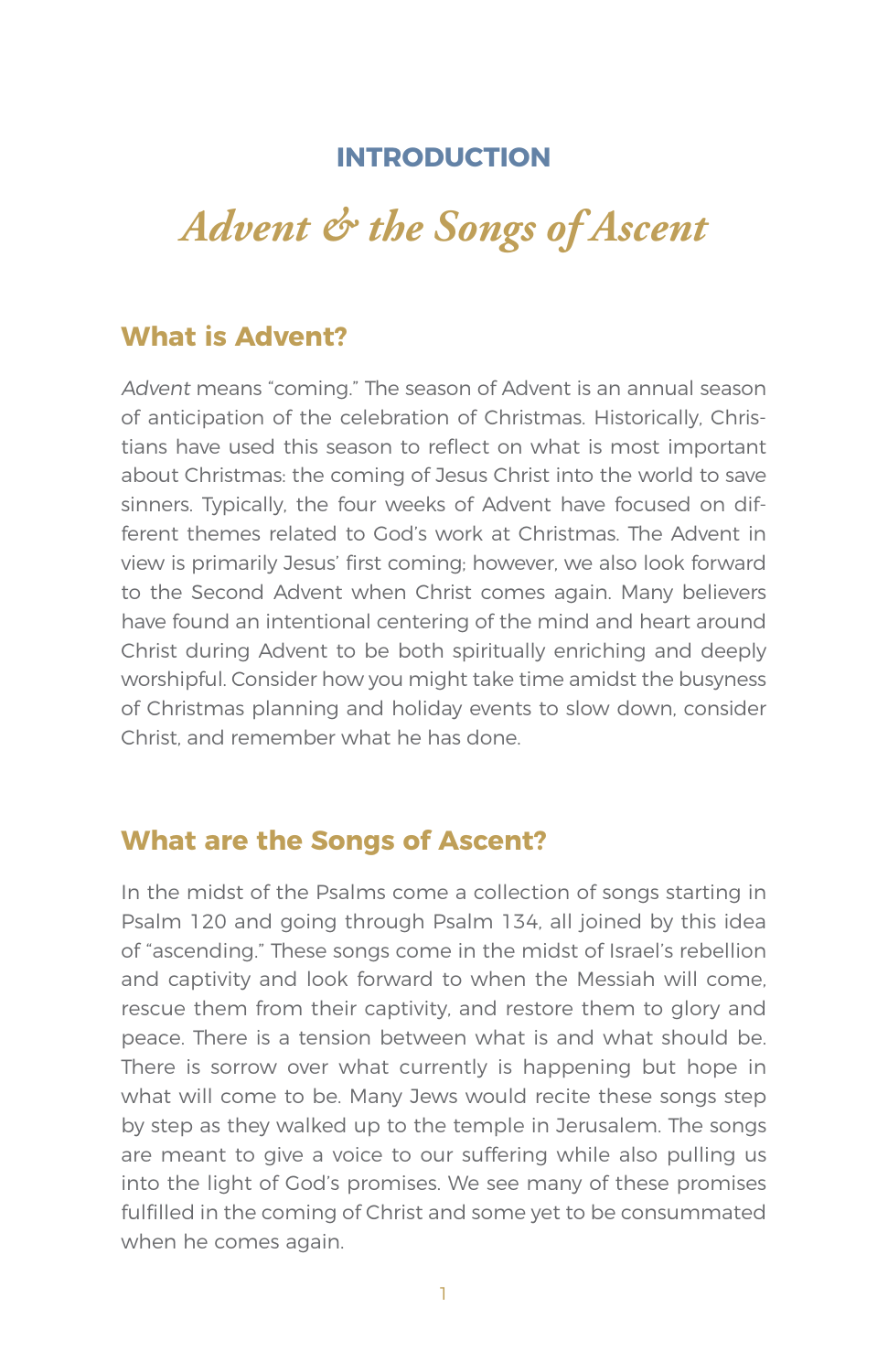### **Why meditate on these songs during Advent?**

There is anticipation and hope within the Songs of Ascent that do well to prepare our hearts for the good news of Christmas. We need to feel the tension as we await the coming of Jesus. Will God keep his promise as we hope in him? In a similar way to the psalmist, we are still waiting. We await the return of Jesus Christ and long to see him restore all things, save us from the darkness of this fallen world, and bring us into glory. The beautiful hope we can feel through these songs is that as sure as Jesus came the first time, he will come the second time. We long for his return but we know the New Jerusalem is coming. Home is not far away.

In Advent there are four traditional themes: hope, preparation, joy, and love. In reading the Songs of Ascent, one can quickly find how all four themes permeate all of these psalms. Because of this, it is good meditate on how the psalmist expresses hope, preparation, joy, and love for God. It is also good to reflect on how Christ is the fulfillment of what the psalmist is longing for. Christ is the answer!

### **How should I use this devotional?**

Although the season of Advent officially begins on December 1st and lasts 25 days, churches typically begin celebrating the season of Advent four Sundays before Christmas, with its culmination at Christmas Eve. Accordingly, this devotional is structured around the "four weeks" of Advent. Each week begins with a text historically associated with that week and corresponding theme. Next, there are meditations on several of the Songs of Ascent and their fulfillment in Christ's coming. Each week contains five meditations (20 in total).

Each meditation includes a passage, a devotional to consider, and a prayer to pray. Consider meditating on these passages as a supplement to your quiet time or read them with your family or a small group with the purpose of coming together around what is most important about the Advent season. Read carefully. Meditate thoughtfully. Pray vulnerably.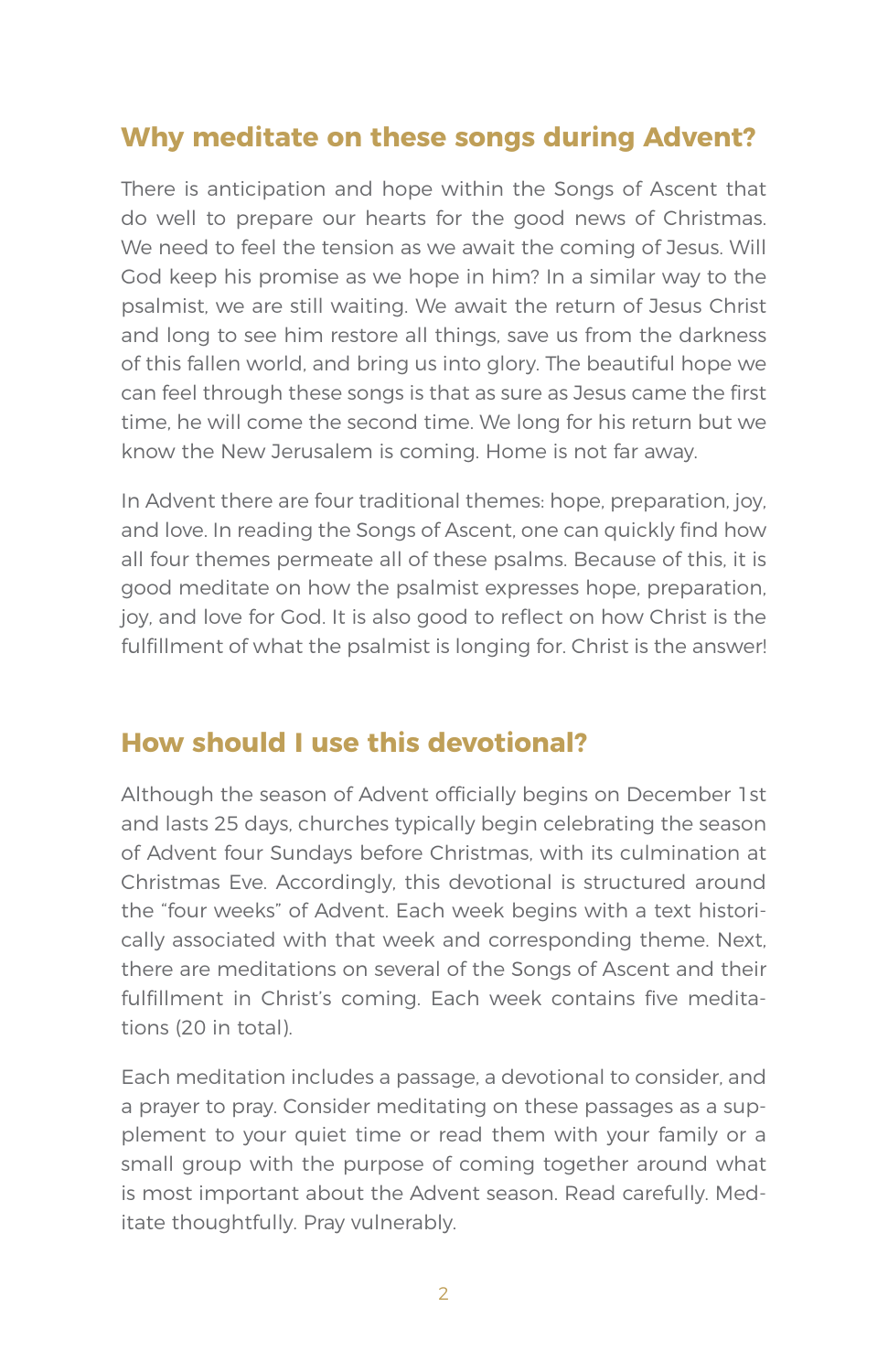**WEEK 1**

*"God, we hope in your promises."*

**PSALMS 120-123**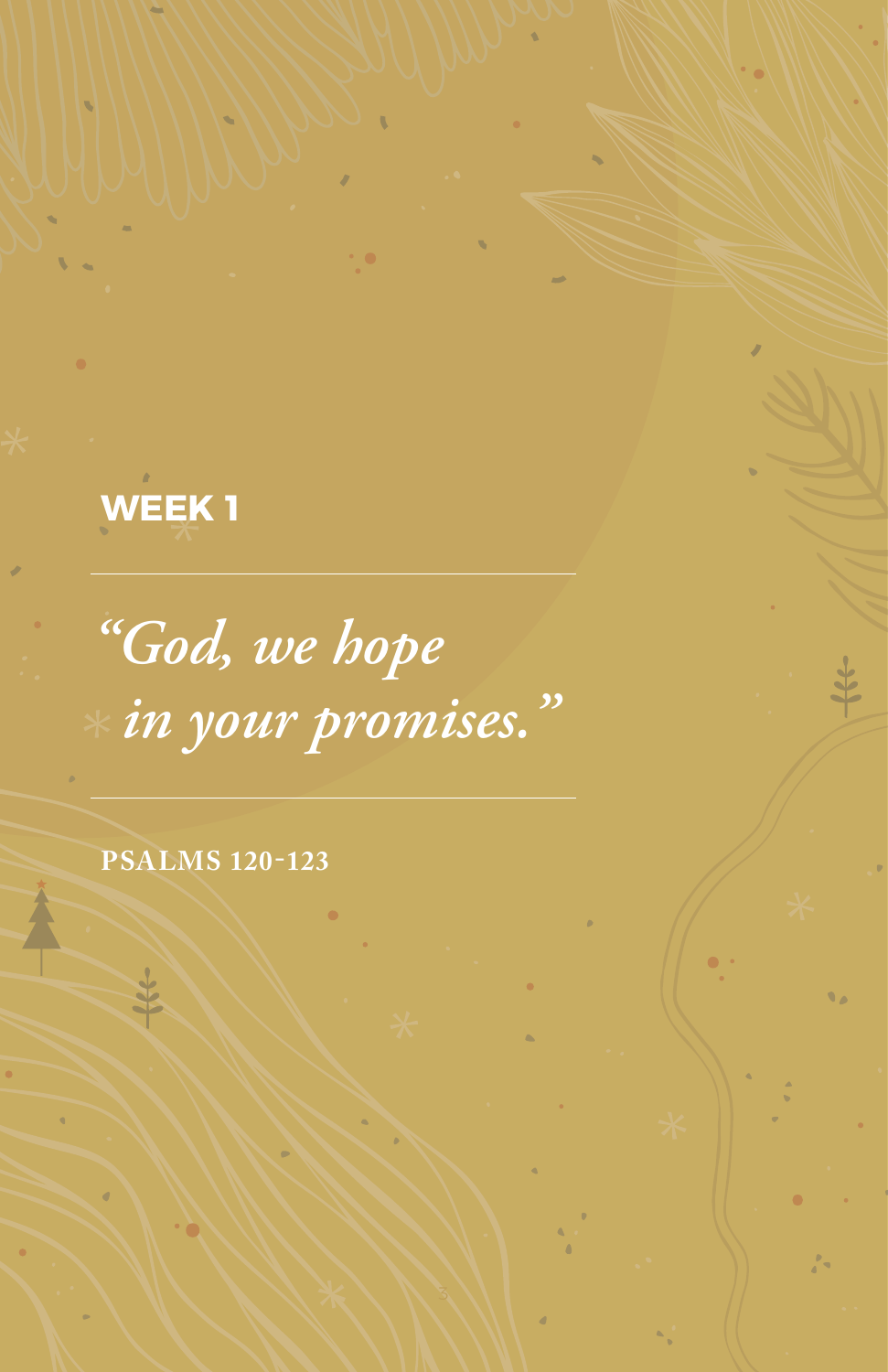

### **THE FIRST WEEK** *Hope in God's promises*

### **READ**

The people walking in darkness have seen a great light; on those living in the land of deep darkness, a light has dawned… For to us a child is born, to us a son is given; and the government shall be upon his shoulder, and his name shall be called Wonderful Counselor, Mighty God, Everlasting Father, Prince of Peace. Of the increase of his government and of peace there will be no end, on the throne of David and over his kingdom, to establish it and to uphold it with justice and with righteousness from this time forth and forevermore. The zeal of the LORD of hosts will do this.

**ISAIAH 9:2, 6-7**

### **CONSIDER**

I<br>and love autumn. I love the wearing of sweaters, the picking of apples, the vibrant colors of the trees. But autumn is also a reminder that winter is coming. As trees become empty and the grip of winter's chill closes in, we are reminded that seasons of darkness and cold come upon all of us. It is no wonder that God so designed the universe to experience the daily contrast of darkness and light. God uses this picture of darkness often in scripture to point to something deeper.

We all live in a world of darkness. We feel the brokenness of our sinful thoughts, words, and actions. We feel the off-tune cravings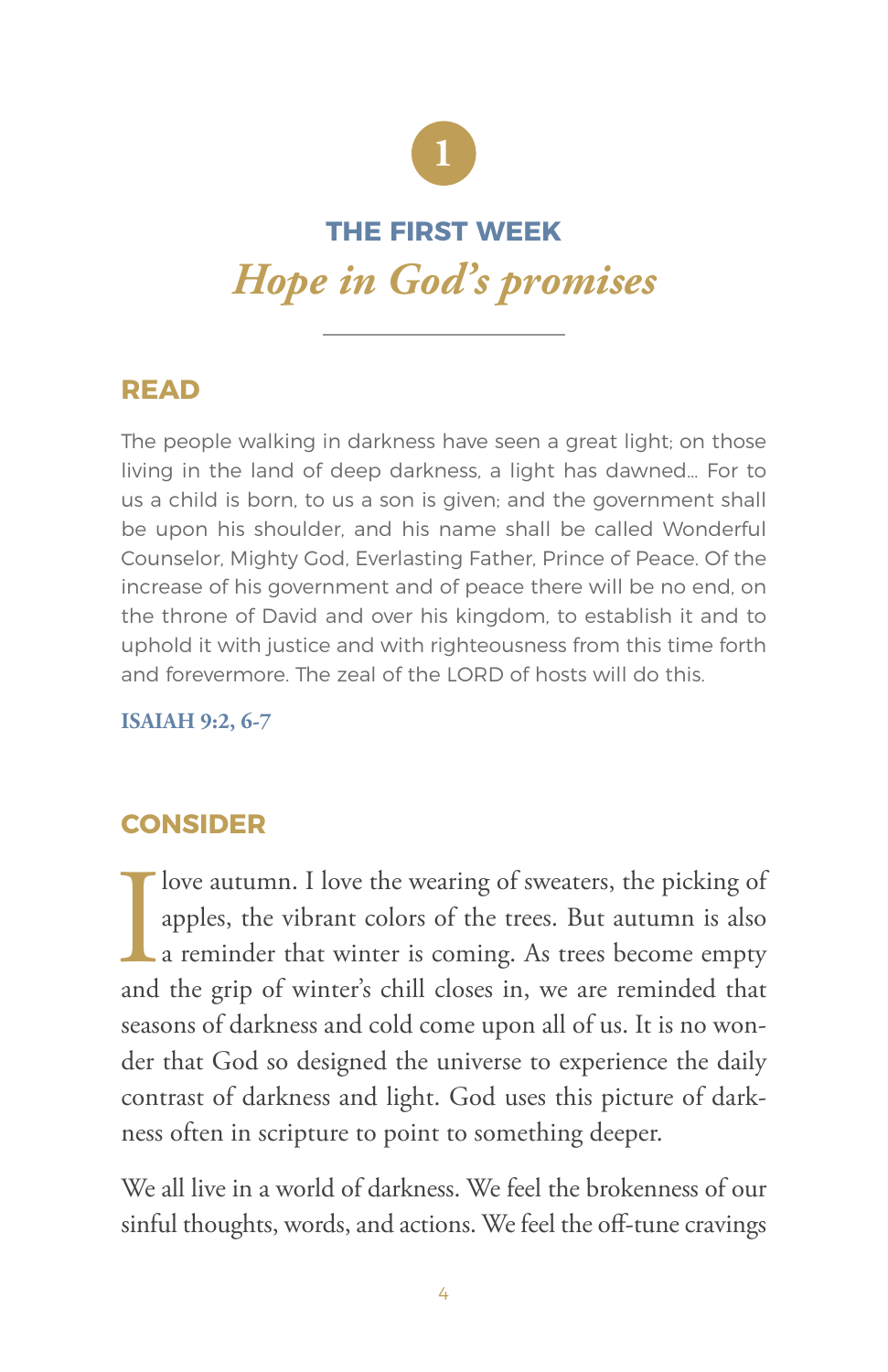of our heart, seeking to be satisfied with things that draw us away from the light of God's presence. We feel brokenness around us. We feel the pain of sickness, disaster, conflict, and injustice. The world is not right. The world is broken. The world is dark. And we have been walking in darkness. We need hope.

And hope has been promised for us. The very God who created light (Gen. 1:3-5) and is light (1 John 1:5) has promised that the darkness will not win. In Isaiah 9, the people of Israel face the judgement of captivity. "Darkness" in Isaiah often represents the Lord *hiding his face* (see 8:17). They feel the harsh, cold loss of God's favor and presence as they fall headlong into their sin and brokenness. But their darkness will not last forever. The light that is coming will be greater than the darkness. As far as the curse is found, he will come to make his blessings flow.

And how will he display this light? Through a child. A child that will be called the wonderful counselor, the mighty God, the everlasting Father, the prince of peace. He will reign on David's throne and will be the perfect King who reigns forever. This is the promise. This is our hope. Darkness will give way to light. Our God has promised this. This week, tune your heart to the channels of hope. But not just hope for hope's sake. Hope in the promises of God. Hope that no matter how dark the world seems, light is coming. As sure as Christ came at Christmas, he will come again and accomplish all that he said. *The zeal of the almighty shall accomplish this.* Hope in him. Hope in the light that is coming.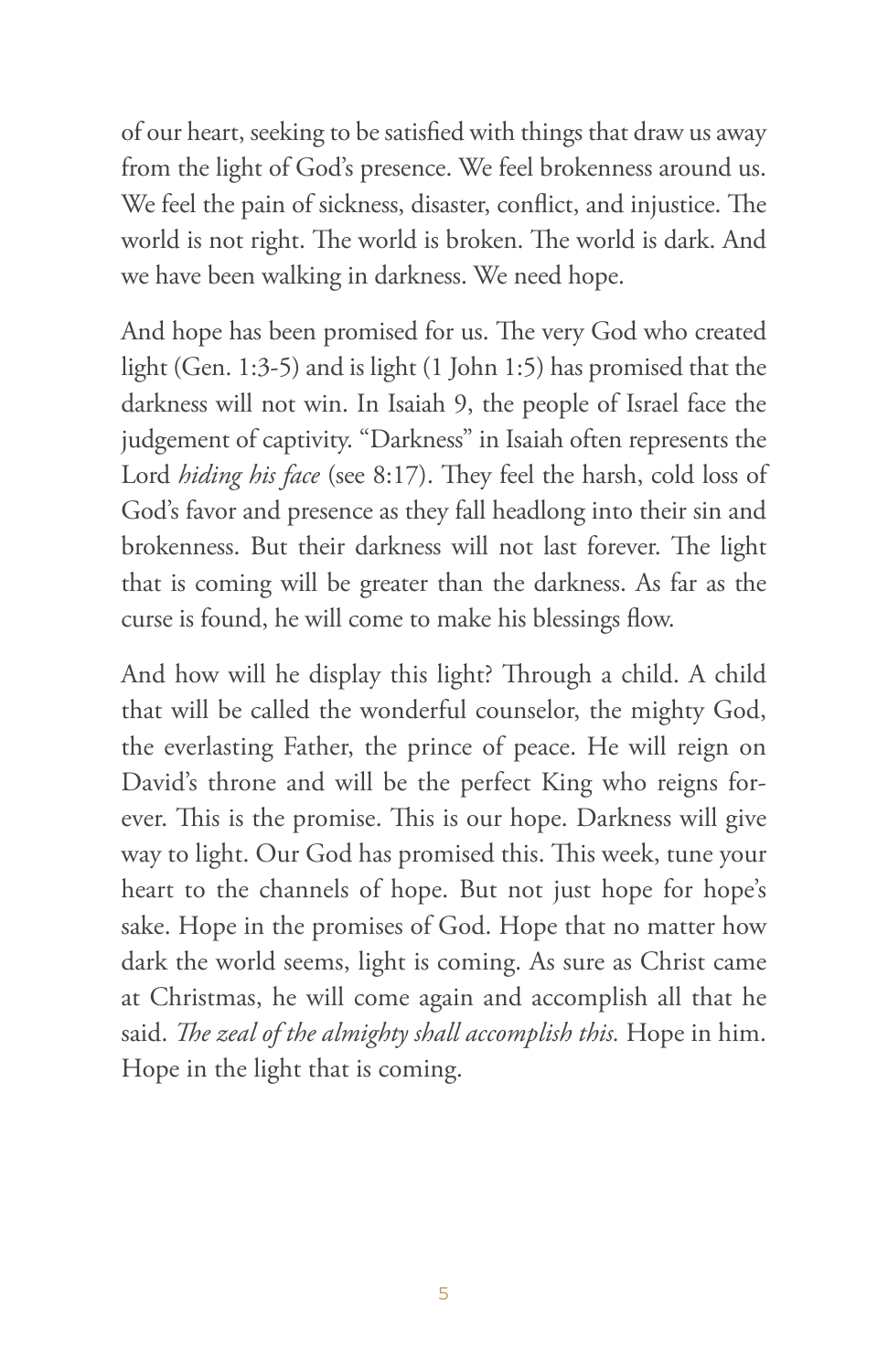### **PRAY**

#### *Heavenly Father,*

*I confess that I am a sinful person. I feel brokenness within me and about me. I too often set my gaze on the darkness rather than the light of your goodness and good promises. Help me this week to hope. Help me to think often of the promises you have made. Help me to believe them. Help me to no longer walk in darkness because my eyes have seen your light. Cause me to walk in your ways, to long for your presence, and look with hope to the day you have determined to come and make all things right. May this week be yours. May my life be yours. And may your light shine in me so that others would see it too.*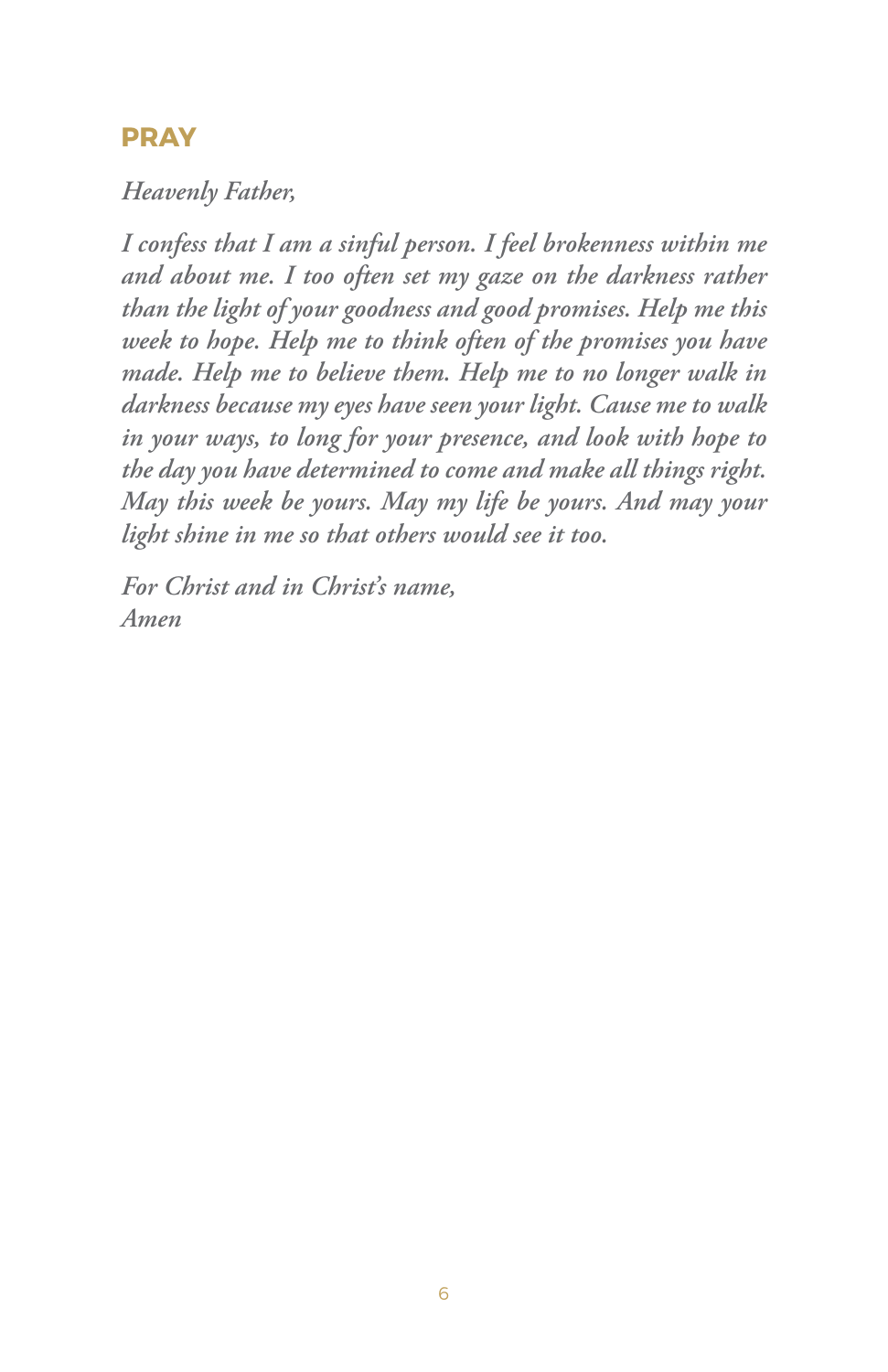

### **PSALM 120**

### *Hope in God's deliverance*

### **READ**

In my distress I called to the LORD, and he answered me.

**PSALM 120:1** *Read all of Psalm 120*

### **CONSIDER**

We all need deliverance. The comforts of life can<br>cause us to forget this truth but if we were to peel<br>back the highlight reels of public demeanor, social<br>media posts, and modern comforts, our need for salvation because us to forget this truth but if we were to peel back the highlight reels of public demeanor, social media posts, and modern comforts, our need for salvation becomes clear. The reality is that until we feel the gravity of our need, we will never feel the wonder of hope. Do not run from facing your own sin. Do not ignore the storm raging around you. For if you do not face it, you will not feel your need for God's saving power. And if you don't feel your need, you will continue to walk in darkness, blind to the glorious light of God's grace.

It is appropriate that the Psalms of Ascent begin with distress and longing. For as we ascend the mountain of God to dwell in his presence, we see a journey of hope as God meets us in our brokenness. The psalmist beings: *In my distress I called to the LORD,*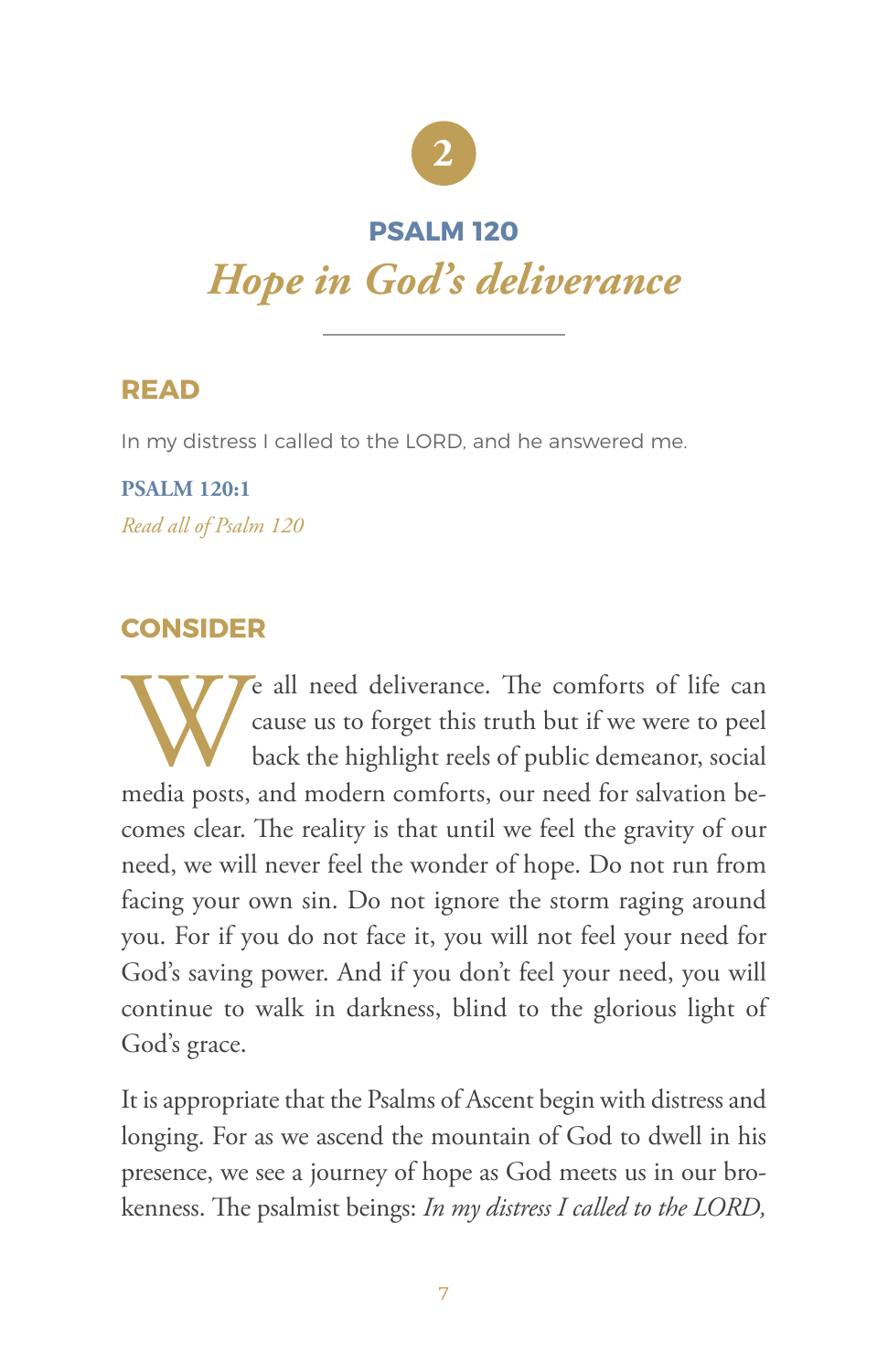*and he answered me.* Are you in distress? Call to the Lord. Are you discouraged? Call to the Lord. Are you weighed down and tired? Call to the Lord. Where else can we go? Often God uses our sorrows to drive us to his presence. For when we have great need, we experience the God of great provision.

The situation the psalmist finds himself in is being surrounded by those with *"lying lips"* and a *"deceitful tongue"* (120:2). He is trying to live in the truth of God but is surrounded by deceit. He wants peace but everyone around him wants war (120:7). How does he comfort himself? There seem to be three things: **1) He acknowledges the wages of sin**. He says sharp arrows and burning coals are destined for those who live in deceit, emphasizing the severity of judgement (120:3-4). **2) He hates his own role in his distress**. He acknowledges the wrongfulness of sojourning with and dwelling among those who hate peace (120:5-6). Too long has he made his dwelling with them. **3) He cries out to God for salvation**. He knows that sin is evil, he knows that he has contributed to the mess he is in, and yet he still comes to God for help.

Whether the situation we are in is of our own making, the evil of others, or of unknown means, the one to whom we cry remains the same. God will never say, "Well, you got yourself in this mess. It's up to you to get yourself out of it." No, when we cry to him in our distress, he will answer us. Like a loving father that longs to minister to the heart of his hurting child, whether their hurt was because of their own foolishness or not, God desires that we come to him with every discouragement and cry of distress for he is the one who can deliver us. And the reason we come to him is because of this hope. We hope that he will deliver us.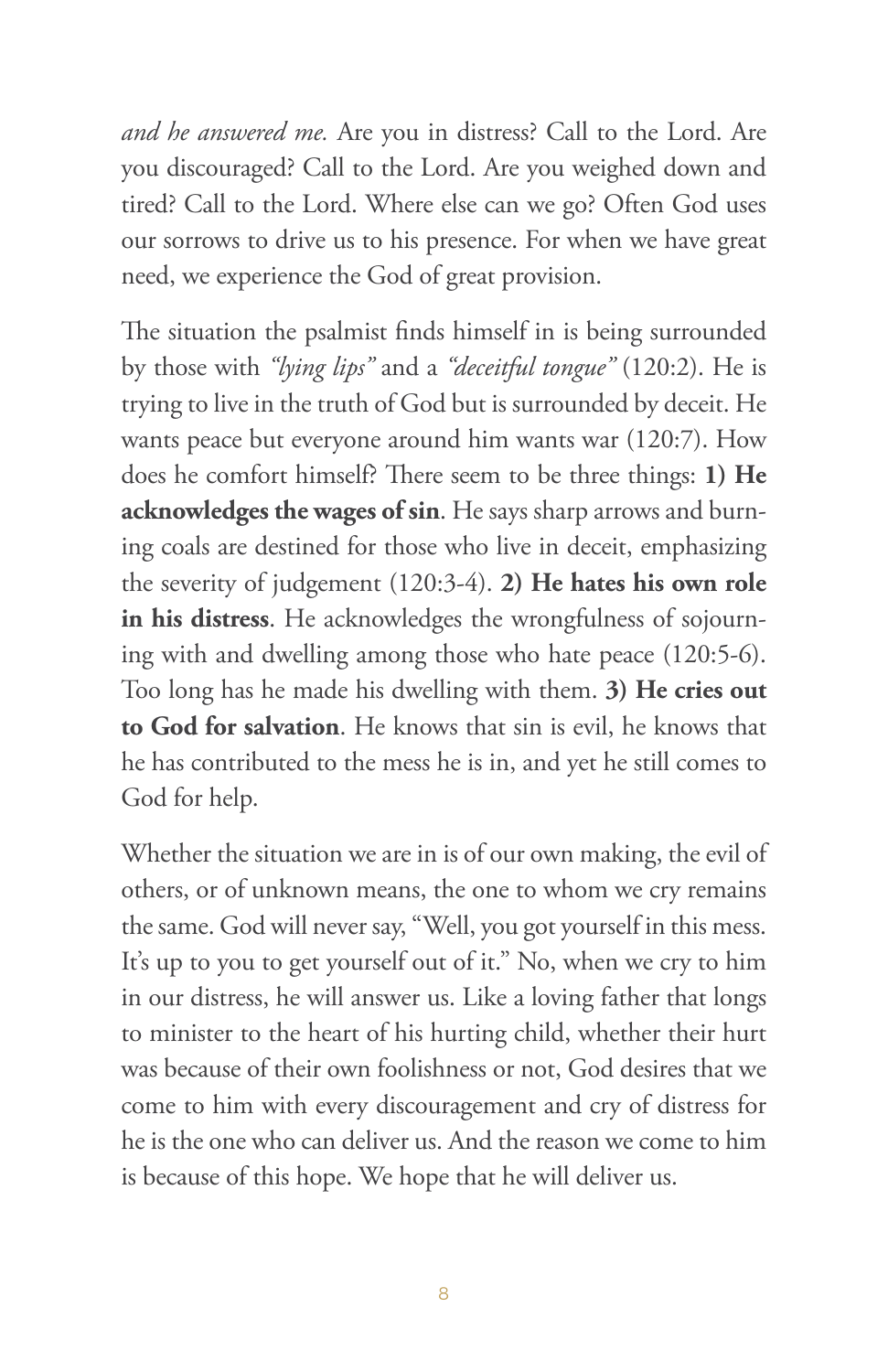As we approach Christmas, we see the great lengths God went to in order to deliver us. For Christ came as the one hoped for by God's people. Christ came into a place of distress, although it was not because of his sin. It was because of our sin. And Christ came to deliver all that the Father chose to give him. When we cry on the name of the Lord, he saves to the uttermost. Our hope rests in the God who became flesh to save his people.

#### **PRAY**

### *Heavenly Father,*

*I need you. I often forget that I need you but not one moment goes by that I do not need you. Sweet Savior, help me to see how great my need is for you. If you must bring me into times of distress to see it, I humbly fall before your sovereign wisdom. May your will be done. When I am in distress, I make it my aim to hope in your deliverance. I resolve in my heart to cry out to you and come to you when I am in need. May my life be marked by a constant return to your saving hand. May I feel your comfort and strength in times of discomfort and weakness. And may I evermore see deeper beauties in the coming of Christ to save me unto deeper moments of worship and surrender. May I look to Jesus for my every need and hope that he will always answer.*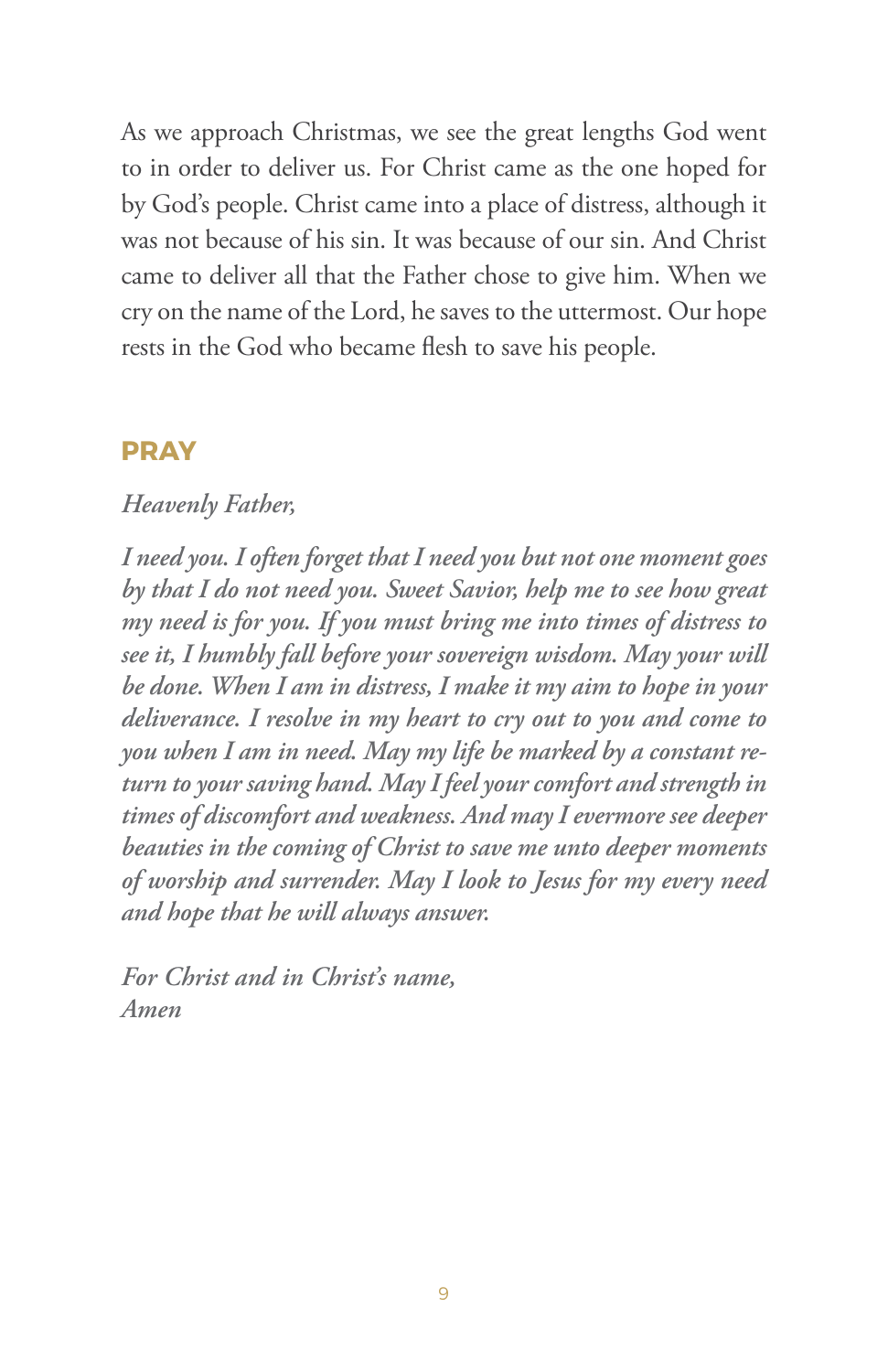

### **PSALM 121** *Hope in God's help*

### **READ**

1 I lift up my eyes to the hills. From where does my help come? 2 My help comes from the LORD, who made heaven and earth.

#### **PSALM 121:1-2**

*Read all of Psalm 121*

### **CONSIDER**

y daughter, Ada is in a very cute stage of life as a 3-year old. She is sweet, kind, and very independent. But regularly she struggles with doing certain things like opening the bathroom door or cutting her food or 3-year old. She is sweet, kind, and very independent. But regularly she struggles with doing certain things like opening the bathroom door or cutting her food or putting on her shoes. It's then when she says, "Papa, please help me." On one hand, it is good to teach her to do things by herself. But on the other hand, it is honoring for me as her father to help her. It honors me because she is coming to me for help. She believes I *can* help her and that I *will* help her. Unfortunately, I am not as capable or consistent as our heavenly Father. But in the same way, it glorifies him when we come to him for help for he is a God who loves to help his children.

The psalmist feels exposed. He is a pilgrim, wandering a lonely countryside. Animals or thieves or enemies could descend upon him. How does he comfort himself? He looks up to the hills and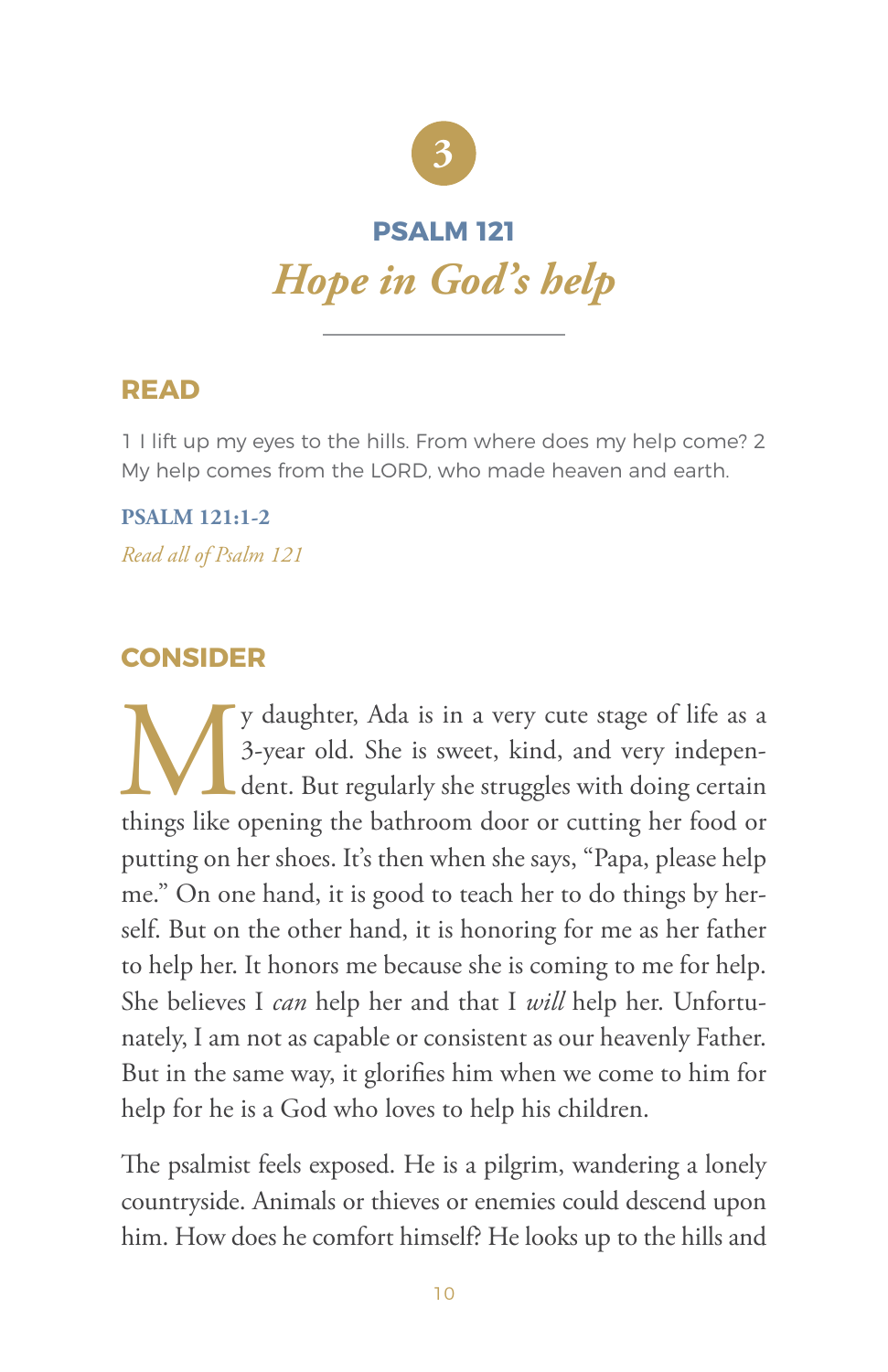reminds himself that his help comes from the very God who made the hills. Furthermore, he has made heaven and earth! The psalmist places his hope in the protection and care of his God. If God establishes his foot somewhere, it will not be moved (121:3). And we can sleep, knowing that God never sleeps (121:4). We need not lay awake worried about what might happen because our creator is watching over us. He keeps us as a good shepherd keeps his sheep. He protects us from all evil (121:7). He protects our coming and going (121:8). The point is to say that God's protection and help cover all of our existence. It is like when Jesus said not one hair on our heads would perish (Luke 21:18). When God comes to help us, his help is comprehensive.

It is all too easy to look at our circumstances and despair. But do we not know that our help comes from the Lord? The one who made heaven and earth? Do we know that not one thing can enter our lives without being approved by the sovereign will of our Father? Do we not know that even what others intend for evil, God intends for our good? If the Lord is on our side, why should we worry and fear? Look up, dear child of God. If you belong to Christ, you are safe in his hand. No matter how bleak the situation looks, help is on the way. Hope in that reality.

Christmas reminds us that God has provided help for us in the person of Jesus Christ. In the ultimate sense of "coming," God's help came to us in human form. He lived a perfect life, suffered for our sins, and conquered the grave. Truly, help has come for our helplessness! It is often said, "God helps those who help themselves." But nothing could be further from the truth. Christmas is proof that God has chosen to help those who could not help themselves. He has come and done for us what we could not do for ourselves. Hope in your sovereign God, the helper to the helpless.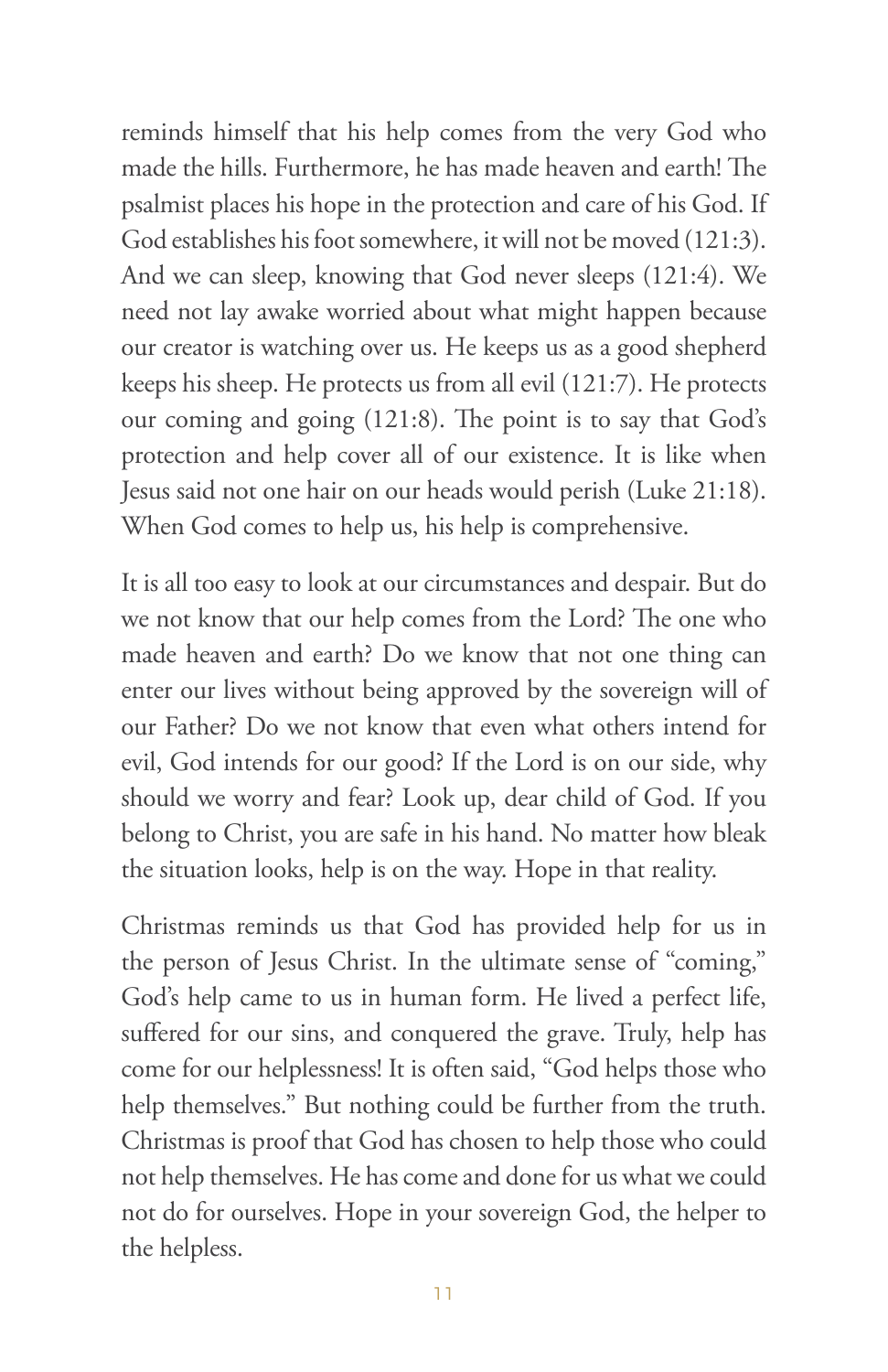### **PRAY**

#### *Heavenly Father,*

*I confess my utter helplessness. There is not one good thing I have done that was not a result of your lavish grace. And there is not one bad thing I have done that your grace cannot cover by the blood of Jesus Christ. God, I need your help. I love you but I do not love you as much as you deserve. I am tempted often by passing sins and impure thoughts. I choose to do what I know I shouldn't do. I am desperately dependent on your help and I thank you for sending it in the person of Jesus Christ. What I could not do, he has done. The price I should have paid, he has paid in full. Help me to live in such a manner that reflects the glorious sacrifice you have made for me. I can go nowhere else but to you. For from you my help comes.*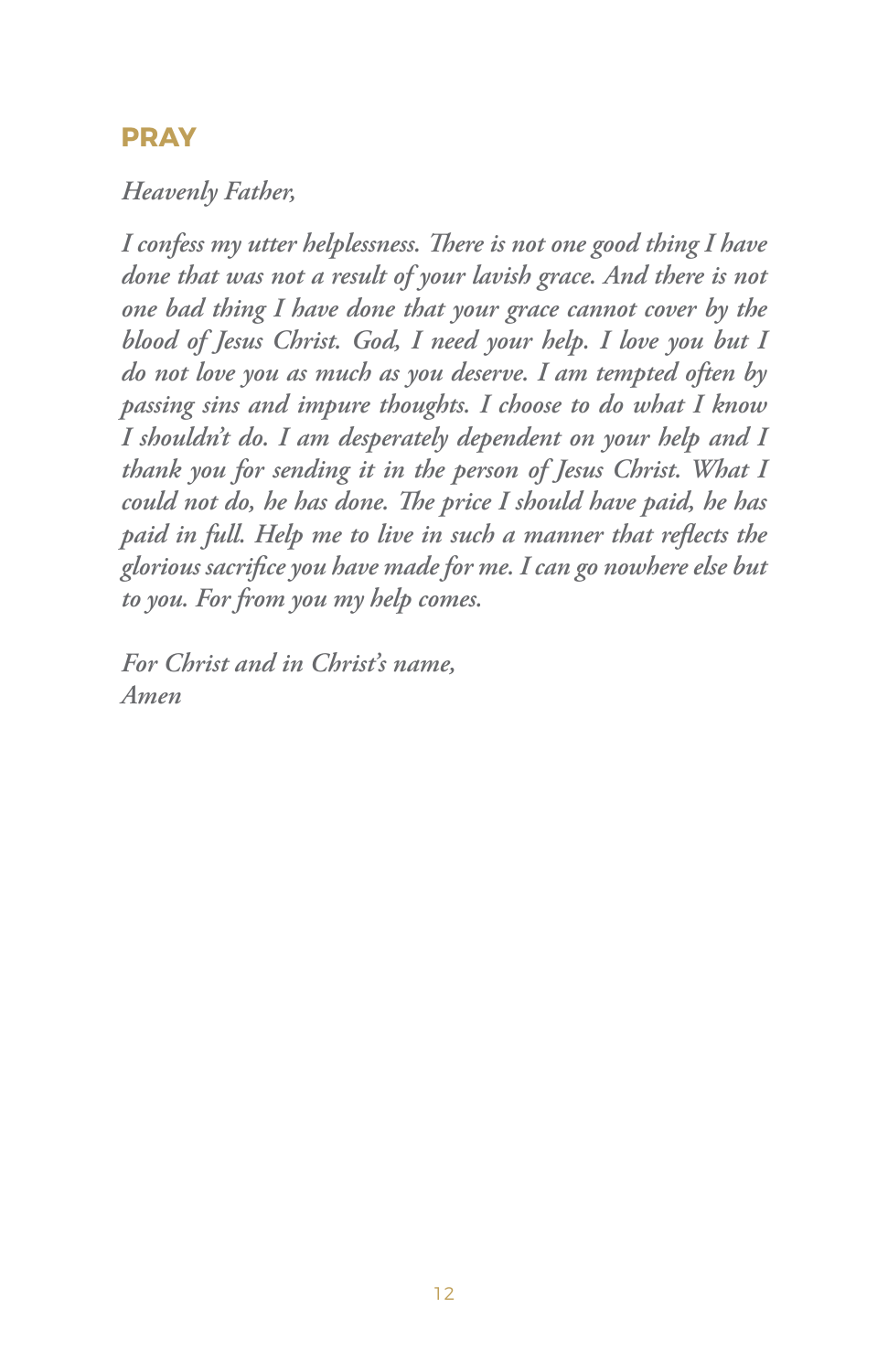

#### **PSALM 122**

### *Hope in God's house*

### **READ**

I was glad when they said to me, "Let us go to the house of the LORD!"

**PSALM 122:1** *Read all of Psalm 122*

### **CONSIDER**

Many in our world try to go through life alone. They are done with the struggles of relationships, with the hurtfulness of betrayal, and the failing of expectations. Many Christians try to go through life alone as well. are done with the struggles of relationships, with the hurtfulness of betrayal, and the failing of expectations. Many Christians try to go through life alone as well. They say, "I love Jesus but I'm not really into this whole church thing." But this is not the picture the Bible gives us of how we are to live. It is also not how to experience the hope that God calls us to live in.

When considering all of the spiritual disciplines in scripture, most theologians categorize them into three distinct groups: 1) scripture, 2) prayer, and 3) church. To live in the Spirit and pursue God's presence, we must feast from the scriptures, commune with him in prayer, and fellowship with his body. How often does God use the words of encouragement from a loving brother or sister to lift our spirits and help us find hope once more?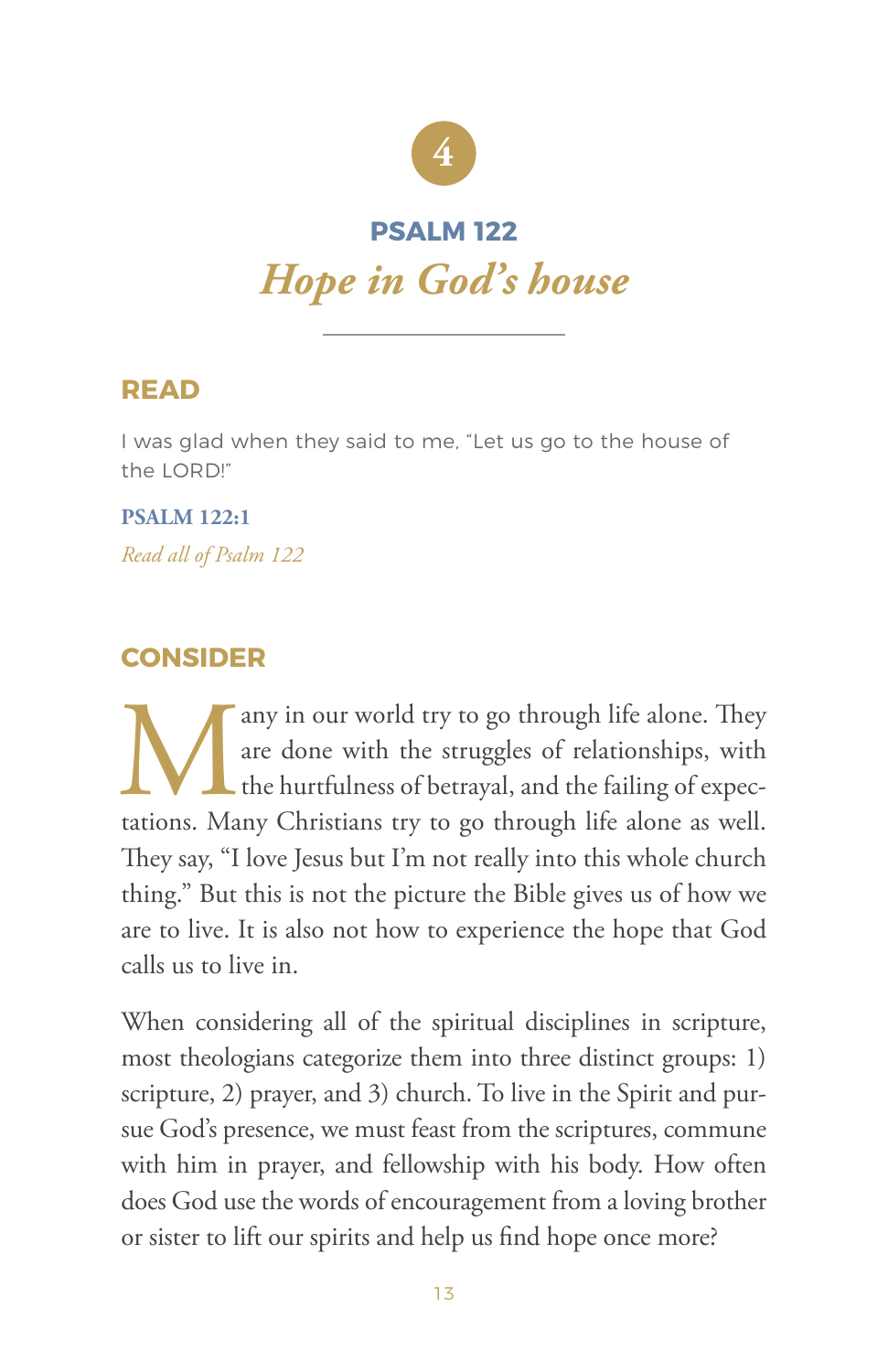In Psalm 122, the psalmist is rejoicing in the house of God. In this, the psalmist rejoices over the promises of God to his holy city, Jerusalem and then prays for the peace of shalom to be upon it. As pilgrims would journey to the holy city, you can imagine the joy of seeing the city's silhouette appear on the horizon. The city was a reminder that God had chosen his people and brought them together. We should be glad when our spiritual family invites us into fellowship (122:1). As Jerusalem was *"bound firmly together"* so is the spiritual church of Christ united in Spirit with him. The psalmist rejoices in the *"thrones of the house of David"* which were set in Jerusalem (120:5). These thrones pointed to God's promises to David that he would establish his house and his kingdom forever. The psalmist continues by praying for peace in the city (122:6). May those who love God be secure! For the sake of God's people, he wishes peace and seeks their good (122:8-9).

For us, we should do the same. We are not only saved into a relationship with Christ but also with his family. Our hope is not only in the fact that God will secure us till the end but that the gates of hell cannot prevail against his church. He has secured a people for himself and in this, we rejoice! And we rejoice together. We remind each other of the goodness of God and of his promises. We sing together. We read together. We listen together. We pray together. How important is it to let others fan the affections of Christ within us into a burning flame? How important is it for us to do the same for them? When we are downtrodden, others can lift us up. When they are downtrodden, we can lift them up.

In this season of Advent, we are reminded that all Jerusalem symbolized is fulfilled in Christ and his church. The descendent of David has come and occupied his throne. The promises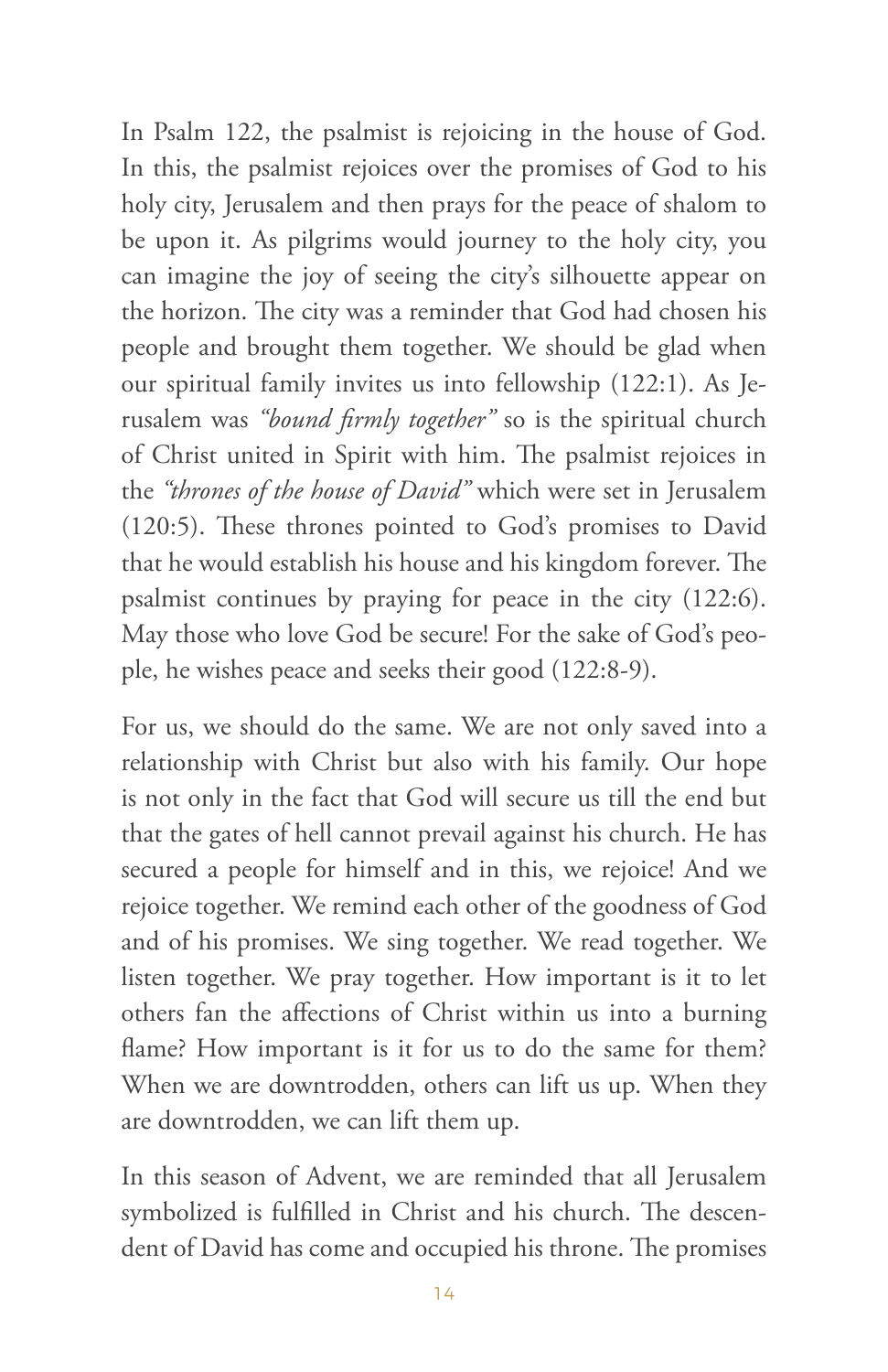are fulfilled and Christ will have the bride for which he died. His people, chosen by his love, will gather and sing his praises. With a rich history of Christmas songs at our disposal, take time this season to sing with God's people. Let the voices and encouragements of others produce the hope you might be lacking. Let us be glad to go to the house of the Lord together.

### **PRAY**

### *Heavenly Father,*

*I thank you for your people. I thank you for bringing me into your family and giving me a place at your table. Father, help me to look this season at the needs of my brothers and sisters in Christ. Many despair and struggle in the holiday season. For many, these days bring deep hurts and increased hardships. Many are lost, alone, and hopeless. Please use me to lift them up. Do not allow me to be so distracted with my own traditions and joys to not see the glorious opportunity to come and serve others and remind them of the hope available to them. Help me to rejoice with your people. May peace resound through your church. For you have reconciled us to yourself and accomplished peace for us. I praise you, my Lord and my God.*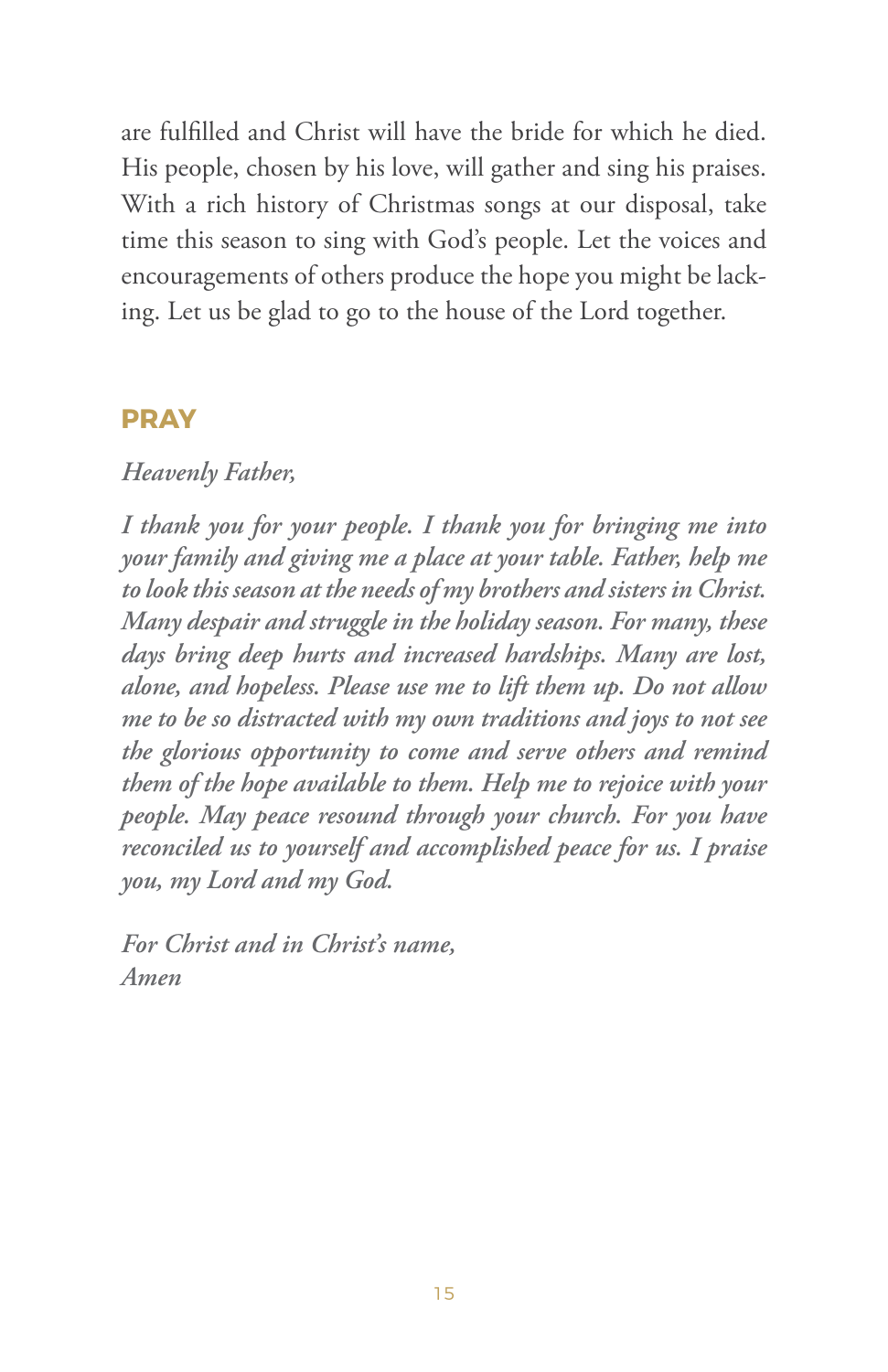

### **PSALM 123**

### *Hope in God's mercy*

### **READ**

… so our eyes look to the LORD our God, till he has mercy upon us.

**PSALM 123:2** *Read all of Psalm 123*

### **CONSIDER**

The ope is essential to life. But, as many of us know, hope<br>ebbs and flows. We feel hope at one point and the<br>next, it feels all but gone. I think of Abraham who<br>hoped in God's promise of a son but, as time went on, his ebbs and flows. We feel hope at one point and the next, it feels all but gone. I think of Abraham who hoped in God's promise of a son but, as time went on, his hope diminished and he listened to the sinful counsel of Sarah, choosing to conceive with Hagaar. Hopelessness leads to doubt and mistrust of God's promises. This is why we need hope that endures; hope that is stubborn and persistent. We choose, even in the midst of sorrow or struggle, to hope.

This is where the psalmist finds himself in Psalm 123. He has been hoping for God's deliverance, God's help, and God's peace in his people but the answer hasn't come yet. In the midst of this longing, there are those who have it good that are taunting him. They say, "Look at you! God clearly doesn't care about you. You have all kinds of issues in your life. What kind of God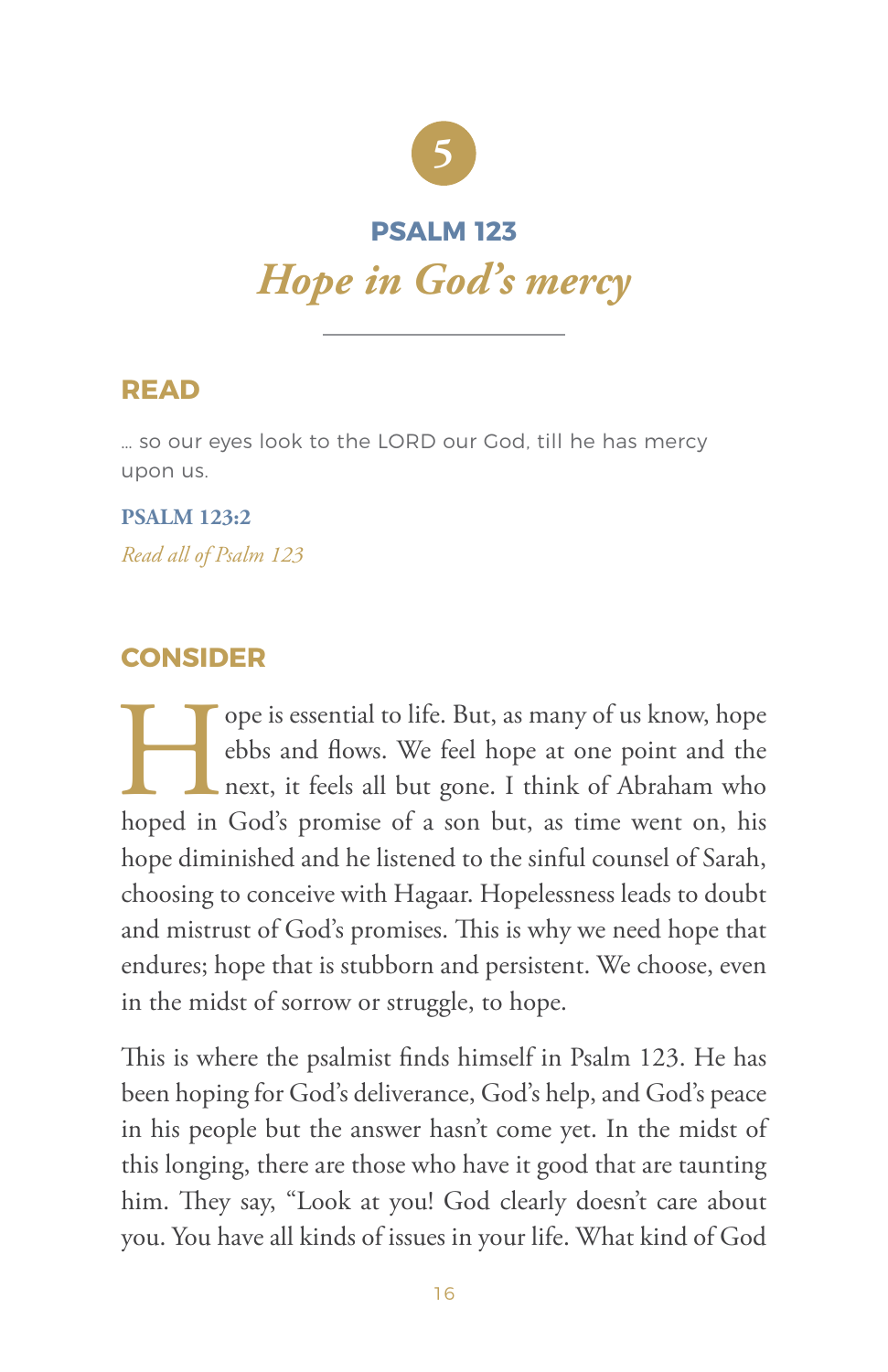would do that to you?" His soul has had "*more than enough of the scorn of those who are at ease, of the contempt of the proud"* (123:4). What is his response? To humble himself before God and look up in persistent prayer to the God of promises.

The entire psalm is a direct prayer to God. He starts by saying, *"To you I lift up my eyes, O you who are enthroned in the heavens!"* (123:1). He doesn't look to the taunting enemies or his troubling circumstances. He lifts his eyes to the King of the universe, the one enthroned over all things. How does he look to this God? *"As the eyes of servants look to the hand of their master … so our eyes look to the Lord our God"* (123:2). The psalmist recognizes his relation to this God. He is not one to critique or question God's authority or decisions. He is a humble servant but he is looking… He is looking to the hand of his master for something. And he will keep looking *"till he has mercy upon us"* (123:2).

Do you feel the desperation and persistence of this statement? I will pray to God and cry out to him *until* he shows me favor; *until* he has mercy on me. This word for mercy (*hanan*) means to take pity or show compassion from a position of strength, like a king showing mercy to a hurting subject. And this is what the writer longs for. He is praying and pleading for mercy from his master. And he says that he will plead for mercy until his compassionate master gives it to him. His hope is enduring in persistent prayer. Would this describe your prayer life? Does your hope in God persist in the midst of sorrow? We can learn from the psalmist.

Often in scripture, God makes promises that are fulfilled far into the future. Patience and persistence are critical lessons we must learn if we are to have enduring hope. When Christ came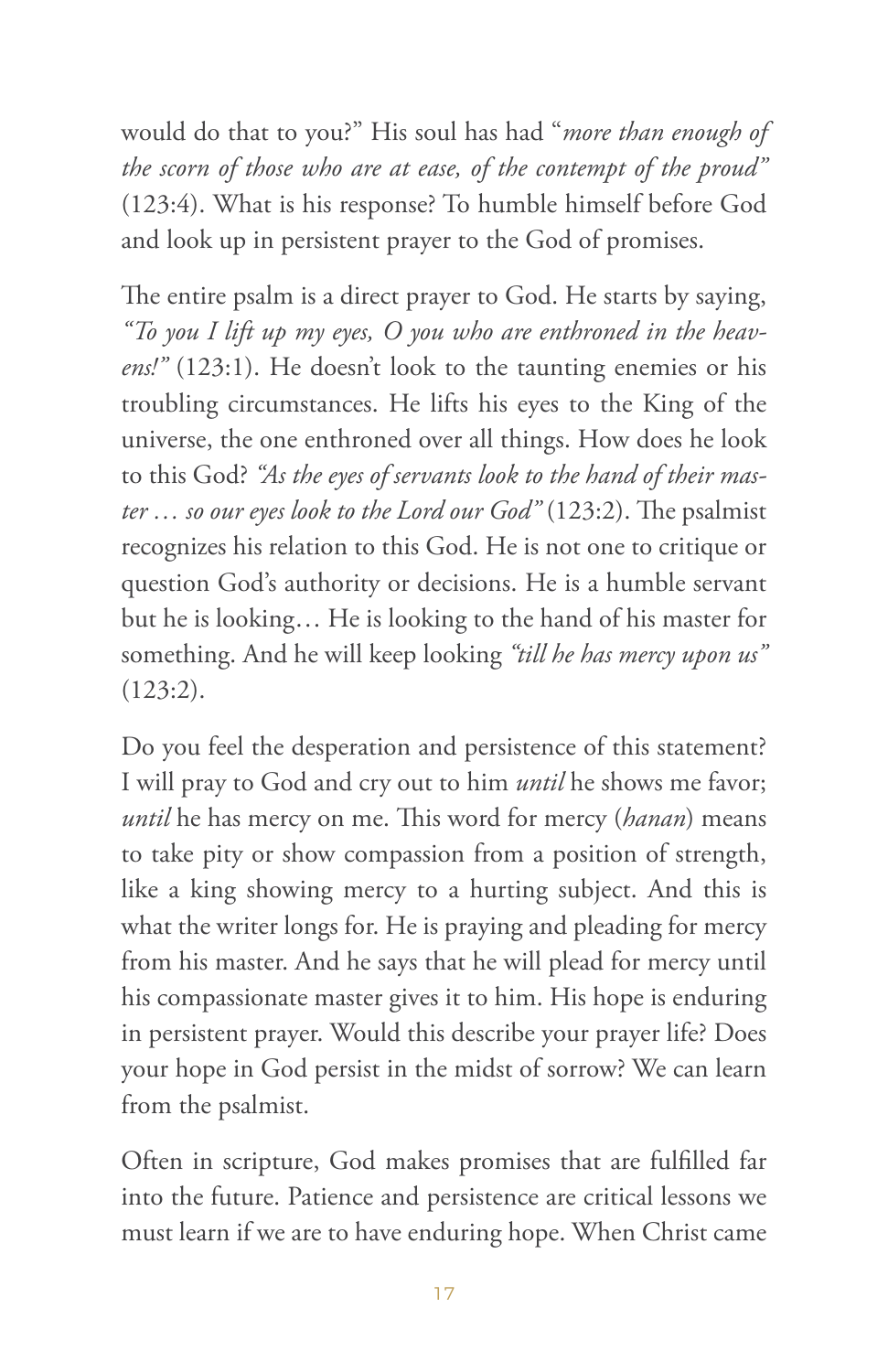to the earth, it was hundreds of years after the promises were made. But God kept all of them. Even now, thousands of years have passed since we received the promise of Christ that he would return for us. Although we wait for his perfect timing, may we wait with patient and persistent hope in our great God, the one enthroned in the heavens.

### **PRAY**

### *Heavenly Father,*

*It is to you that I lift my eyes. You are the Lord our God, the King of the universe. I choose now to look to you and nowhere else for my comfort and consolation. You are a good king and you have made marvelous promises to your people. And now, I wait. Life is often hard and I feel the contempt of the enemy. But God, I choose to hope. I come to you and pray that you would come for us, that you would fulfill your promises, that you would send your Spirit to abide with me so that I might know you are near. God, I yearn for this. As I look to you, will you look to me and show me mercy? Will you show compassion to your servant? My hope is in you. Oh Lord, my hope is only in you.*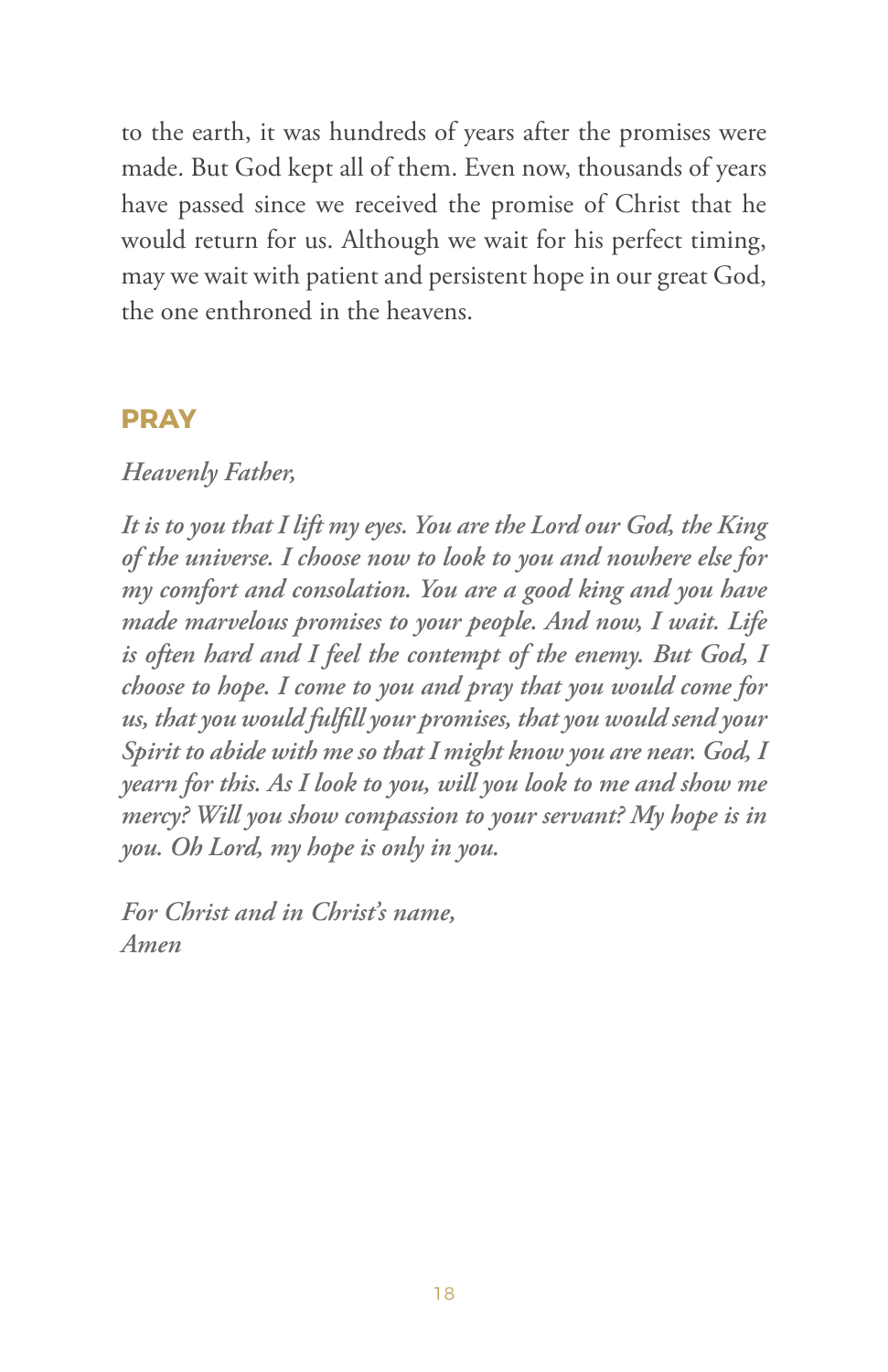**WEEK 2**

*"God, we prepare as we wait."*

**PSALMS 124-127**

 $#$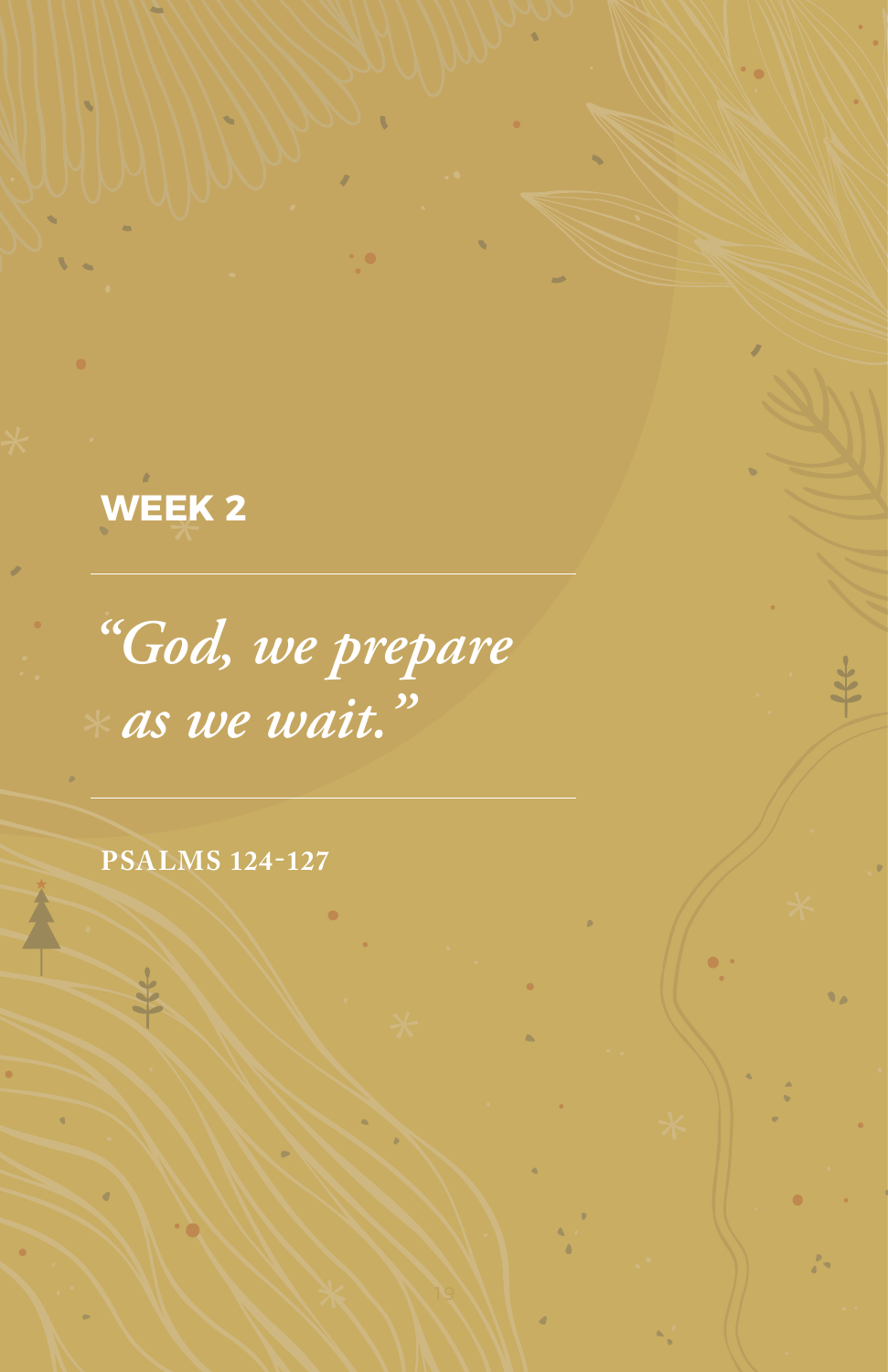

### **THE SECOND WEEK**

### *Prepare as you wait*

### **READ**

A voice of one calling: "In the wilderness prepare the way for the Lord; make straight in the desert a highway for our God. Every valley shall be raised up, every mountain and hill made low; the rough ground shall become level, the rugged places a plain. And the glory of the Lord will be revealed, and all people will see it together. For the mouth of the Lord has spoken."

#### **ISAIAH 40:3-5**

### **CONSIDER**

**ORES ALTER IN THE CONE IS CONTROLLED THE CONORMAN CONTROLLED SURFERENT AT A SURFERENT AND SURFERENT AND SURFERENT AND SURFERENT AND SURFERENT AND SURFERENT AND SURFERENT AND SURFERENT AND SURFERENT AND SURFERENT AND SURFE** that we don't need to clean ourselves up in order to enter his presence. We can come as we are because throughout scripture is that of *spiritual preparation*. I know that every day I come home to my wife, I come as I am and she receives me as I am, whether I had a good day or bad. But when I go on a date with my wife, there is some preparation involved. We need to organize childcare, pick a place to go, and sometimes dress appropriately for the occasion. This isn't because our relationship is dependent on it but because of the love we have for each other. We love each other enough to intentionally prepare for special times together.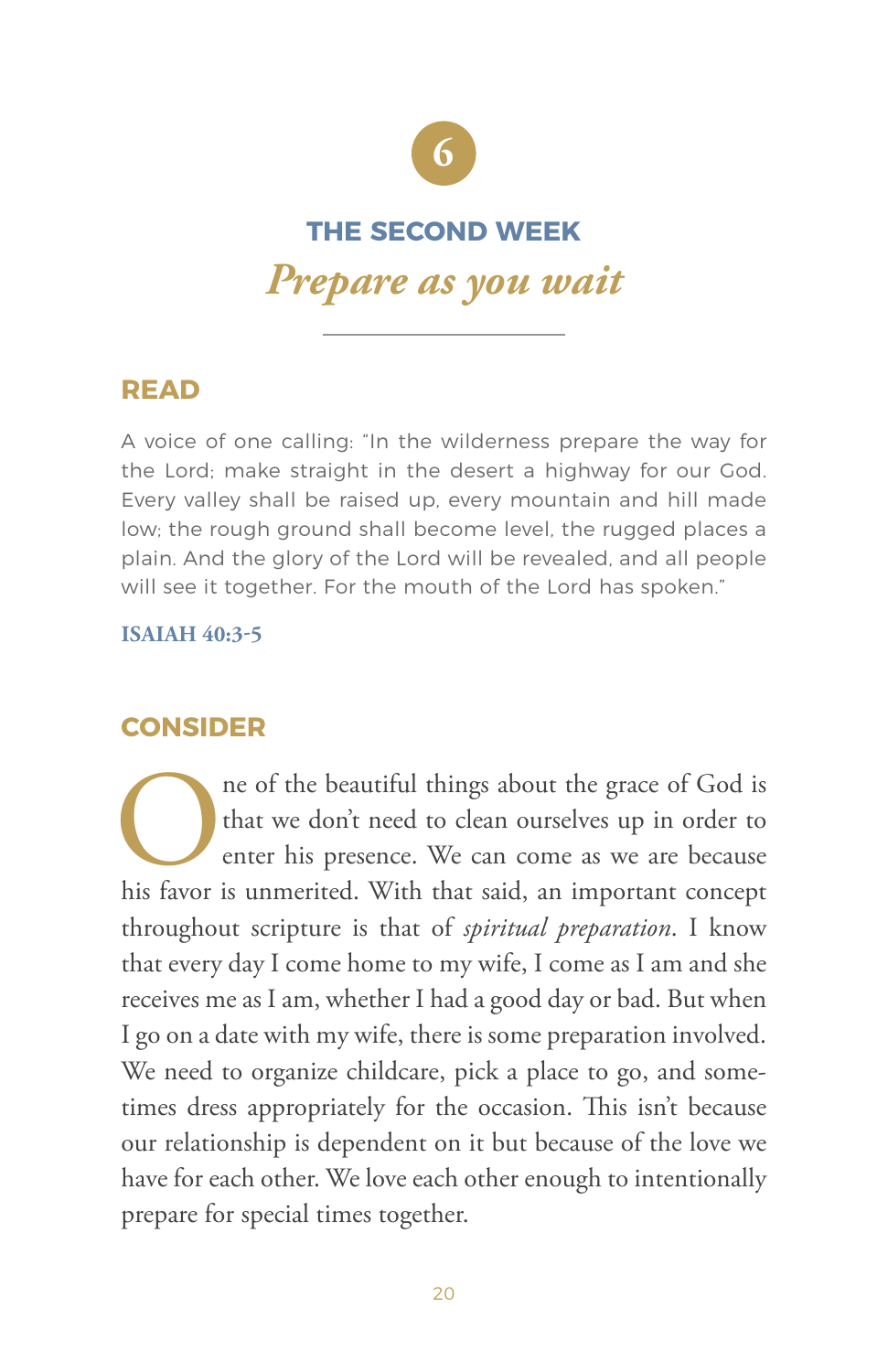Jesus describes the virgins who were prepared for the bridegroom when he arrived (Matt. 25:1-13). Noah prepared for the coming flood (Heb. 11:7). Several places describe the importance of being prepared for when Christ comes again (Matt. 24:44; Rom. 13:11-14; 1 Thess. 4:13-18; 1 John 2:28). In Isaiah, the prophecy concerning John the Baptist talks of his role as one that is *"preparing the way"* for the coming Messiah. The idea behind all of these passages is that there is something coming and, as we wait for it, we prepare ourselves to be ready for when it comes.

Why is this necessary? Why must we prepare ourselves for what we know is coming? Consider these three reasons. **1) We prepare in order to increase our trust.** If I told my wife that I was coming home to take her on a date and she was ready when I arrived, I would know that she trusted what I said. When Christ tells us to be ready for his coming, we prepare ourselves spiritually as an expression of trust in his promises. **2) We prepare in order to increase our anticipation.** Anyone who plans a holiday party knows that with much preparation comes much anticipation. When we work hard to get ready for something, our longing for it increases. Preparing for your wedding day does this in manifold ways. I think this is why we are called to be "watchful" and "vigilant" in our preparation for Christ's coming. We anticipate him in our preparation. **3) We prepare in order to increase our affection.** When I am about to go on a date with my wife and I see her walking down the steps wearing makeup and a nice outfit, I feel loved because she values our time together so much that she wanted to prepare herself for it. The faithful virgins were prepared because they loved the bridegroom. We don't prepare ourselves to earn God's love. We prepare ourselves as a response to his love. And in that preparation, our affections increase.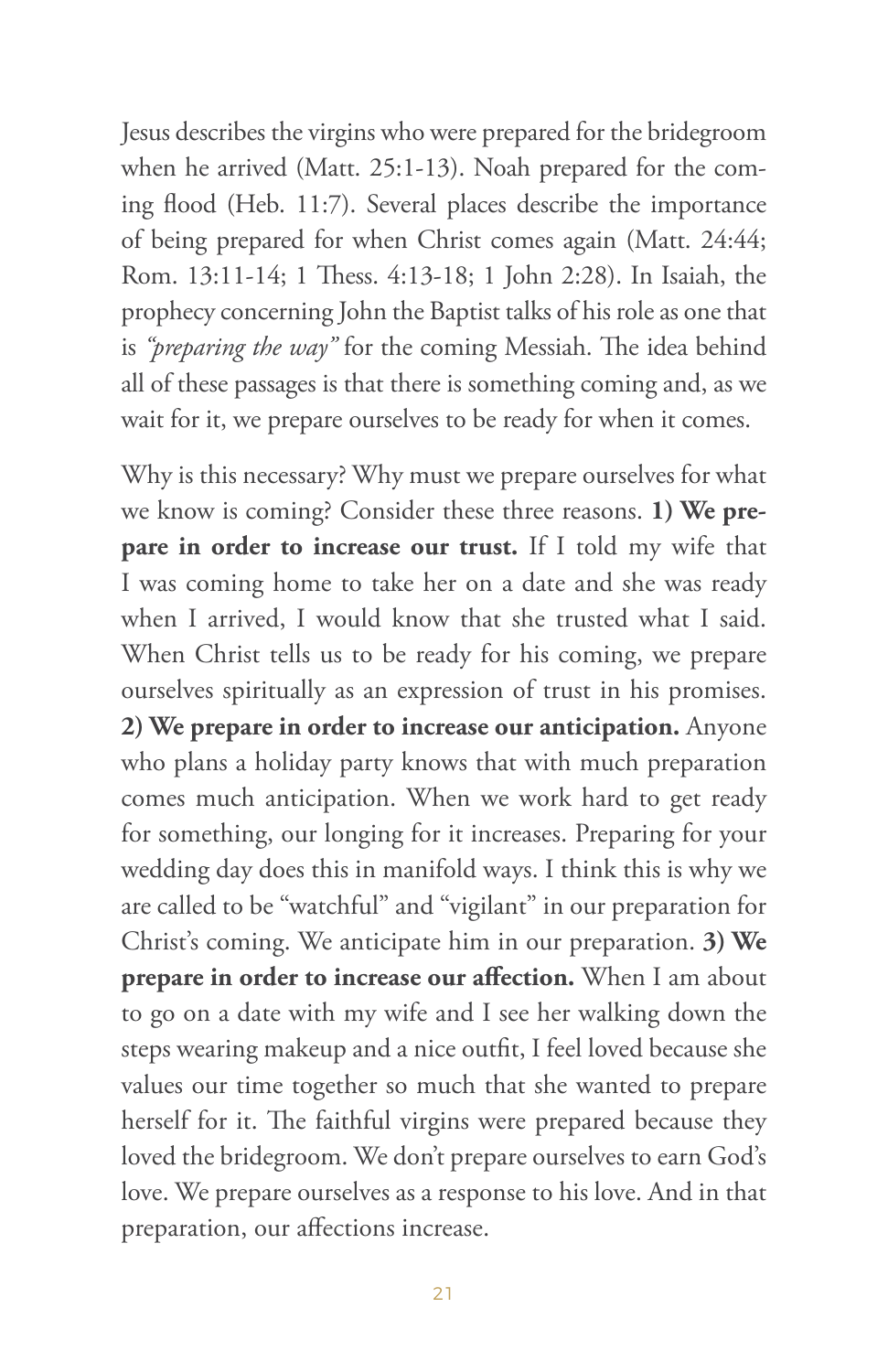As you anticipate Christmas, what are you anticipating? As you prepare for the holidays, what are you preparing for? This week, as you consider all that Christmas is bringing, prepare your heart to receive him. Remind yourself of his goodness and his grace. Pursue holiness for he is holy. As we wait for Christ to come again, may he find us ready. *Prepare the way for the Lord! His glory will be revealed and all will see it together*.

### **PRAY**

### *Heavenly Father,*

*I confess that often I look forward more to things at Christmas that have little eternal value. I confess that I often get too busy with all the planning and preparation that my time with you feels short and subdued. I come to you asking that you would prepare my heart to receive you. Remind me every day that you are what I long for. You are who I ready myself for. You are who I anticipate. Renew my heart to adore you as you deserve. May my trust, anticipation, and affections increase for you this Christmas and hasten the day when I will see you face to face.*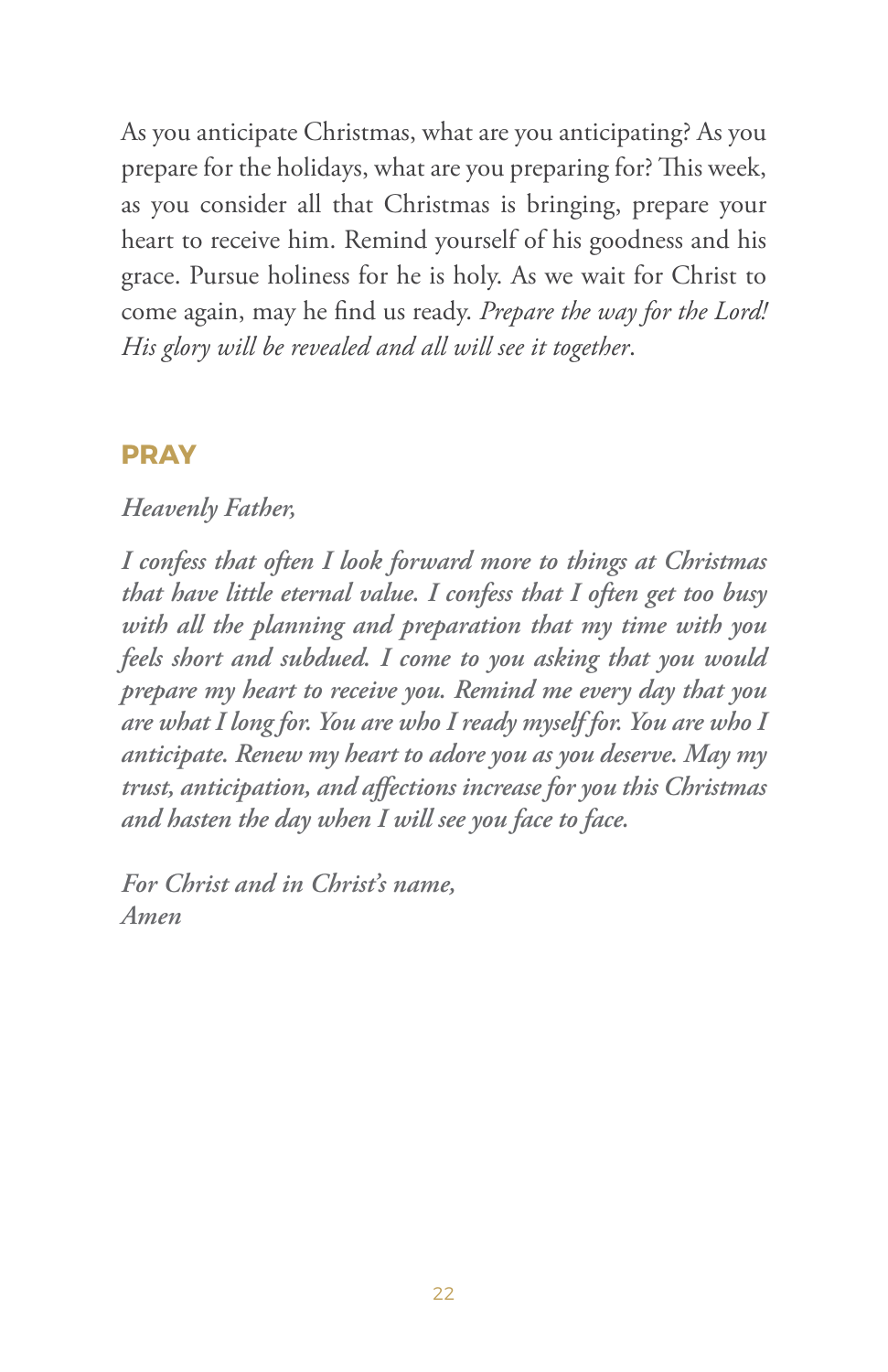

#### **PSALM 124**

### *Prepare by remembering*

### **READ**

If it had not been the LORD who was on our side...

**PSALM 124:1** *Read all of Psalm 124*

### **CONSIDER**

We are very forgetful people, are we not? Forgetful-<br>ness is a common reason for sin in scripture, es-<br>pecially with the people of Israel. Israel grumbles<br>and accuses God because they "forgot his works" (Ps. 106:13). ness is a common reason for sin in scripture, especially with the people of Israel. Israel grumbles and accuses God because they *"forgot his works"* (Ps. 106:13). Israel made the golden calf and worshipped it because they *"forgot God, their Savior, who had done great things in Egypt"* (Ps. 106:21). Israel falls into idolatry because they *"did not remember the Lord their God"* (Judg. 8:34). Israel fell into the hands of their enemies because they *"forgot the Lord their God"* (1 Sam. 12:9). Moses exhorts the people to *"not forget"* the Lord their God, his ways, and his covenant with them (Deut. 4:9, 23; 9:7-8). We are forgetful people. We often forget what God has done for us, which is why we prepare to be in his presence by reminding ourselves of who he is and what he has done.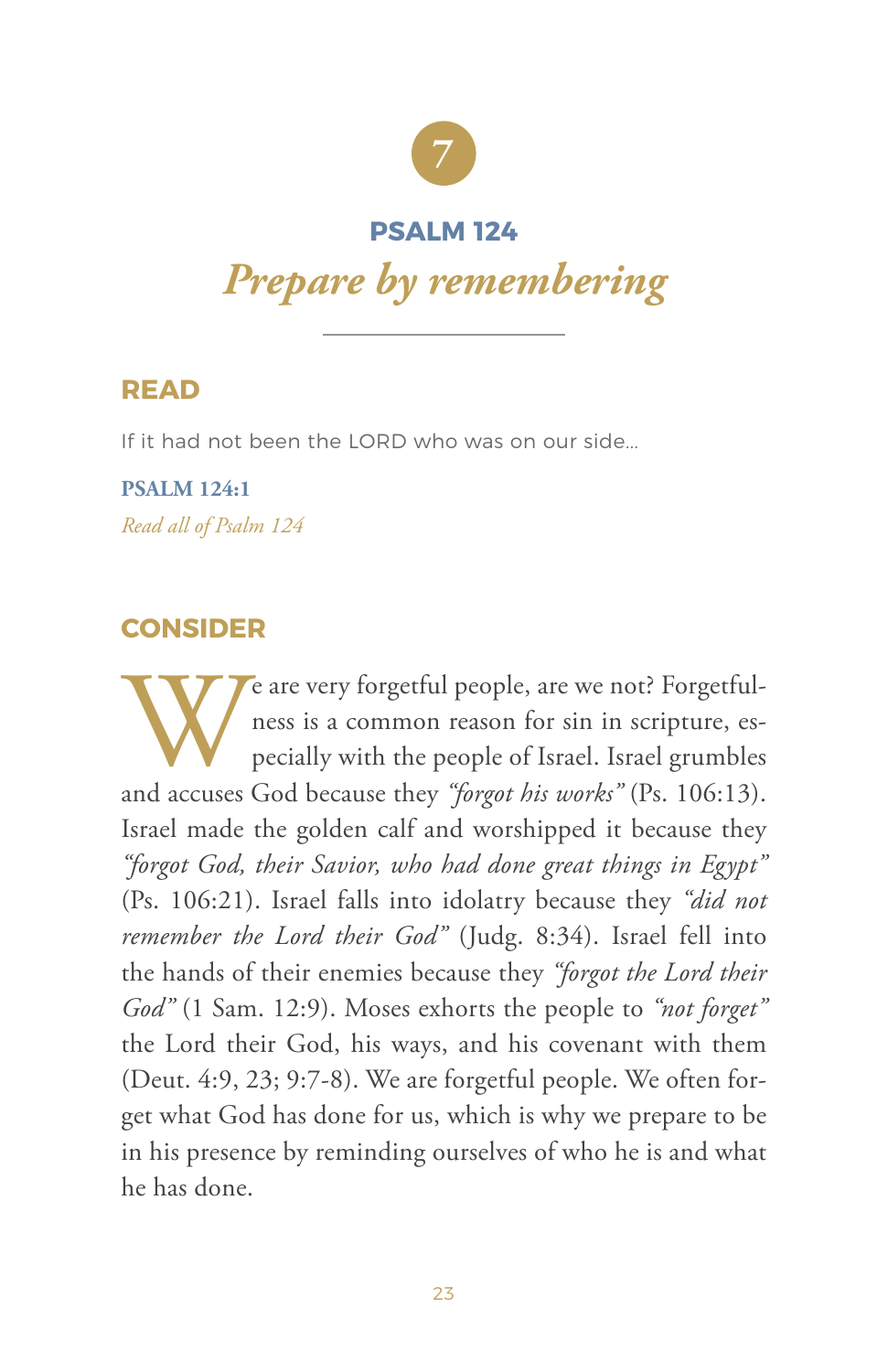This is what the psalmist does in Psalm 124. He states that if the Lord was not on their side, they would have been destroyed. Their enemies would have destroyed them (124:2-3) or God would have sent natural disasters to sweep them away (124:4-5). The psalmist is considering a hypothetical: what would have happened if God had not been with us? His conclusion? Complete destruction. But he goes on in the rest of the psalm to bless the Lord for his protection and salvation. The Lord has not given his people as prey to their enemies (124:6). He broke the snare and saved them from their clutches (124:7). He ends the psalm with a powerful reminder of where their help comes from. *Our help is in the name of the Lord, who made heaven and earth* (124:8).

Child of God, it is important to reflect on all God has done for you. Think of his hidden protections. Think of how many sicknesses, terrible accidents, conflicts, and temptations he has guarded you from. There are a million things he does for his people that they never see. Think of his revealed protections. Think of the times when he reconciled a relationship, provided you with what you needed to live on, healed you from ailments and diseases, gave you fellowship and comfort from other believers, and sent his Spirit to convict, comfort, and guide you. Reflect on the great things he has done for you in salvation. He caused the gospel to make its way to you. He opened your mind and heart to receive it. He quickened your soul so that you would repent and trust in Christ. He secured your salvation, leads you into greater Christlikeness, and has prepared a place for you in his presence to enjoy him forever.

The point of celebrating Christmas together is so that, at the most base level, we would *remember*. We would remember that Christ came to us in humility, lived a perfect life for us, died a sacrificial death for us, and rose again, securing new life for us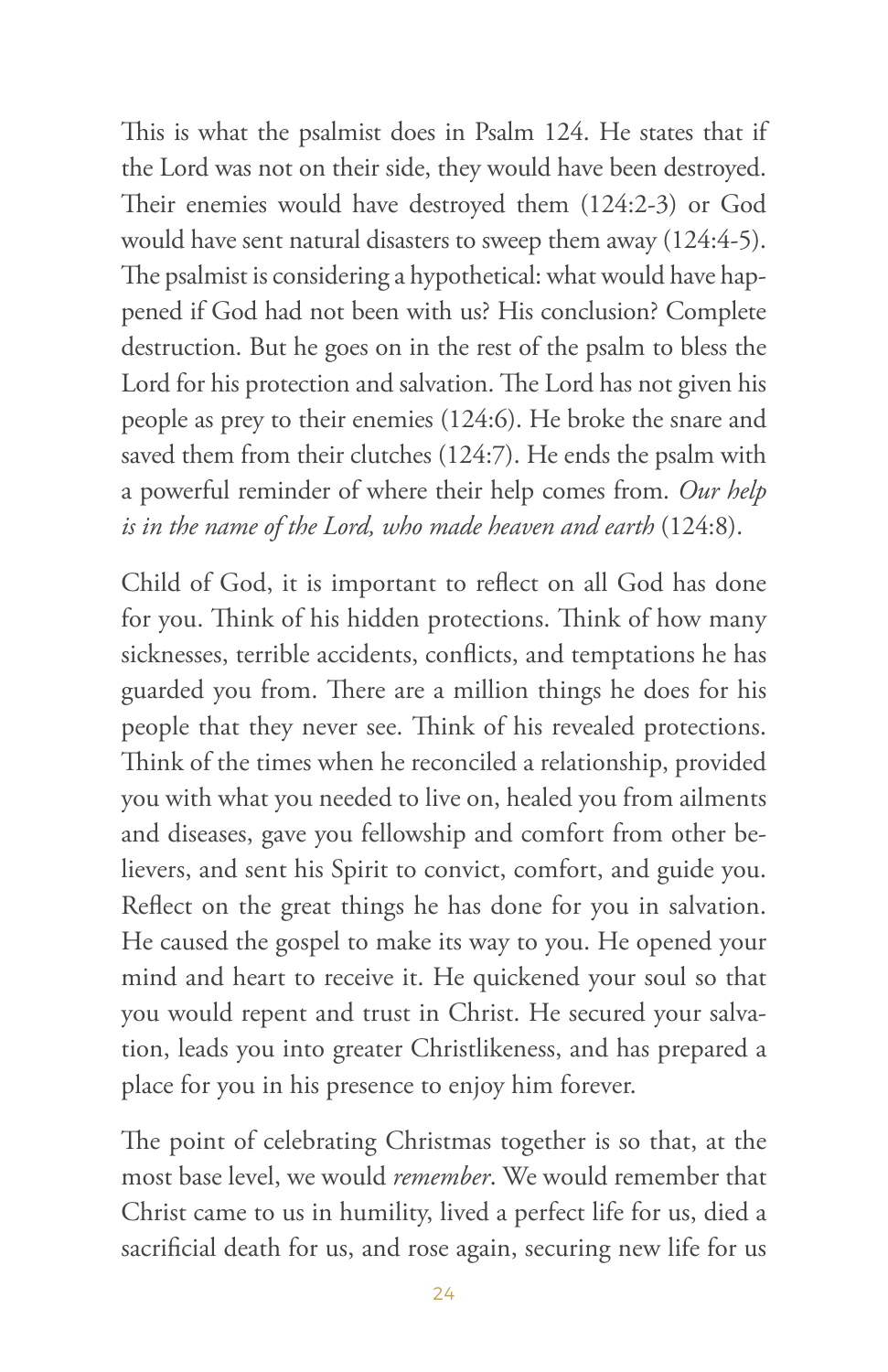in his name. Do not go through this holiday season without stopping to remember. The Lord has done great things for us. Our help is in the name of the Lord. Do you doubt it? Look in the Bethlehem manger.

### **PRAY**

### *Heavenly Father,*

*I am a forgetful person. Help me to remember. Remind me of your great love for me, of your constant provision, and of your gracious salvation. Remind me of who I am in Christ. Remind me that this world is not my home, nor is it what I should live for. Remind me that I can do nothing to earn your favor. Show me the good works you have prepared for me to walk in that I might listen and obey. Remind me every day of Christ, his beauty, and his sacrifice. If you were not on my side, I would be lost forever. Thank you, my God. I bless your name. Thank you.*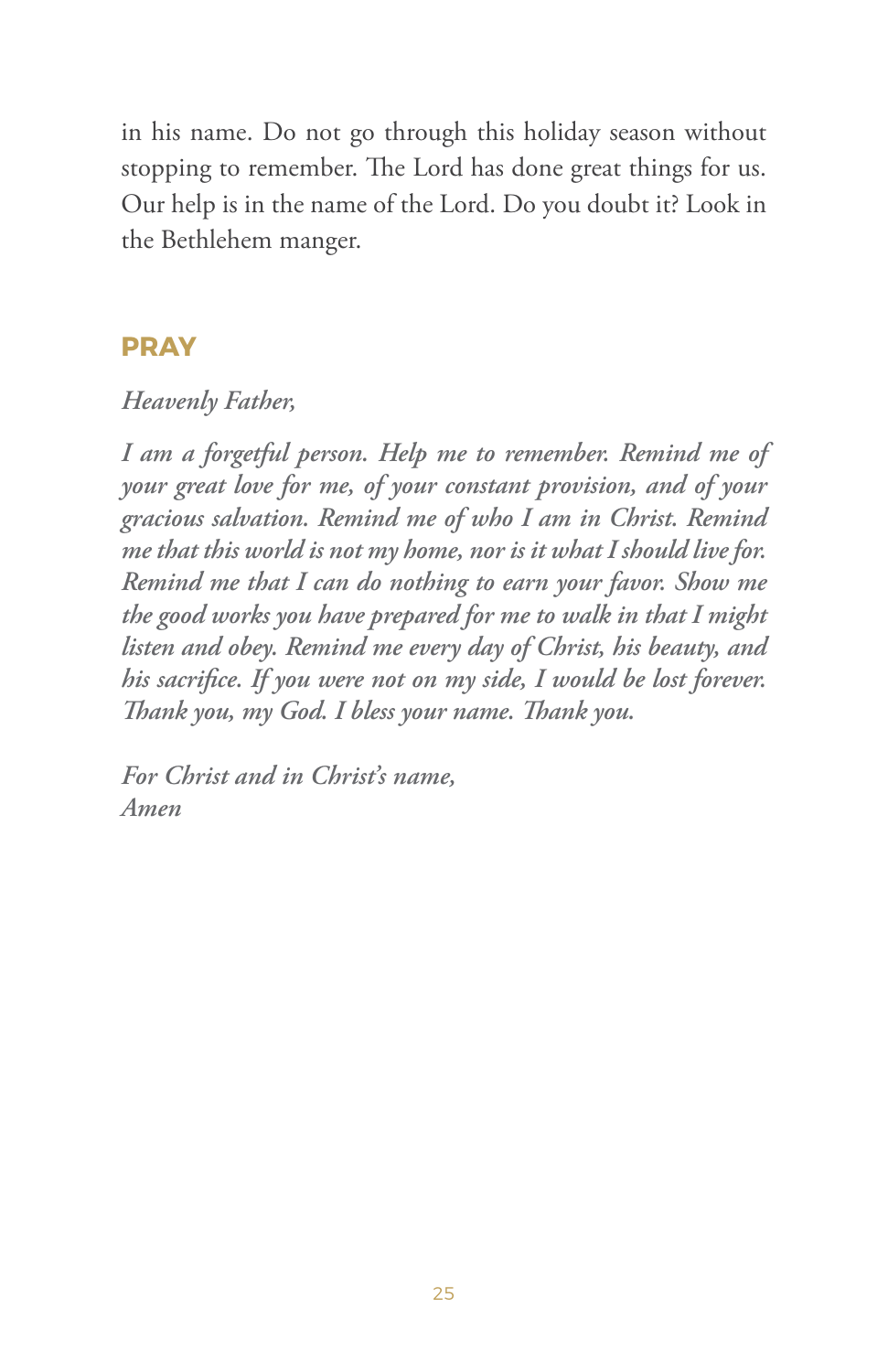

#### **PSALM 125**

*Prepare by fortifying*

### **READ**

Those who trust in the LORD are like Mount Zion, which cannot be moved, but abides forever.

**PSALM 125:1** *Read all of Psalm 125*

### **CONSIDER**

s much as we are forgetful, we are also unstable. For many of us, when the storms of life and discouragements appear, our knees tremble and our hearts fear. We worry and become anxious. We do not feel like an immovable mountain. For some, they aim to rise above this tendency by convincing themselves that they are strong and immovable in and of themselves. They say, *"I'm a survivor. I'm a warrior. Nothing can defeat me!"* Many of us see this outward facade and wish we were as strong as them. But they are just as unstable as the rest of us. The ground on which they stand is sinking because, if we are honest with ourselves, we are not strong enough to withstand the storm. I think of Paul where he states that the affliction he experienced was beyond his strength and he despaired of life itself (1 Cor. 1:8). However, he states that this was *"to make us rely not on ourselves but on God who raises the dead."*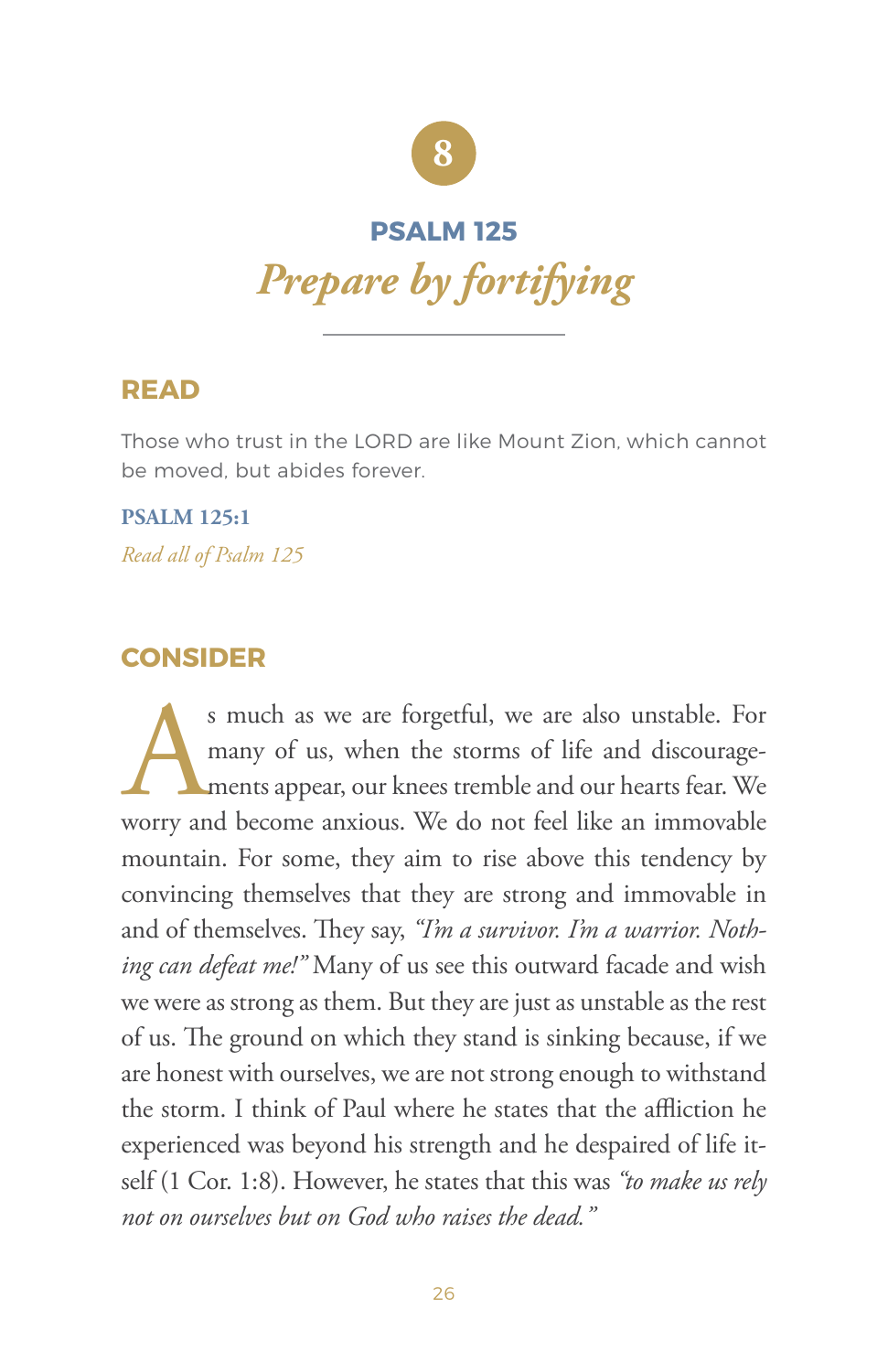This is how we prepare. This is how we fortify ourselves. By trusting in God's strength, not our own. This is what Psalm 125 is all about. The psalmist is rejoicing in how we are kept secure and fortified by God when we trust in him. We are like *"Mount Zion, which cannot be moved"* (125:1). As the mountains surround the city of Jerusalem, so does God surround his people (125:2). This doesn't mean they aren't in turmoil. Verses 3-5 discuss the reality of wicked people oppressing the land. But the psalmist trusts that those who seek the Lord with an *"upright heart"* (125:4) will receive peace (125:5). The Lord will do good to his people. So, trust in him.

We all live in the tension between how things are and how they should be. And this tension stretches tight like a rope holding a ship to the harbor in the midst of a raging sea. It is so stretched at times that it feels as if the rope will break. Should we try to secure the ship with something else? Perhaps a rope of our own making? All the while, the captain tells us not to worry. The rope is secure. We will be safe. We will feel the rocking of the boat. We will hear the pounding of the rain. But the rope will not break. In the same way, although the sorrows of this life may cause us to wonder if his promises will stay secure or break, we can trust that no storm we endure can separate us from his strong hand.

As we prepare for Christmas, it is important for us to be reminded of how secure God's promises and protection are. Many Jews wondered if God would ever keep his promises but lo and behold, at just the right time, Christ came. He proved how trustworthy he was by sending his own Son to die for our sins. He keeps his word. He will hold us fast. We are safe. Fortify yourself in faith. Build in your heart layer upon layer of trust in his goodness. And when the rains come down, the floods rise, and the winds blow, the house built on this rock will stand.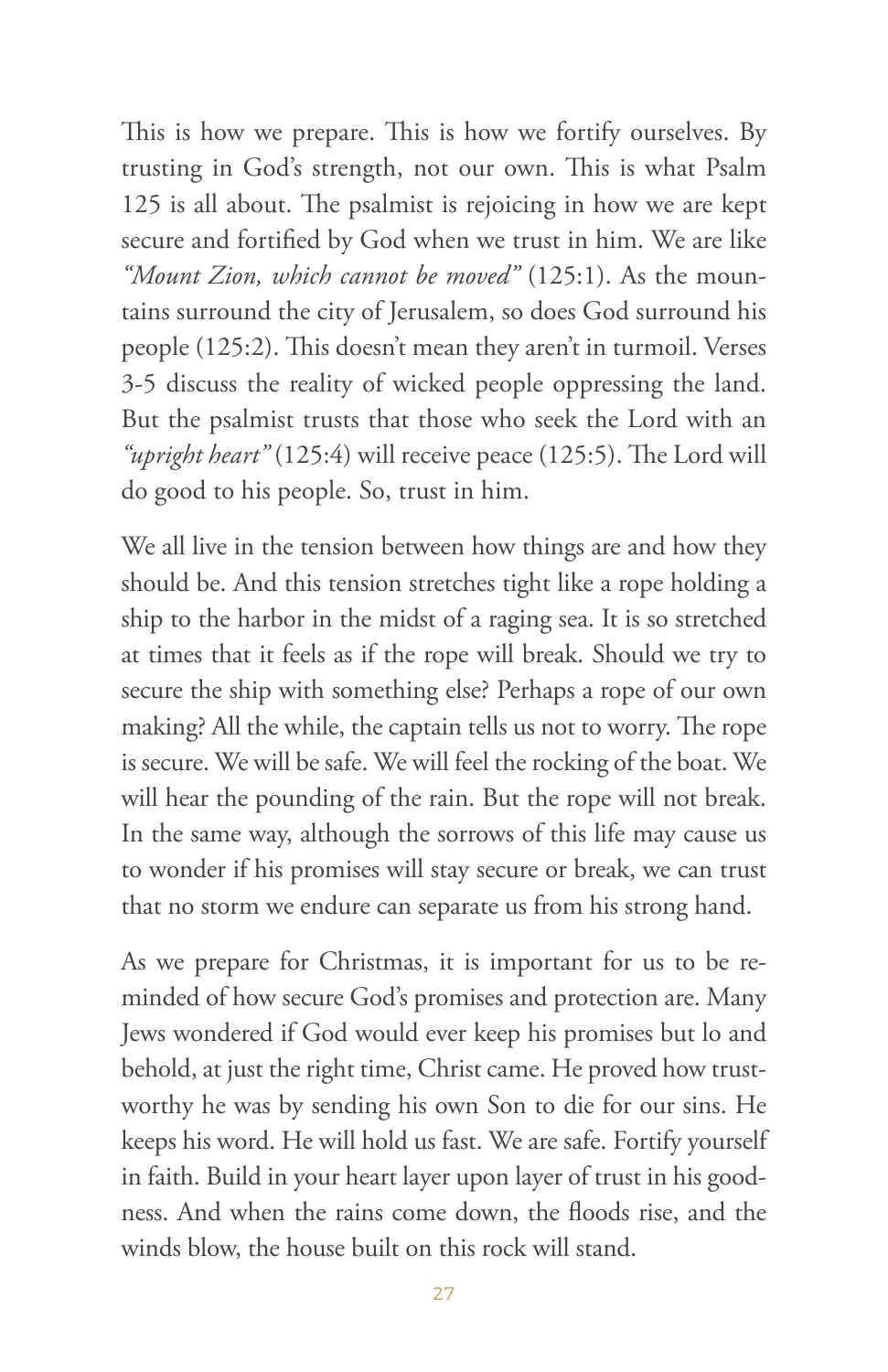### **PRAY**

### *Heavenly Father,*

*I praise you for your faithfulness. I am not safe because of how strong I am but because of how strong you are. You will hold me close. You will keep me safe. I am sorry for the ways in which I let the storms and sorrows of life shake my faith. You are good and I trust in you. If you do not want me to move, then I will not move. I cannot be shaken from the rock of Christ. Help me to believe this. Prepare my heart. Fortify my heart so that I will trust when life gets hard. For your glory alone do I pray this.*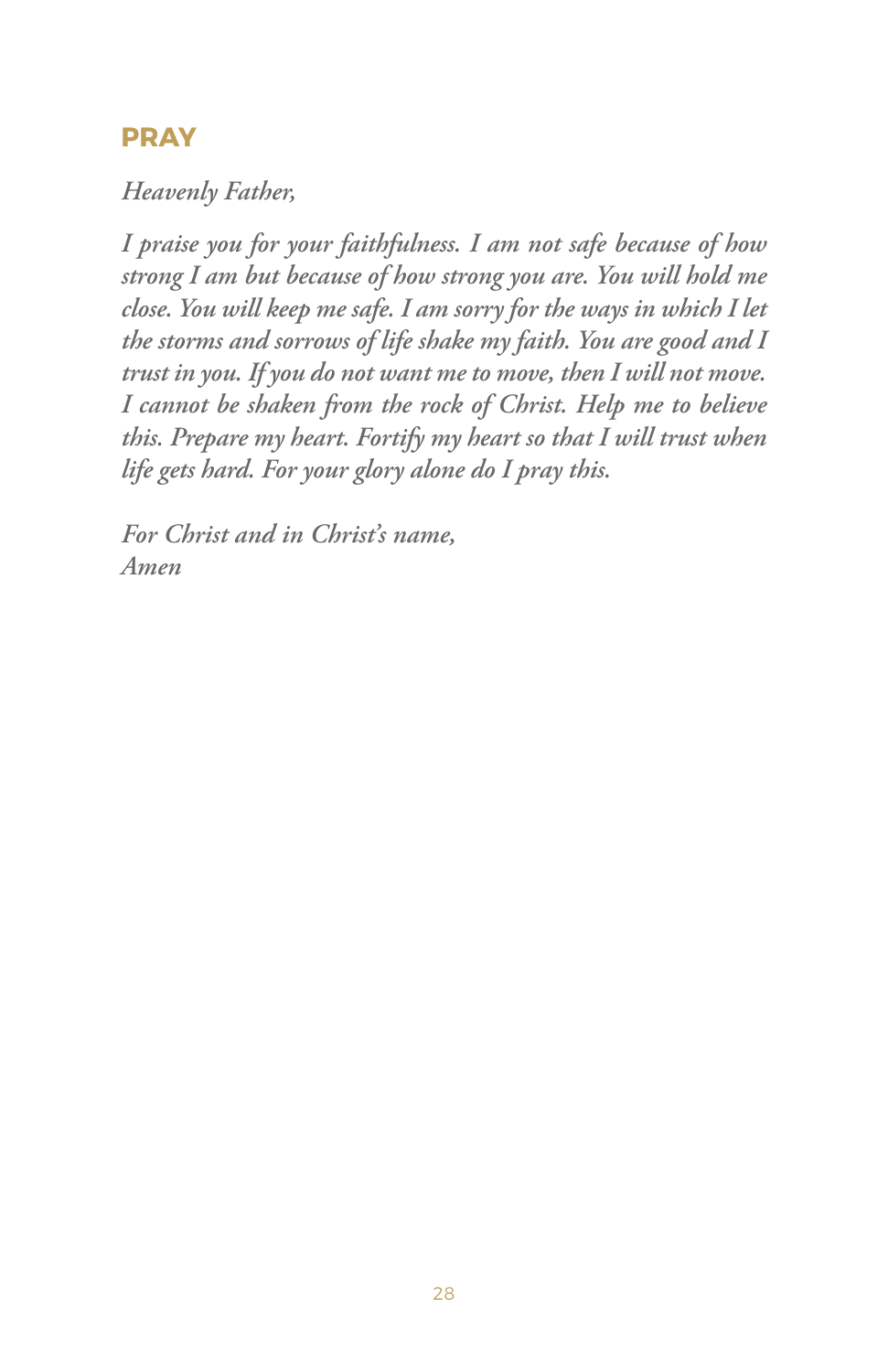

#### **PSALM 126**

*Prepare by pleading*

### **READ**

3 The LORD has done great things for us; we are glad. 4 Restore our fortunes, O LORD, like streams in the Negeb!

**PSALM 126:3-4** *Read all of Psalm 126*

### **CONSIDER**

The previous two psalms have focused on remember-<br>ing God's past faithfulness and fortifying ourselves<br>in the trust of God's protection. These are truths we<br>must remember. But just because we have truths we must afing God's past faithfulness and fortifying ourselves in the trust of God's protection. These are truths we firm, that does not mean we should never cry out to God for help or plead with him to do what he said. All of these psalms include moments of petition and Psalm 126 looks upon all these rock-solid doctrines and then pleads from them to God for his help. Although this may seem like a strange activity to prepare us for Christ's coming, it is critical.

When my family is on a road trip for hours, my children get a little antsy. But I remember a time when my daughter had been sitting patiently for three hours and said (on the brink of tears): *"Papa, can we be at grandma's house now? I am tired of the car."* In that moment, I didn't feel frustration; I felt compassion. *"I*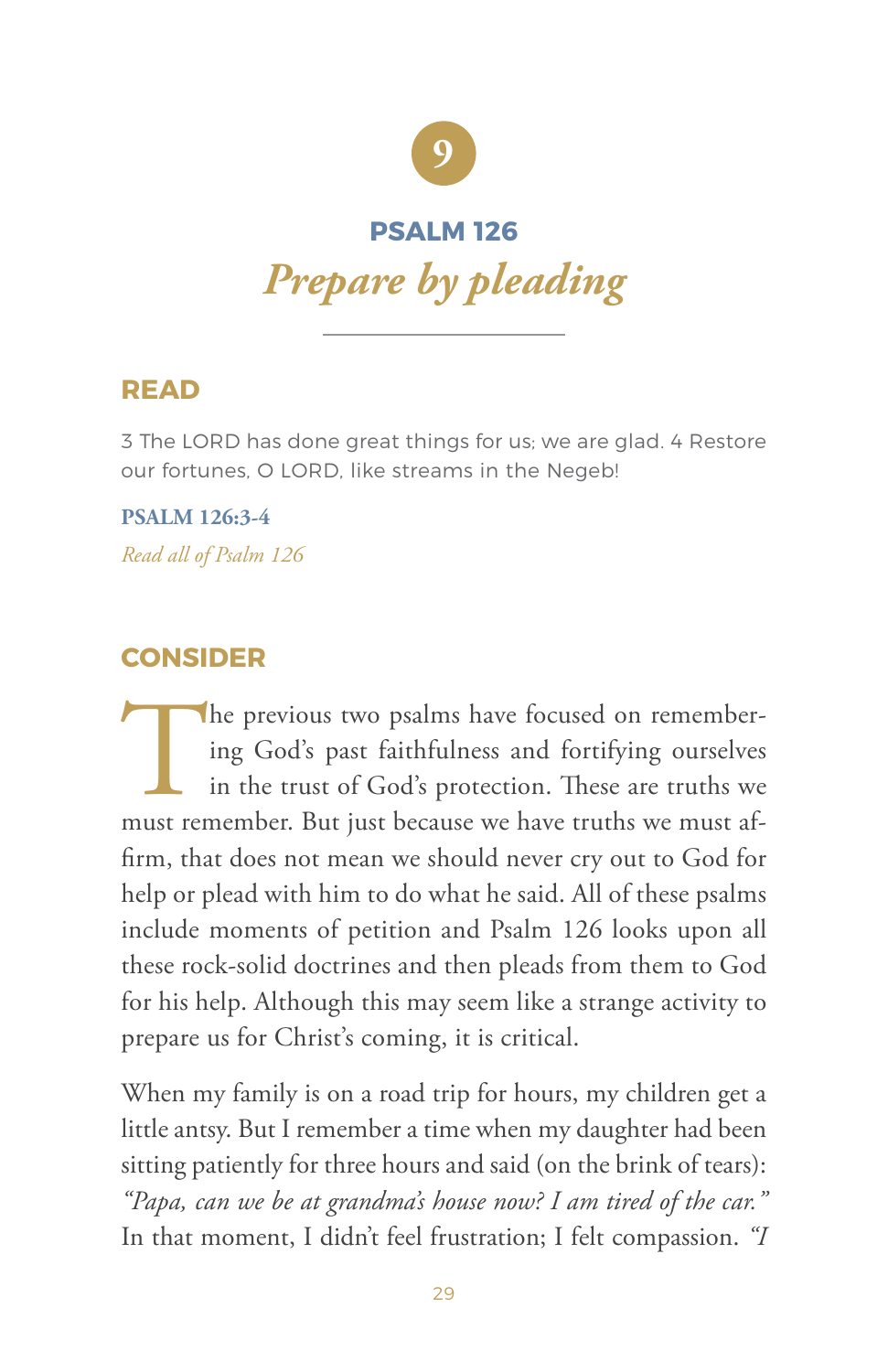*know, sweet girl. You have been so patient and we will get there soon. I promise."* When we come to God with our desires and longings, we glorify him. God is magnified in our pleading to him for it shows our hope in him as the one who can satisfy us. This is especially true in times of waiting.

Psalm 126 begins with an almost delirious joy in God's faithfulness in the past. There is dreaming, laughter, shouts of joy, and the glorious declaration of God's people: The Lord has done great things for us (126:3). But that was in the past. That was then, not now. The psalmist reflects on times of great joy in his relationship with God but mourns his current situation with a simple request: *"Restore our fortunes, O LORD, like streams in the Negeb"* (126:4). The Negeb was a dessert. There was no water there. But God can cause streams to bubble up in a desert. He can make those who go out weeping with seeds to sow in the dry sand (126:6), watering those seeds with their tears (126:5), to return with shouts of joy and a plentiful harvest. God can do this! And so he pleads to the Lord to cause this to happen.

God is not an aloof parent, bothered by the questions and requests of his children. He is a kind and compassionate father. When we come to him with our desires and requests, he hears them. And the process of regularly going to God and pleading for these things prepares our hearts in a striking way. It reminds us that God is our father and he longs to hear our cries. Our heart needs to be reminded not only that God is worthy of our trust but that he is receptive to our requests.

When God saved Israel, it was because their groaning and cries for rescue came up to him and he heard them (Ex. 1:23-24). The prophets regularly cried out to God for salvation. In the midst of captivity, the people cried out to God and he heard them. How do we know that he hears our cries? Because he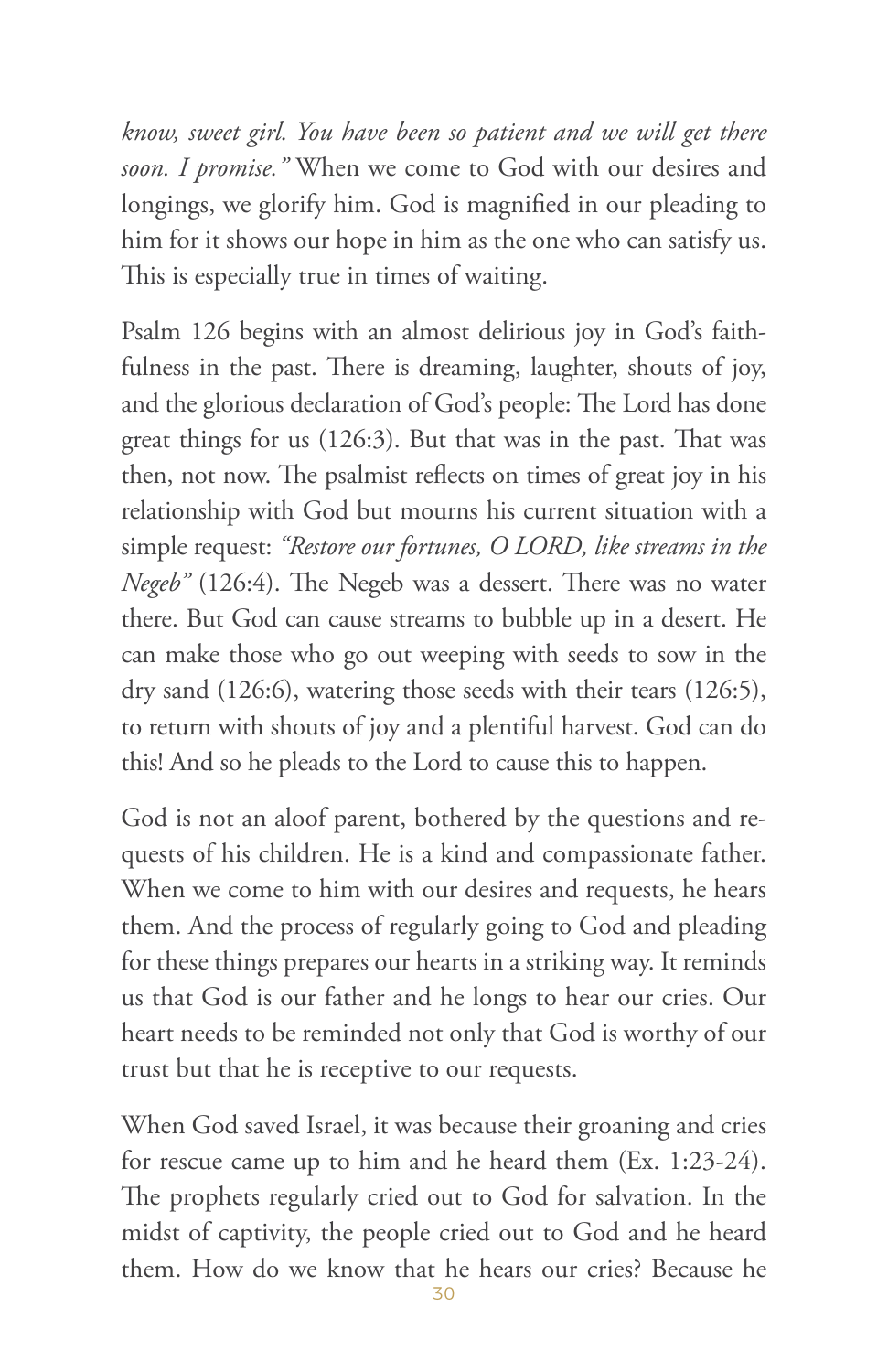sent Jesus to the earth to save us. He is not apathetic to our sorrows. He has compassion on those who cry to him. So, come to him. Prepare your heart by reminding yourself that he is a Father that you can take your longings to and he hears.

### **PRAY**

### *Heavenly Father,*

*I rejoice in your past faithfulness. I rejoice in the periods of my life where I felt your presence and favor more fully. I rejoice in the times of joy and peace I have experienced. And God, I come to you pleading for you to restore the joy of my salvation. May I not look back and feel as if I was closer to you sometime in the past. May I be drawn into deeper intimacy and joy now. My heart struggles to believe that you want to hear my deepest desires. Help me to see you as you are. Help me to bring all that I long for to you. For only you can satisfy my heart and fill my need.*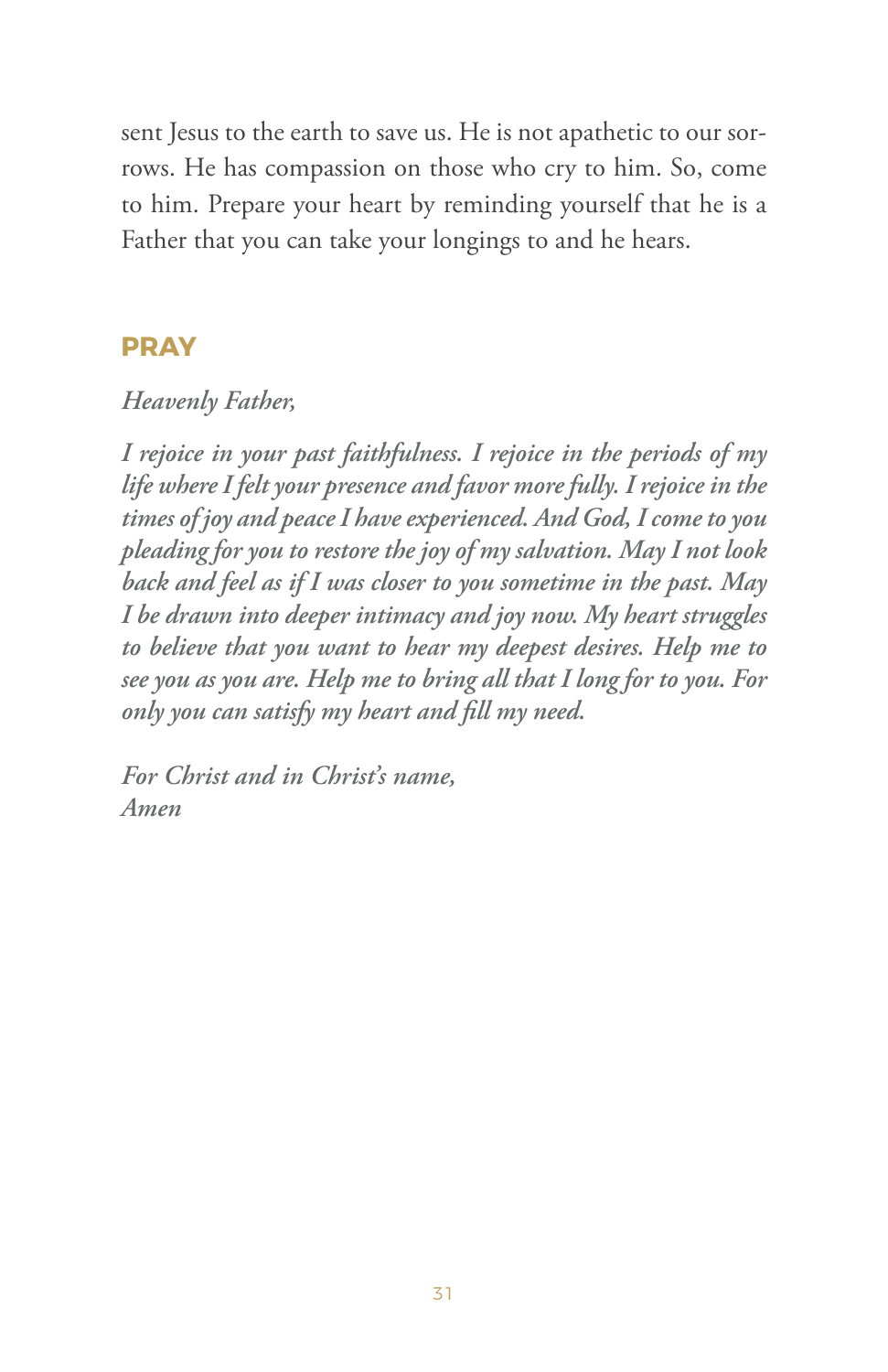

### **PSALM 127**

### *Prepare by trusting*

### **READ**

Unless the LORD builds the house, those who build it labor in vain. Unless the LORD watches over the city, the watchman stays awake in vain.

**PSALM 127:1** *Read all of Psalm 127*

### **CONSIDER**

Tharles Spurgeon once said, *"Anxiety does not empty tomorrow of its sorrows, but only empties today of its strength."* We all lean towards worry and anxiety. I think this is mainly because we naturally want to trust more *tomorrow of its sorrows, but only empties today of its strength."* We all lean towards worry and anxiety. I in ourselves than in God. I believe this because every time we are called to "not be anxious," we are also called to know something about God and trust in him. In the Sermon on the Mount, Jesus says to not worry about anything, knowing that God provides for us (Matt. 6:26-34). Paul says not to be anxious about anything but instead take our needs to God, who will strengthen us and help us (Phil. 4:6-7). Peter says to cast all our anxieties upon God, humbling ourselves under his sovereign hand, knowing that he cares for us (1 Pet. 5:6-7).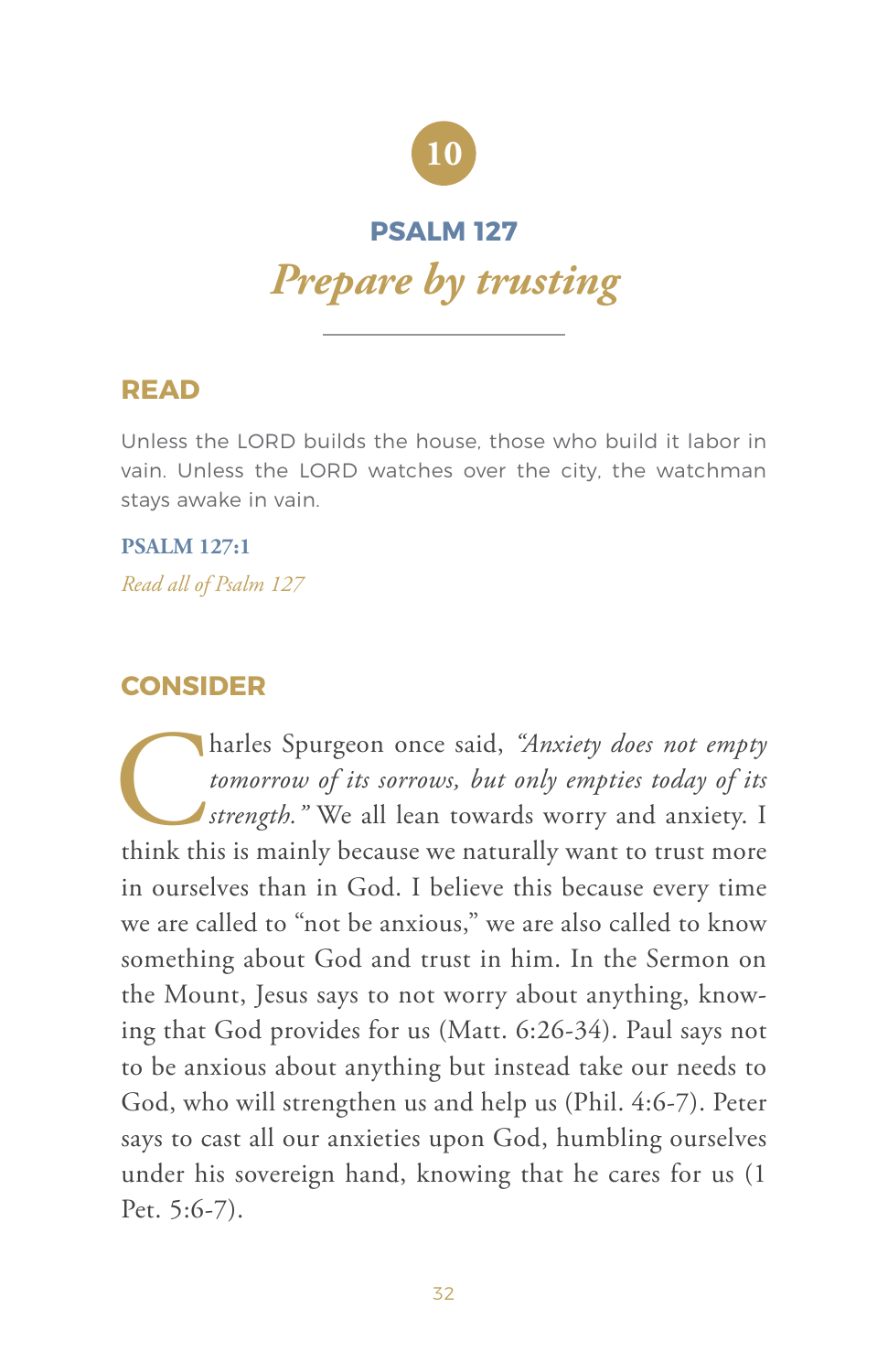This is what the psalmist is pressing into with Psalm 127. By giving us three pictures of times when we work hard for things we need (building shelter, protecting ourselves, raising a family), the psalmist points us to our need to trust in God with those things. Unless the Lord is the one building the house, we build in vain (127:1). Unless the Lord is protecting us, those who watch for danger do so in vain (127:1). Unless the Lord is working in our children, our best efforts to raise them will fall short (127:3-5).

But the psalmist is not intending to discourage us from laboring in these ways. All three areas assume hard work and responsibility. What the psalmist is addressing is a heart that trusts in our own hard work instead of the sovereign work of God. He says clearly in verse 2: *It is in vain that you rise up early and go late to rest, eating the bread of anxious toil…* He is questioning why we feel the need to get up so early to work and then work late into the night, only to be anxious when we sit at the dinner table, worrying that tomorrow's food won't come. This is a stressful, anxious way to live and so many live this way. We put our security in a growing bank account, a respectable education, a stable job, or a perfect family. Then we worry about all the bad things that could happen. It is in vain that we live this way.

Why is it in vain? Because, as the psalmist says, *"For he gives his beloved sleep."* Think about that. God loves us. And because he loves us, he gives us sleep as a gift. We need not stay awake, worrying about tomorrow. God is in control. He wants you to sleep. He wants you to get some rest. He wants you to trust in him. He is in control. Sleep is the daily reminder that we are not God. He doesn't need rest but we do. And we can, knowing that he is in control.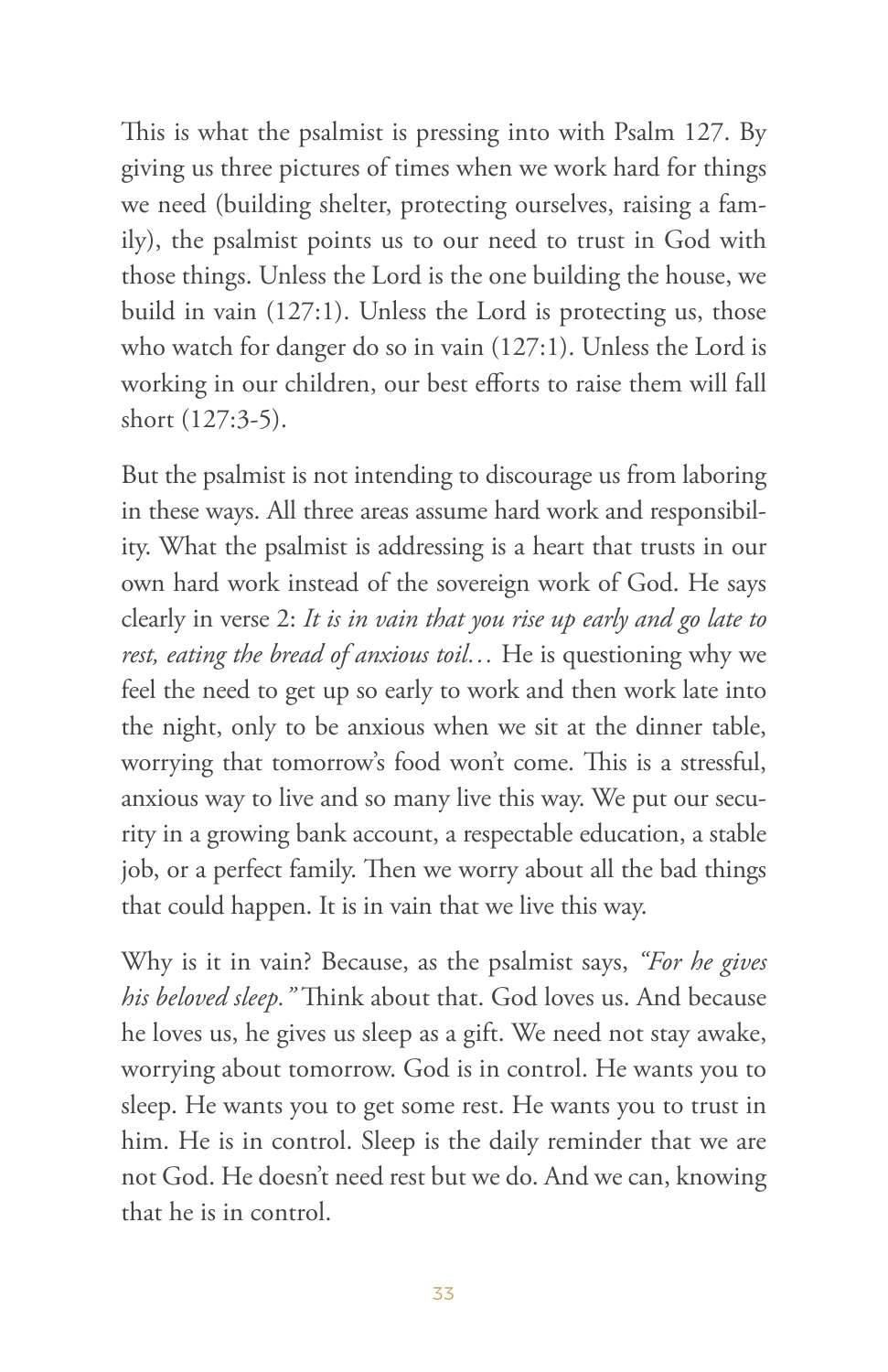The holidays don't often feel restful but they should. In fact, we can prepare for Christmas by choosing, in the midst of all the holiday stress and busyness, to get some sleep. We need to trust in Christ and find our ultimate rest in him. If you tend to get really stressed out this time of year, then you need to hear this. Get some sleep. God is in control. Don't eat the bread of anxious toil. Rest in him. He sent his Son to die for you so that you might rest in what he has done, not in what you have to do. Get some sleep. He loves you and wants you to rest in him.

### **PRAY**

### *Heavenly Father,*

*I confess my own tendency to trust in my own plans, protections, hard work, and abilities. I think too highly of myself and do not trust in you as I ought. I thank you for all the ways you currently provide for me and have provided for me in the past. Help me to rest in you. When worries flood my mind and make it hard to sleep, calm my spirit. Remind me that you are in control and there is nothing that escapes your loving gaze. I choose today to rest in you. No matter what my responsibilities are, when you give me rest, I will choose to receive it as a gift. Help me do this.*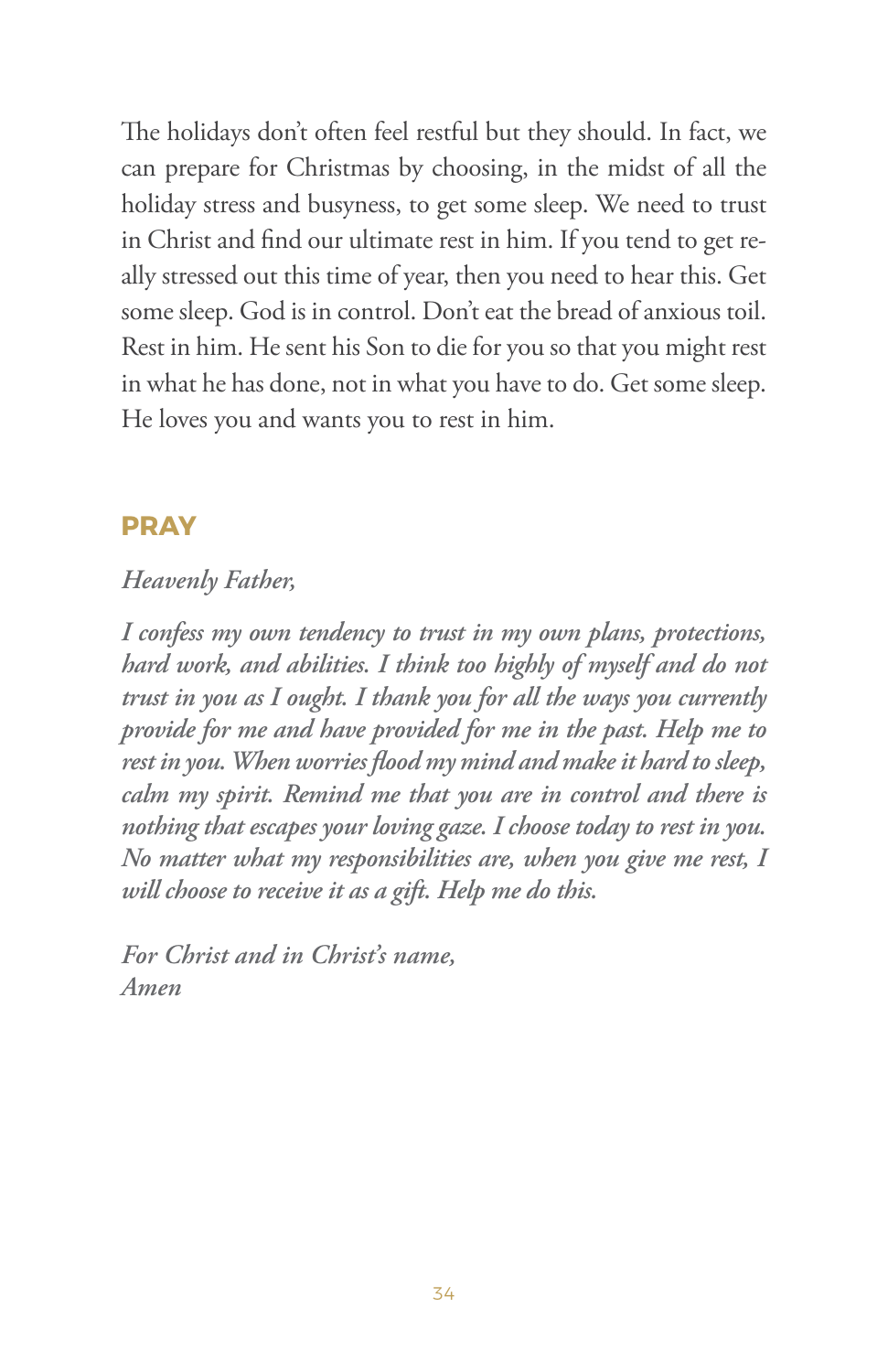**WEEK 3**

*"God, we rejoice in your peace."*

**PSALMS 128-131**

 $#$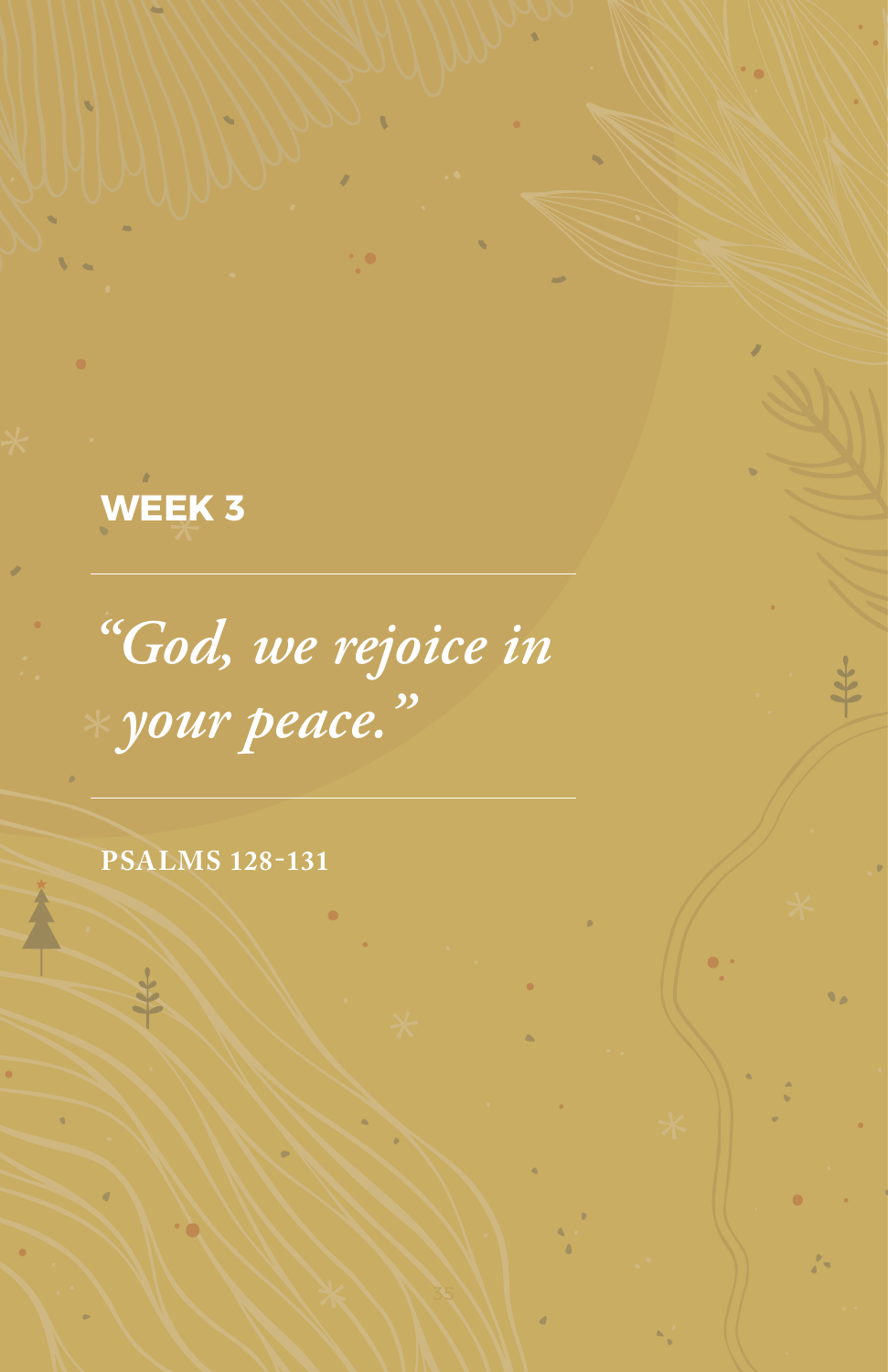

### **THE THIRD WEEK** *Rejoice in peace*

### **READ**

When they saw the star, they were overjoyed. On coming to the house, they saw the child with his mother Mary, and they bowed down and worshiped him. Then they opened their treasures and presented him with gifts of gold, frankincense and myrrh.

#### **MATTHEW 2:10-11**

### **CONSIDER**

Anyone who has lived in a household with conflict and unrest knows that when true repentance and peace is found, it is a joyful thing. When my wife and I get into a fight or hurt each other, it is humbling to confess our s unrest knows that when true repentance and peace is found, it is a joyful thing. When my wife and I get into a fight or hurt each other, it is humbling to confess our sins and seek peace. But when it is experienced, there is a renewed intimacy and joy in each other because of it. If this can be experienced in our earthly relationships, imagine the joy available to us when peace with our heavenly Father is restored?

In this third week of Advent, we focus on rejoicing in the peace God has secured for his people. When the shepherds heard the proclamation of the angels, they said that they brought "*good news of great JOY"* that a Savior had been born (Luke 2:10). Immediately following this declaration, a joyful chorus breaks out, praising God: *"Glory to God in the highest and on earth*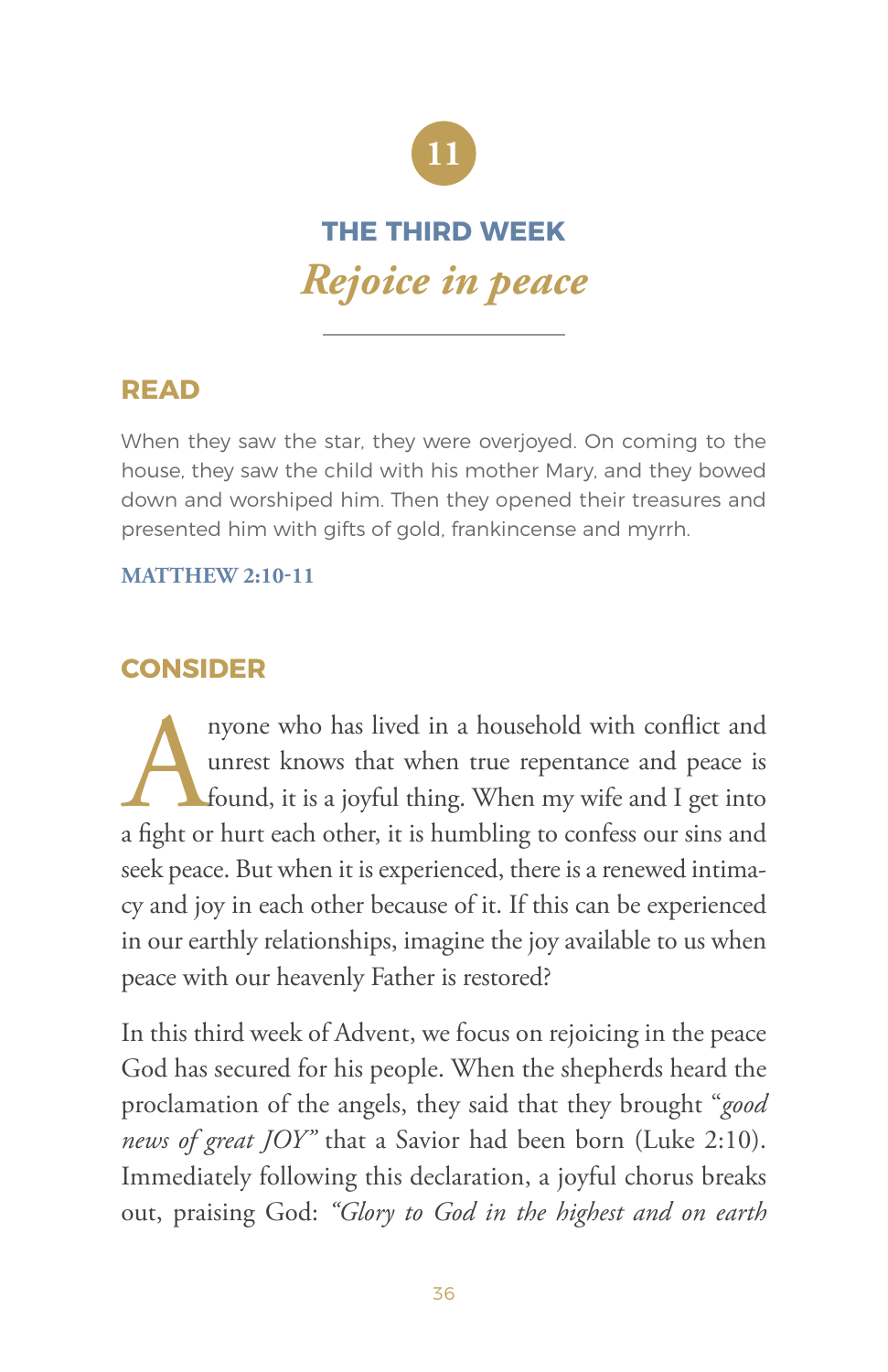*PEACE among those whom he is pleased with"* (Luke 2:14). The news that brought the greatest joy was that God had come to make peace with his people. To be saved is to have peace with God and this is the basis for our joy.

In Matthew 2, the wise men are following the supernatural direction of God given to them as a sign in the heavens. And this sign elicited joy (Matt. 2:10). When they come to the house where Jesus is, they bow down and worship him. They cannot help but present gifts to him. It is hard to know exactly how much these traveling astrologers knew about God or understood who Jesus was. All we know is that they believed God was doing something big and they followed where he led them. And he led them to Jesus. Truly, it seems that God is in the business of proclaiming his peace and salvation to all peoples for the sake of his glory and their joy.

What was their response to Jesus? In their joy, they give him extravagant gifts. Some have seen symbolic meaning in the three gifts (*gold* for royalty, *frankincense* for deity, *myrrh* for death) but Matthew makes no mention of this. At the least, these gifts imply extravagance. In the same way that Jesus said that the kingdom was like a treasure found in a field and the one who found it went, IN HIS JOY, and sold all that he had to buy that treasure (Matt. 13:44), so do we come to Christ and, IN OUR JOY, give all that we have and all that we are to him.

Because Christ came to us as a baby, we can know peace *with* God and joy *in* God. This week, allow your heart to rejoice. Command your heart to rejoice. This is good news of great joy! God has come to save us and make peace with us. How else can we respond to such good news but to give God all that we are and all we have? Everything is his!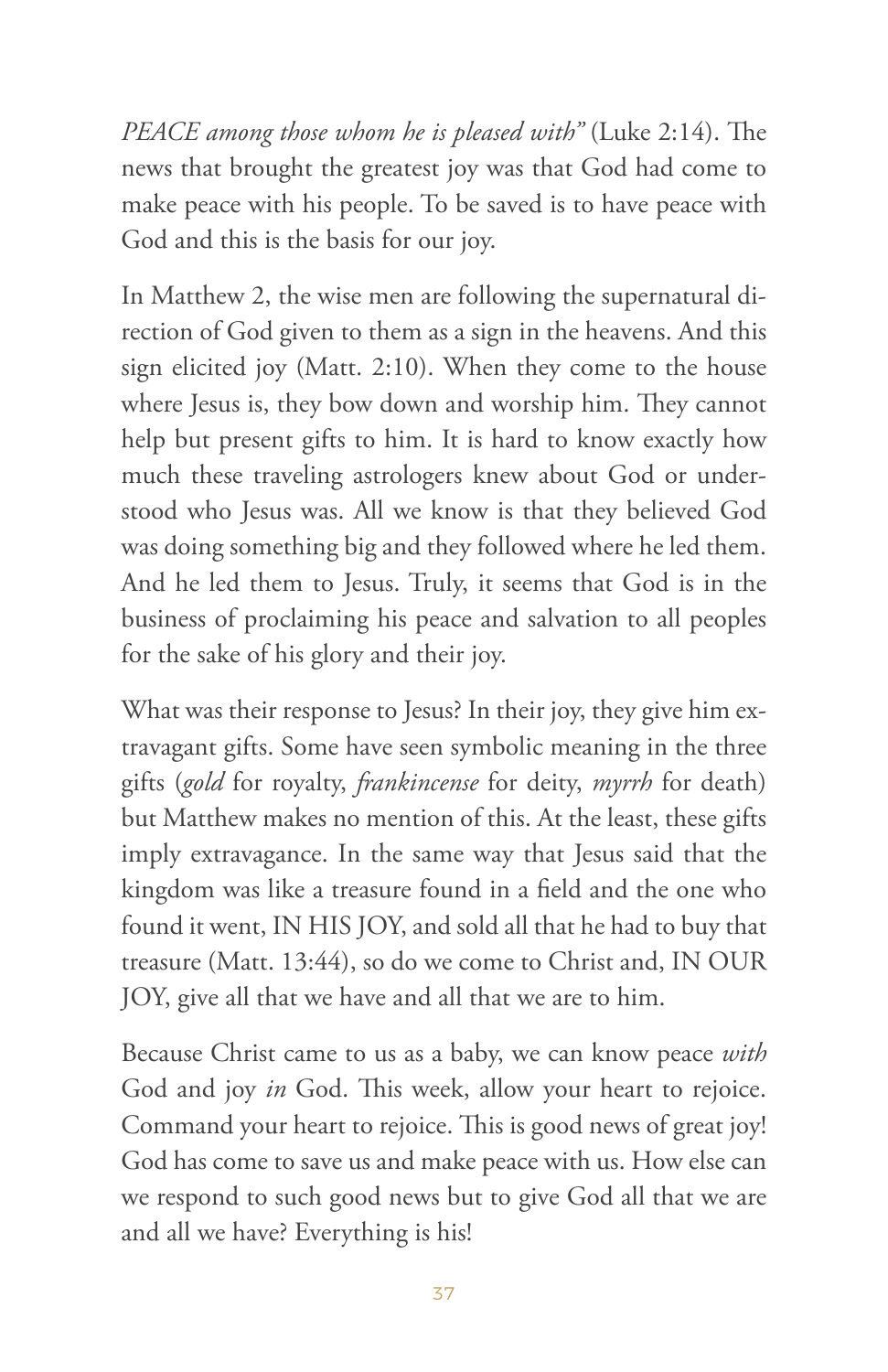### **PRAY**

### *Heavenly Father,*

*I praise you and give you glory for what you have done. I was lost in sin, at enmity with you, with no hope in the world and doing what I wanted to do. But because you are rich in mercy, great in love, and abounding in grace, you chose to send Jesus to die for my sins. I am eternally grateful. Help me to know this peace and respond in joyful worship. May this Christmas be different. May I think only of you and what you have done. May every celebration, every hour with family and friends, every moment of prayer and consideration be directed to you. I give you my life and this holiday season as a gift of worship.*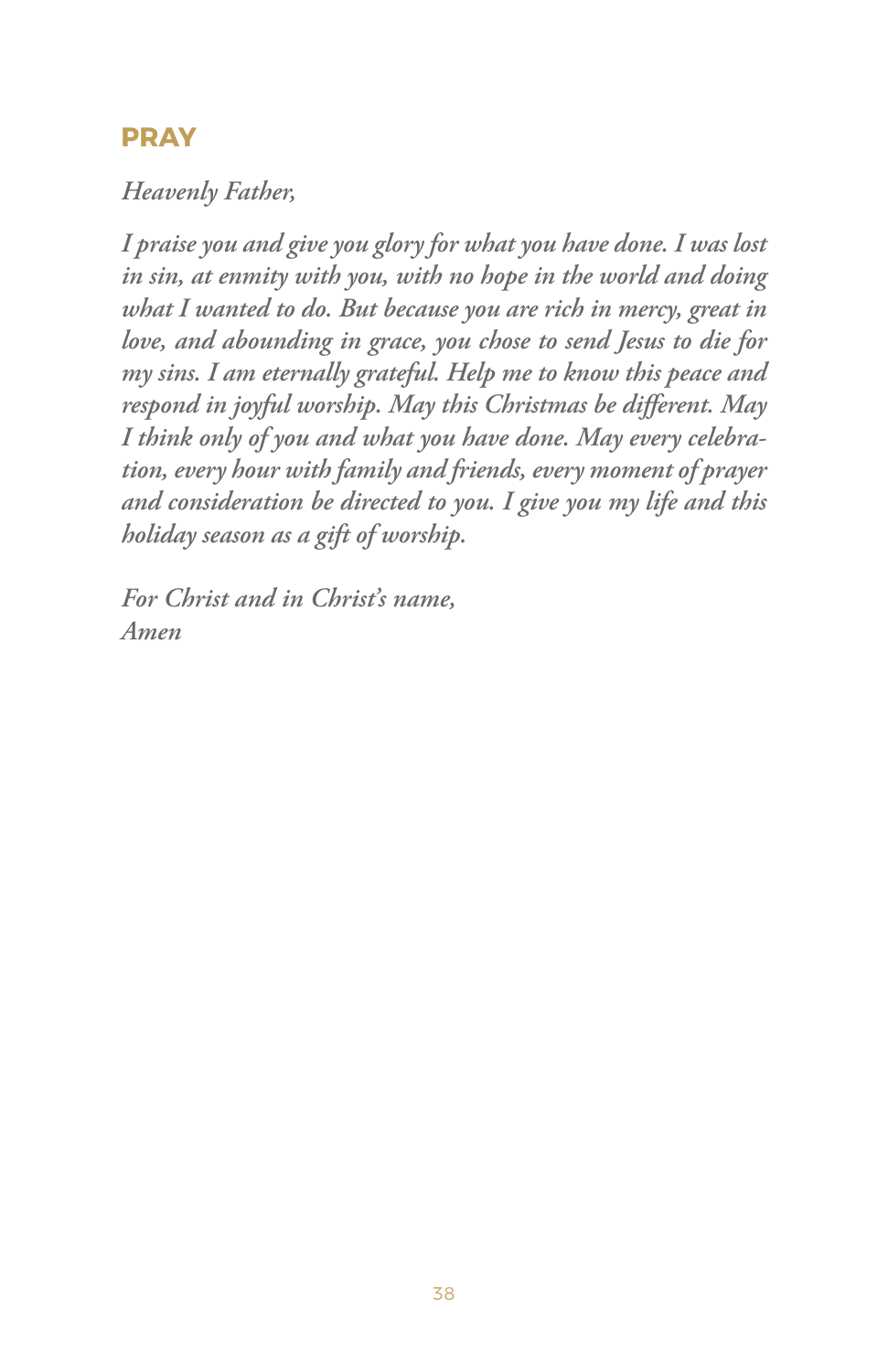

### **PSALM 128**

### *Rejoice while fearing the Lord*

### **READ**

Blessed is everyone who fears the LORD ...

**PSALM 128:1a** *Read all of Psalm 128*

### **CONSIDER**

*ear* and *happiness* seem contradictory to us. How is it that we can rejoice in the fear of the Lord? This week is about rejoicing in God. We might wonder why Psalm 128 calls us to rejoice while fearing him? But when we b that we can rejoice in the fear of the Lord? This week is about rejoicing in God. We might wonder why Psalm 128 calls us to rejoice while fearing him? But when we bring ourselves under the divine perspective, it all begins to make sense. We must *fear* the Lord in some sense. And in some sense, that fear leads us into *joy*.

The psalm begins with the word *blessed*. This biblical word has two dimensions. **On one hand, blessing** *gives*. To be blessed is to have received something that is good and often undeserved. **On the other hand, blessing** *gladdens*. To be blessed is to be made happy. We experience inner joy and delight in that blessing. What is the source for this giving and gladdening? It is for anyone who *fears* the Lord. What does that mean? Well, there are many dimensions to this concept of "fearing" the Lord. **1) "Fearing" involves the heart**. It is a deep inward posture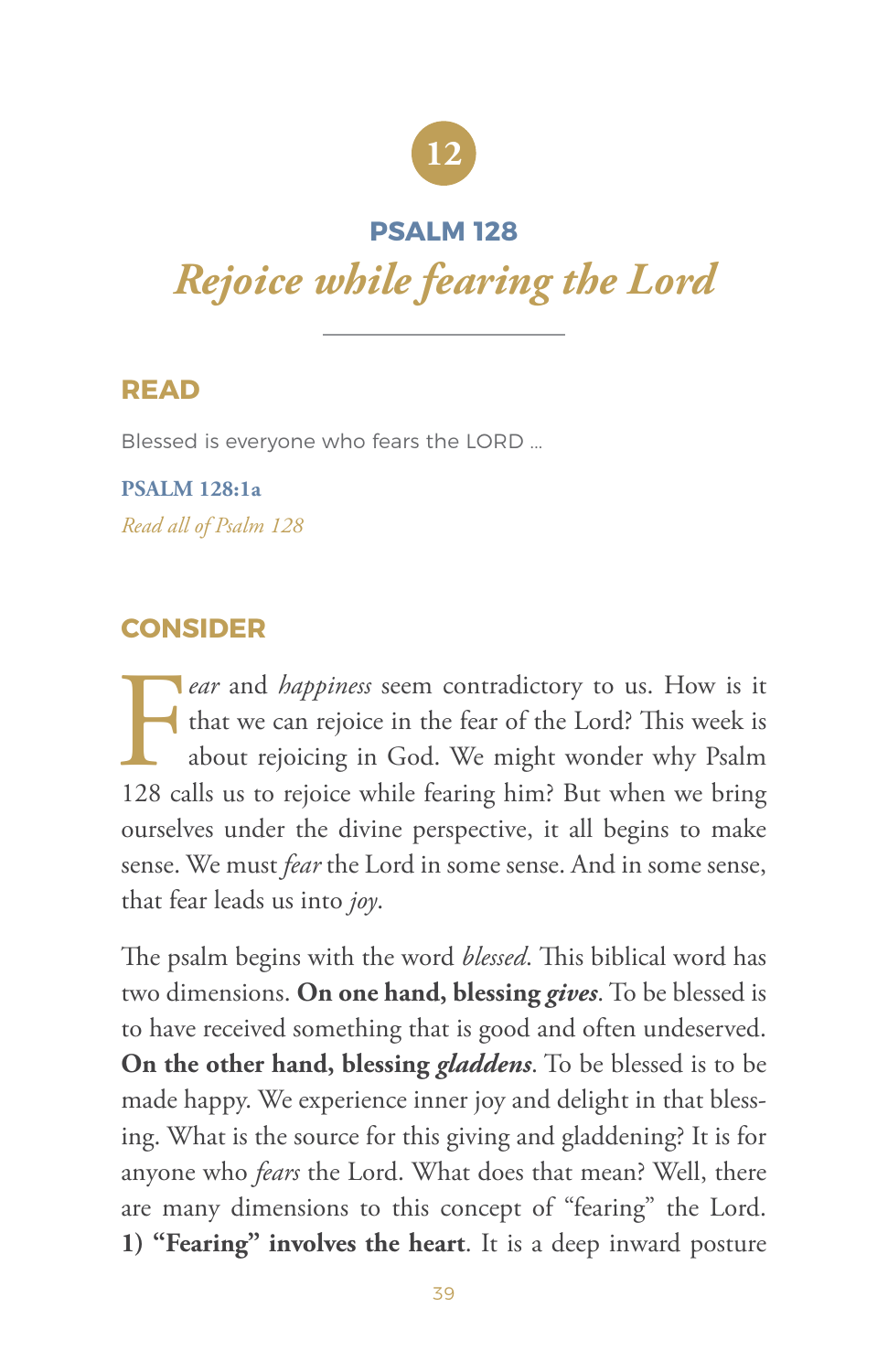towards God. **2) "Fearing" involves humility**. Fearing corresponds with a lowly and sensitive understanding of your own inadequacy. **3) "Fearing" involves reverent awe**. It recognizes the grandeur, glory, and holiness of who God is. **4) "Fearing" involves obedience**. True biblical fear is always coupled with response. The psalmist elaborates by saying those who fear the Lord are those *"who walk in his ways"* (128:1b). In short, fearing the Lord is the weighty, inward understanding of oneself in relation to the holy and glorious God of the universe, accompanied by a desire to please and obey him.

The logic is clear: When one understands their humble position, they understand their relationship to God, they are in reverent awe of him, and they choose to obey him from that heart posture, that person is *blessed*. They experience God's grace and his joy. When we fear the Lord, we will be happy in him because he is a good King and a good Father. The psalmist elaborates on this blessing. Your work will be blessed (128:2). Your home will be blessed (128:3-4). The people of God will be blessed (128:5-6). The point is to highlight how lavish God's blessing is on those who trust him, are humble before him, are reverent before him, and seek to obey him.

However, if we are not careful, this can sound like we are the ones who accomplish this. It can quickly turn into a worksbased righteousness. The answer to this danger is found in the very nature of Christmas. The whole of the Old Testament shows us that the people of God failed to truly fear him. We know in ourselves that we fail to fear him as he deserves. This is why we need Jesus, the one who perfectly feared and obeyed the Father. He lived a human life in our place and died for our failures. In this, we know that when Jesus taught, *"blessed are the poor in spirit for theirs is the kingdom of heaven,"* (Matt.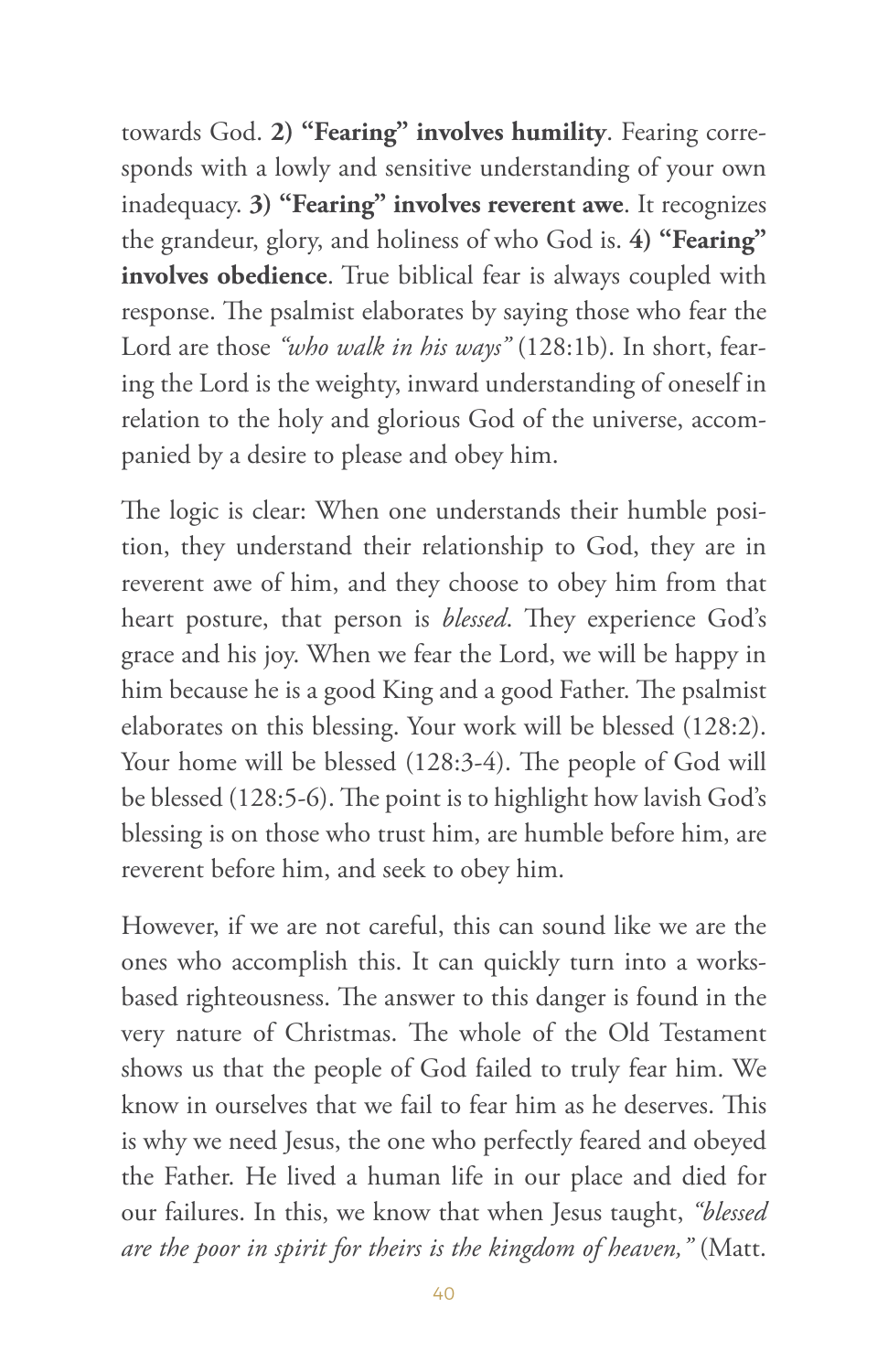5:3) it is by his perfect life, death, and resurrection that we can recognize our spiritual poverty. We now *"work out our salvation with fear and trembling, for it is God who works in [us]"*  (Phil. 2:12-13). God is the one who accomplishes this through Christ. So, see the blessing of Christ given to you, let that humble you, and live in trembling joy for the God who exercised his power to save you from sin.

### **PRAY**

### *Heavenly Father,*

*I tremble before your mighty power, your beautiful glory, and your awesome holiness. I am a sinner and the only way I can enter your presence is by the power of Christ's death and resurrection applied to me. I plead his blood to cover my brokenness. Help me to know the joy of fearing your name. I don't want to live a life that dishonors the name of Jesus. Cleanse me from my sin. Purify me. But don't let me do this only out of sorrow. May it be out of joy in what Christ has done that I may be spurred on to surrender all to him. I want Christ to be magnified in my life! Create this heart in me.*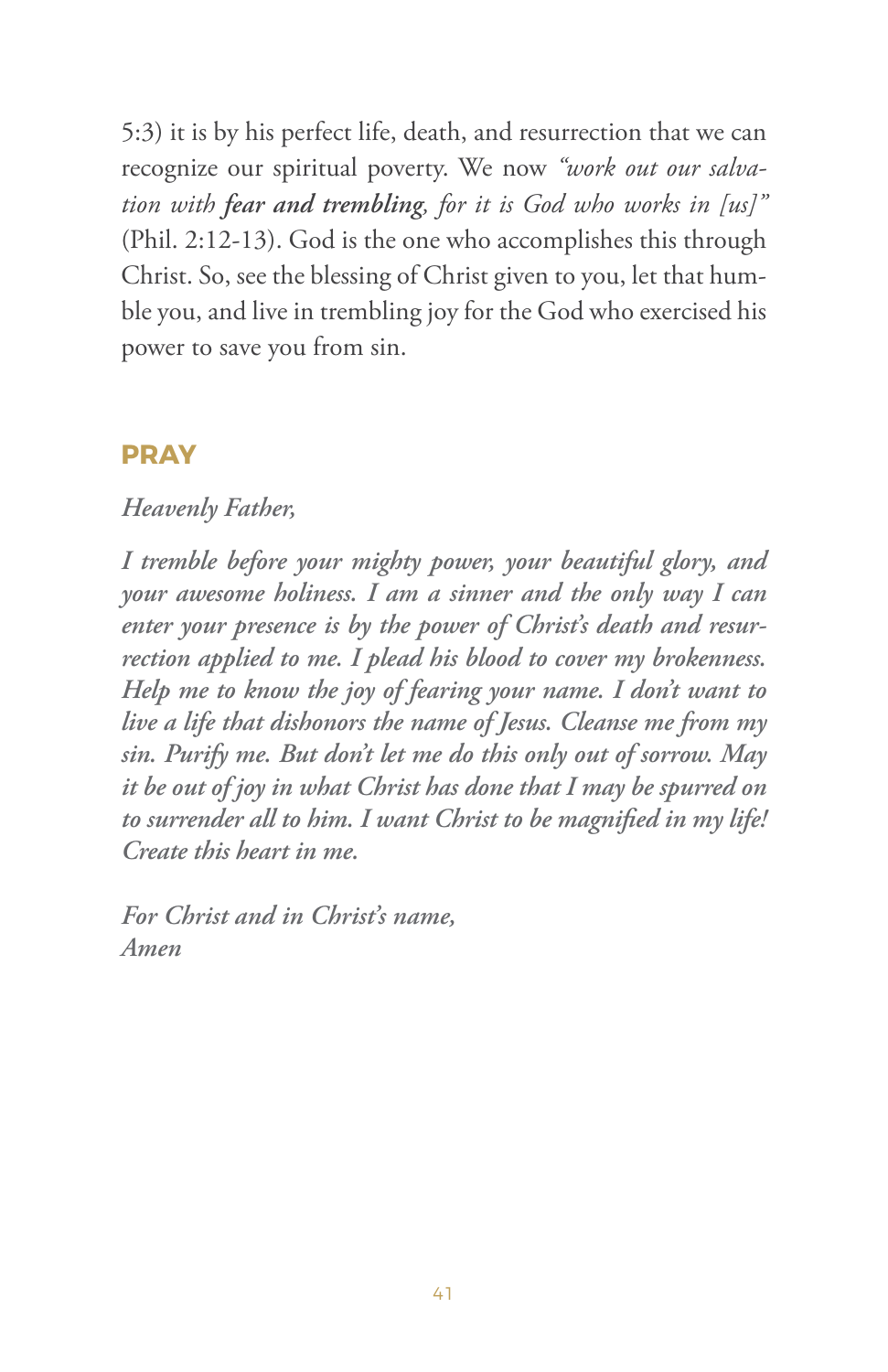

### **PSALM 129**

### *Rejoice while enduring suffering*

### **READ**

Greatly have they afflicted me from my youth, yet they have not prevailed against me.

**PSALM 129:2** *Read all of Psalm 129*

### **CONSIDER**

s much as fear and happiness seem incompatible, *suf-*<br>*fering* and *happiness* seems just as antithetical. But here<br>is the paradox of the Christian life: *sorrowful, yet al-*<br>*ways rejoicing* (2 Cor. 6:10). No one enjoys *fering* and *happiness* seems just as antithetical. But here is the paradox of the Christian life: *sorrowful, yet always rejoicing* (2 Cor. 6:10). No one enjoys suffering, otherwise it wouldn't be suffering. However, there is a joy to be found in the power and purposes of God that can persist even in suffering. How is the psalmist finding joy amidst his suffering? By reminding himself of who God is and what he will do.

The psalmist begins by acknowledging the pain of his suffering. Great are his afflictions. Long are his afflictions. But his enemies have not prevailed against him, even though *"the plowers plowed upon my back; they made long their furrows"* (129:3). He bears the scars of his suffering; however, *"The Lord is righteous; he has cut the cords of the wicked"* (129:4). In other words, God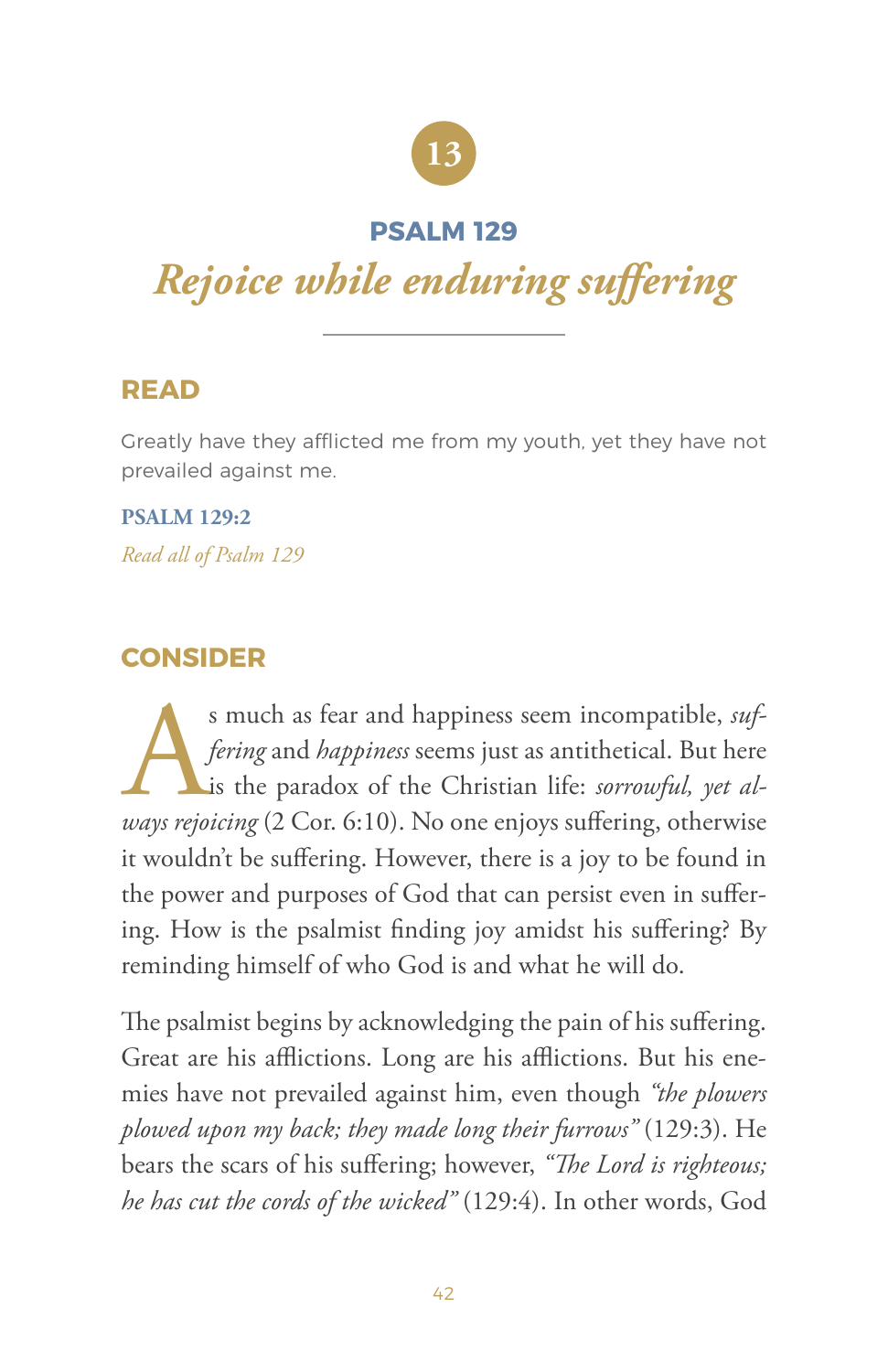has preserved his people. He has cut the cords used by wicked people to beat them. God saves his people.

The psalmist continues to look in hope to the future when the enemies of God will be put to shame and turned backward (129:5). Like grass, they will wither and no one will look on them thinking that the Lord has blessed them for their sin (129:6-8). So, not only has God preserved his people in suffering but justice will be ultimately satisfied. It is to both God's saving mercy and his sovereign justice that the psalmist finds comfort in and we should too. The implication of the final verse of this song is that although the enemies of God *will not* be blessed by the Lord, the people of God *will*. God will gladden his people with his salvation and justice on their behalf.

The only way to endure suffering is if we know that God is in control and that he saves his people. We don't need to take justice into our own hands because God is just. In this, we can rejoice. As Peter wrote, *"Don't be surprised by the fiery trial when it comes upon you… but rejoice insofar as you share Christ's sufferings, that you may also rejoice and be glad when his glory is revealed"* (1 Pet. 4:12-13). We rejoice now, knowing we will rejoice more then. Suffering will give way to God's glorious victory and everything will be redeemed.

This truth is seen most powerfully in the coming of Jesus Christ. It was Jesus who willingly gave his back to the smiters (Is. 50:6). It was Jesus who stepped into suffering for us as the incarnate God to be a vicarious sacrifice for his people. He bears the scars of his suffering that was endured for our salvation. See his hands and feet! As Jesus came as a baby into the world, he came destined to suffer. But it was for the joy that was set before him that he endured the cross (Heb. 12:2). And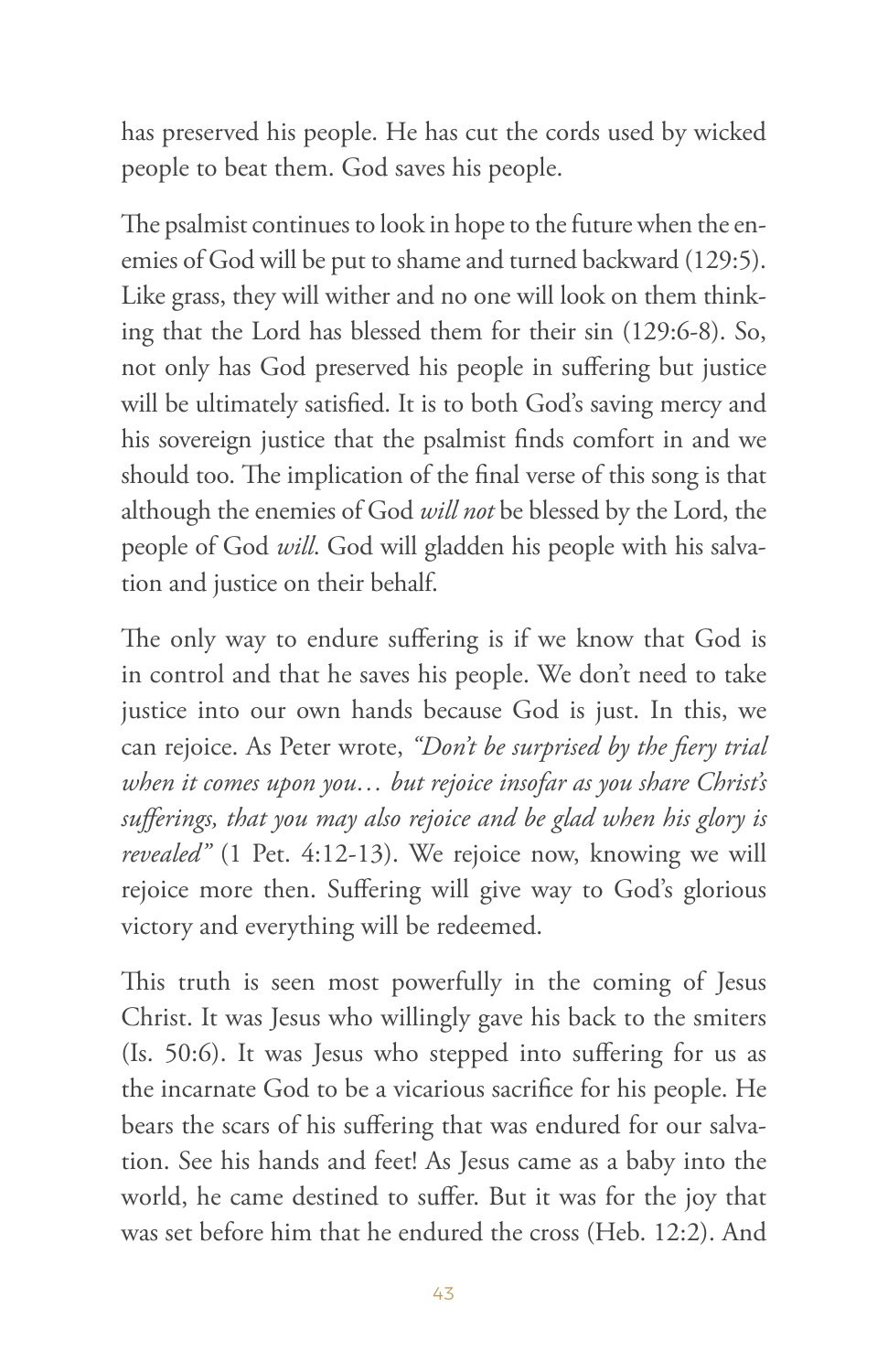now, his joy is our joy. For in the cross, God's saving mercy and his sovereign justice held hands. And we are the recipients of that divine work. Rejoice now, dear child of God. His suffering makes your suffering meaningful.

### **PRAY**

### *Heavenly Father,*

*Thank you for coming as a baby to suffer for me. It was my sins that required your suffering, your death in my place. Even now, as I suffer, I look to you for my comfort and my sustenance. My life is hard but my life is yours. Lord, you are righteous. You have cut the cords of the wicked. I know that I will not be put to shame for trusting in you. I trust in your saving mercy and your sovereign justice. Help me to rejoice in you so that I may rejoice more when I see you face to face.*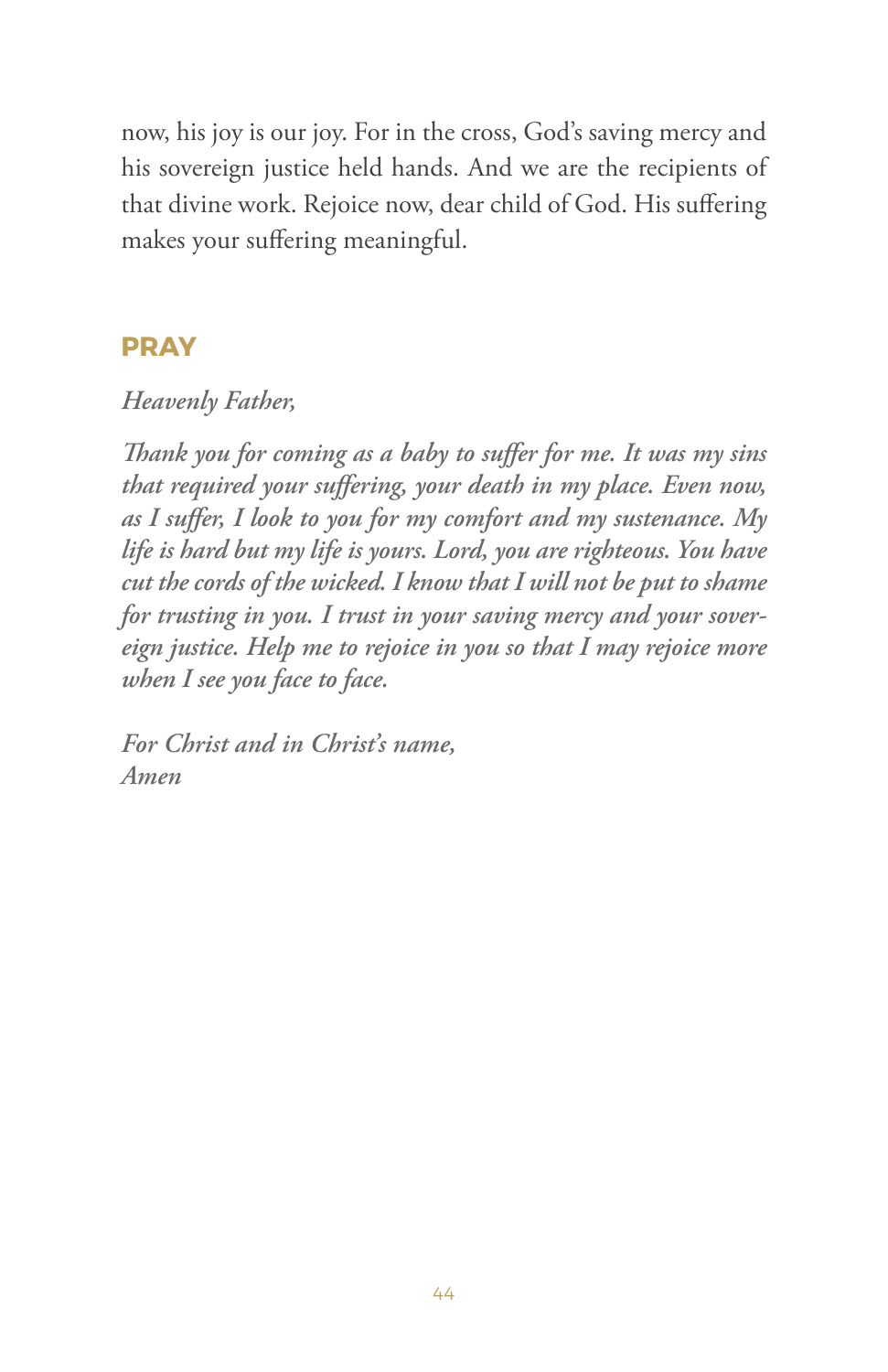

### **PSALM 130**

### *Rejoice while waiting for the Lord*

### **READ**

5 I wait for the LORD, my soul waits, and in his word I hope; 6 my soul waits for the Lord more than watchmen for the morning, more than watchmen for the morning.

### **PSALM 130:5-6**

*Read all of Psalm 130*

### **CONSIDER**

**Waiting is hard.** My wife once said that it is hard<br>enough that *"love is patient"* without moving on to<br>any of the other descriptors in 1 Corinthians 13.<br>When my wife and I were dating long-distance, it was really hard enough that *"love is patient"* without moving on to any of the other descriptors in 1 Corinthians 13. When my wife and I were dating long-distance, it was really hard to wait. When we were engaged, knowing the wedding date was coming, it was really hard to wait. We often have to wait for what we long for and this can sometimes lead us to question God's timing and his character. But Psalm 130 rejoices in the Lord while in the midst of waiting. How is the psalmist able to do this? By reminding himself of four truths.

**1) The Lord hears.** The psalmist is crying to the Lord *"out of the depths"* (130:1) because he believes that the Lord will hear his voice. He believes the Lord will be *"attentive to the voice of [his] pleas for mercy."* Just like a child is comforted knowing that when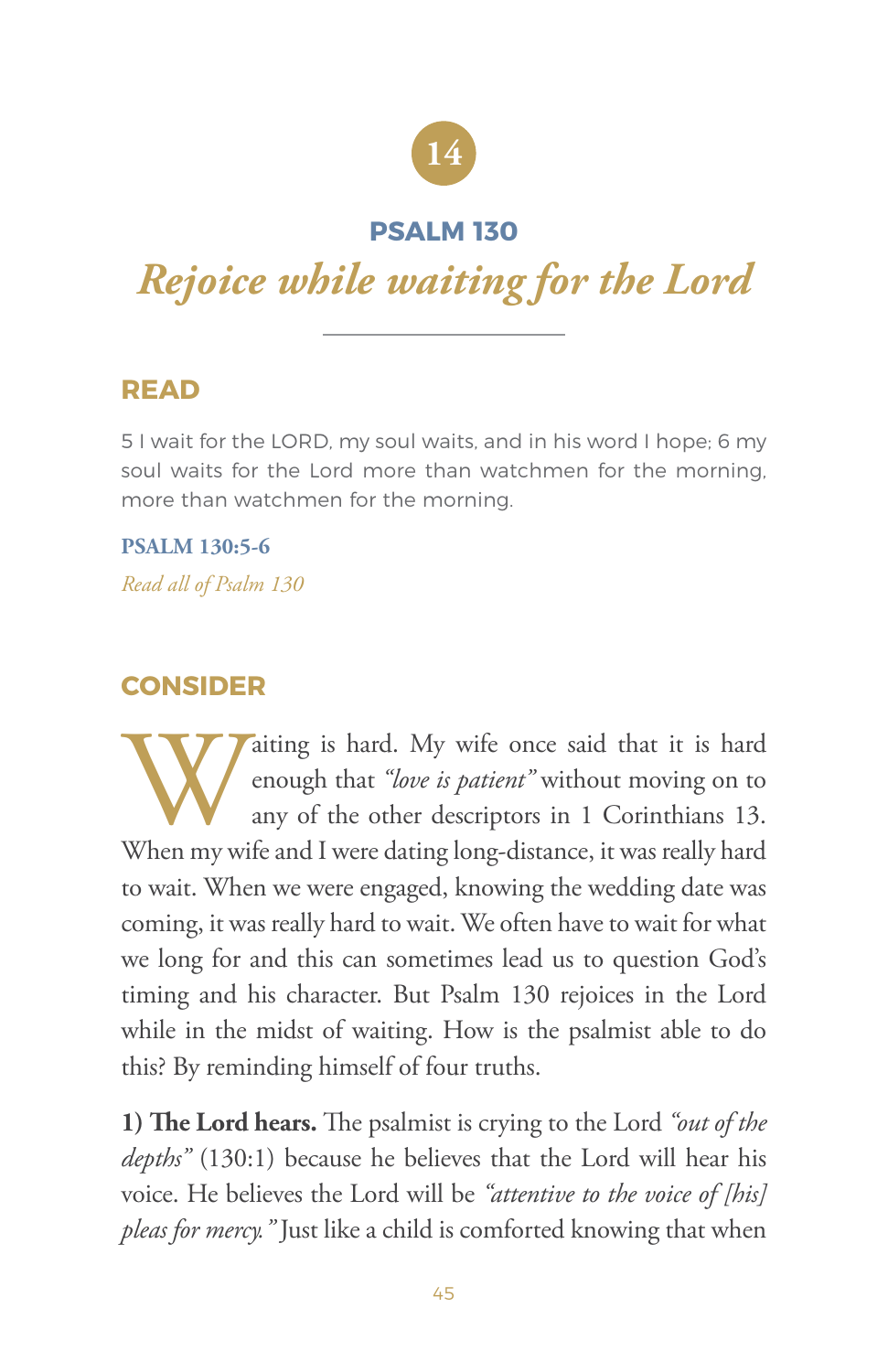they get hurt, they can always run to their loving parent… so we can rejoice in waiting, knowing that he hears us.

**2) The Lord forgives.** The psalmist recognizes his own sinfulness by acknowledging that if the Lord should mark iniquities, who could stand? But with him there is forgiveness (130:3-4). We need to be reminded in suffering that nothing we could go through is worse than what we deserve. But God has forgiven us! We can rejoice knowing that he is abounding in grace toward us, even when we wait for him.

**3) The Lord will come.** *"I wait for the LORD, my waits, and in his word I hope"* (130:5). The psalmist is waiting for the Lord with hope because he knows that sorrow only lasts for the night. Joy is coming in the morning! God will not remain distant from those he loves. He will come. We must remind ourselves of this. The Lord will come for us. Always.

**4) The Lord will redeem.** The psalmist cries out to God's people, inviting them to *"hope in the Lord"* (130:7). Why? Because with the Lord there is *"steadfast love"* and *"plentiful redemption"*  (130:7). The Lord will redeem his people! Truly, there is not one ounce of sin or suffering in our lives that God cannot and will not redeem. We rejoice in knowing that the Lord hears us, he forgives us, he will come for us, and he will redeem us.

And truly, how much does the coming of Christ prove these four glorious truths? In Christ, we have tasted and seen that the Lord hears us, he has forgiven us, he has come for us, and he has redeemed us. Even now, we wait for his return. But we do not wait as people without hope. We know he is coming again and his redeeming love will have the final word. This Christmas, as you anticipate all that it brings, anticipate Christ's return! Hope in him. It is for Christ, we wait.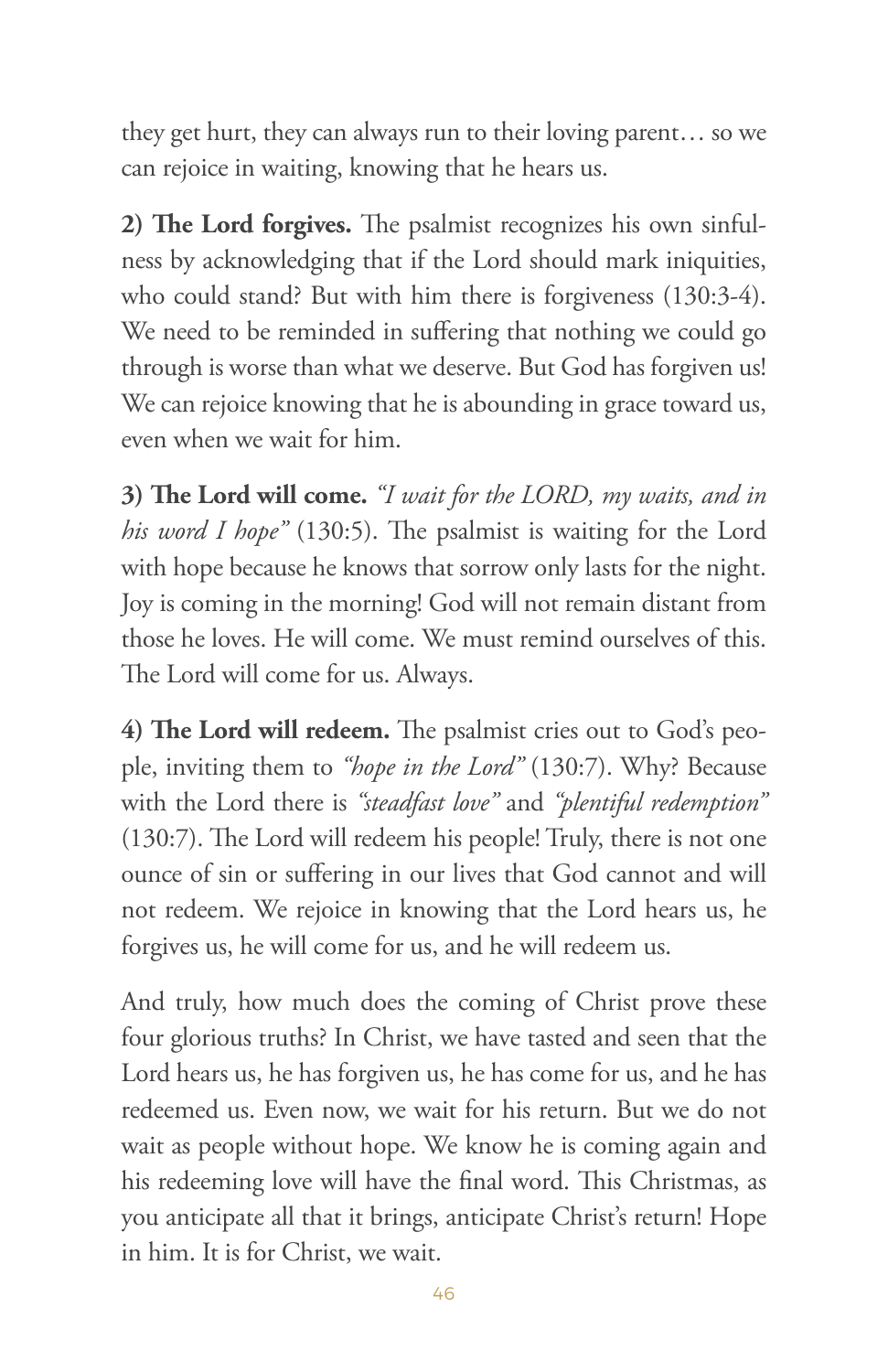### **PRAY**

### *Heavenly Father,*

*My soul waits for you. My soul yearns for you. I confess how hard it is for me to patiently wait. But I know that with you, there is steadfast love and redemption for my sins. You have redeemed me through what Christ has done and my hope is in him. Guard my heart from grumbling as I wait but may I wait actively, prayerfully, patiently, and urgently. Until you come again, there is good work for me to do. Find me faithful when you come.*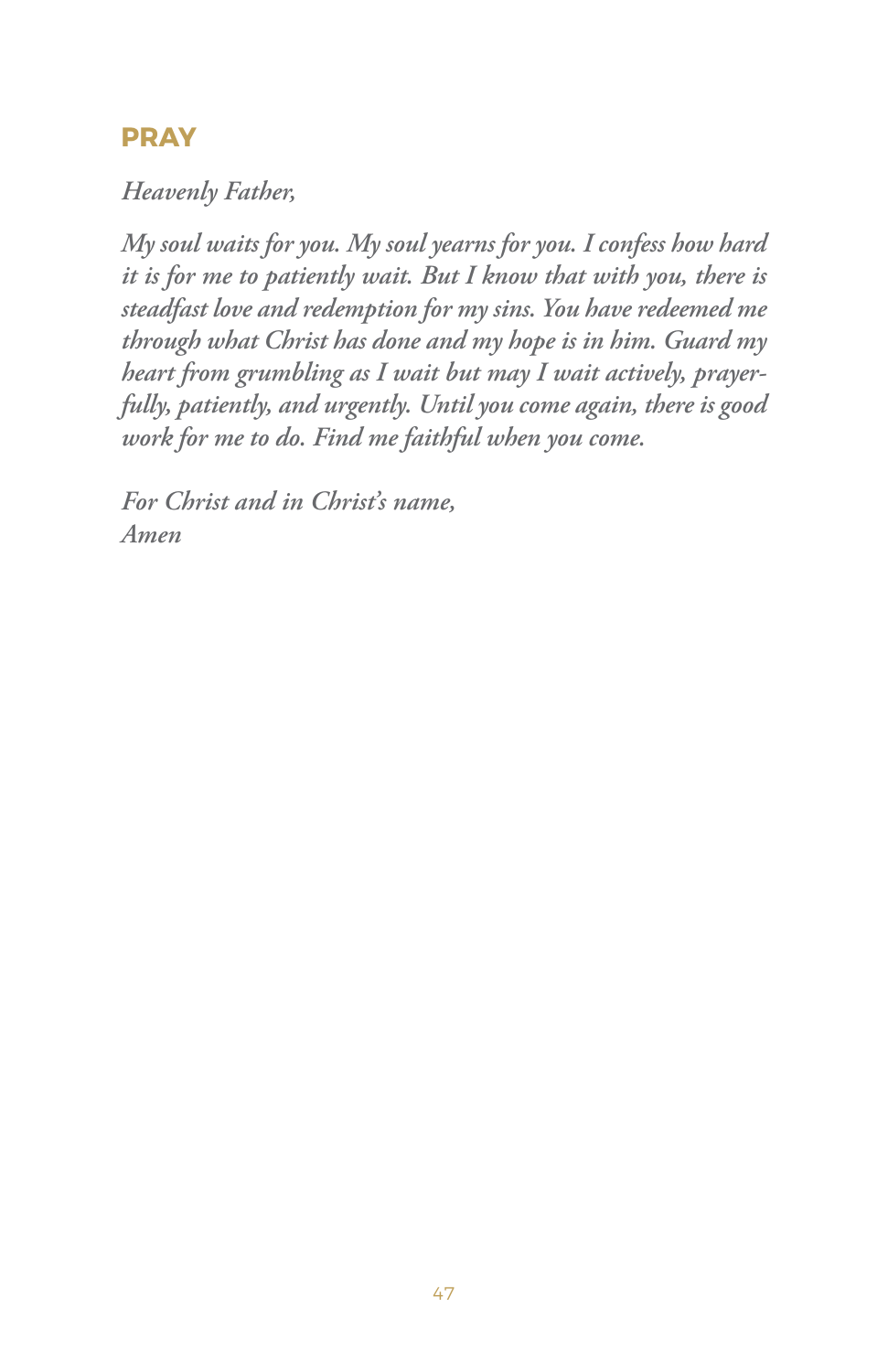

### **PSALM 131**

### *Rejoice while quieting your soul*

### **READ**

1 O LORD, my heart is not lifted up; my eyes are not raised too high; I do not occupy myself with things too great and too marvelous for me. 2 But I have calmed and quieted my soul, like a weaned child with its mother; like a weaned child is my soul within me. 3 O Israel, hope in the LORD from this time forth and forevermore.

#### **PSALM 131**

### **CONSIDER**

Tow can we be hurting and still obey the call of God to<br>rejoice in him? How can joy permeate the core of our<br>being so that it still shines through in the midst of deep<br>sorrow? This is why I love Psalm 131. As a papa to two rejoice in him? How can joy permeate the core of our being so that it still shines through in the midst of deep sorrow? This is why I love Psalm 131. As a papa to two beautiful little children, there are many times when my son or daughter fall down and hurt themselves. Just a few days ago (from writing this), my son (who is currently 18 months old) tripped on a toy and face planted on the floor. His lip started bleeding, tears welled up in his eyes, and he cried a very pitiful cry. I grabbed a washcloth and an ice pack and went to work. But mostly what I did was just hold him in my arms, rock him back and forth, and tell him everything was going to be okay. After about one minute, his crying died down to a whimper and then to a heavy sigh. He held onto me as I rocked him, nuzzling deeper into my lap and arms.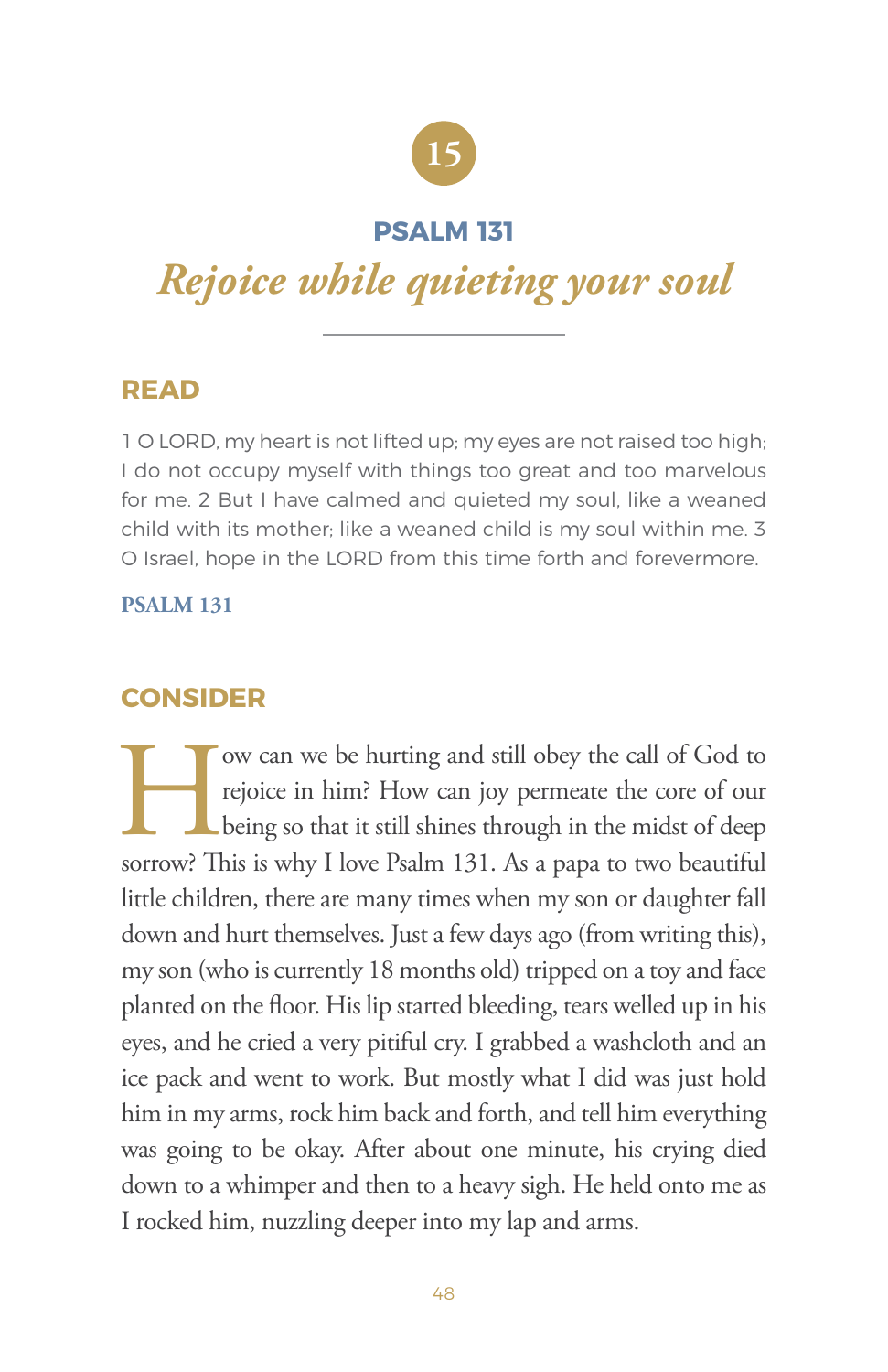Sometimes, joy in Christ looks like this. Sometimes, it is crawling into the arms of God and resting in his presence, knowing that he loves you. The psalmist describes his situation in verse 1. His heart is not encouraged. He can't lift his eyes too much. He isn't comforted with deep theological truths about God. He can't even handle them right now. But he has *"calmed and quieted [his] soul"* (131:2). He has humbled himself. He understands he is just like a small child who needs their mom. He is hurting and he needs his loving Father. Sometimes, it's hard to sing. Sometimes, it's hard to be happy. But we can always come into the presence of God and be silent. We can calm ourselves and rest in who he is.

The psalmist rejoices in God's tender care and it is out of this reality that he calls to the people of God and says, *"O Israel, hope in the LORD from this time forth and forevermore"* (131:3). Yes, the psalmist rejoices at times in God's massive displays of power. Yes, the psalmist rejoices at times in God's forgiveness or his justice. But also, the psalmist rejoices in the gentle, tender, loving care of God. And when the God of the universe comes and holds you in his arms, you will know that he is worthy of hoping in, forevermore. Those are the times you will say, *"O God, I can't wait to dwell with you forever. I could never get tired of this kind of love."* 

The startling reality of the Christmas story is that the high and exalted God humbled himself and took the form of a fragile baby. This was the greatest act of condescending love the world has ever known. That Jesus Christ would take on vulnerability and human limitation so show us the Father is an astounding reality. It humbles us and calls to us to see the great love of God for his children. He is tender and loving, especially when we are hurt and discouraged. We can rejoice in his caring hand because in the midst of our sorrows it is most intimately experienced.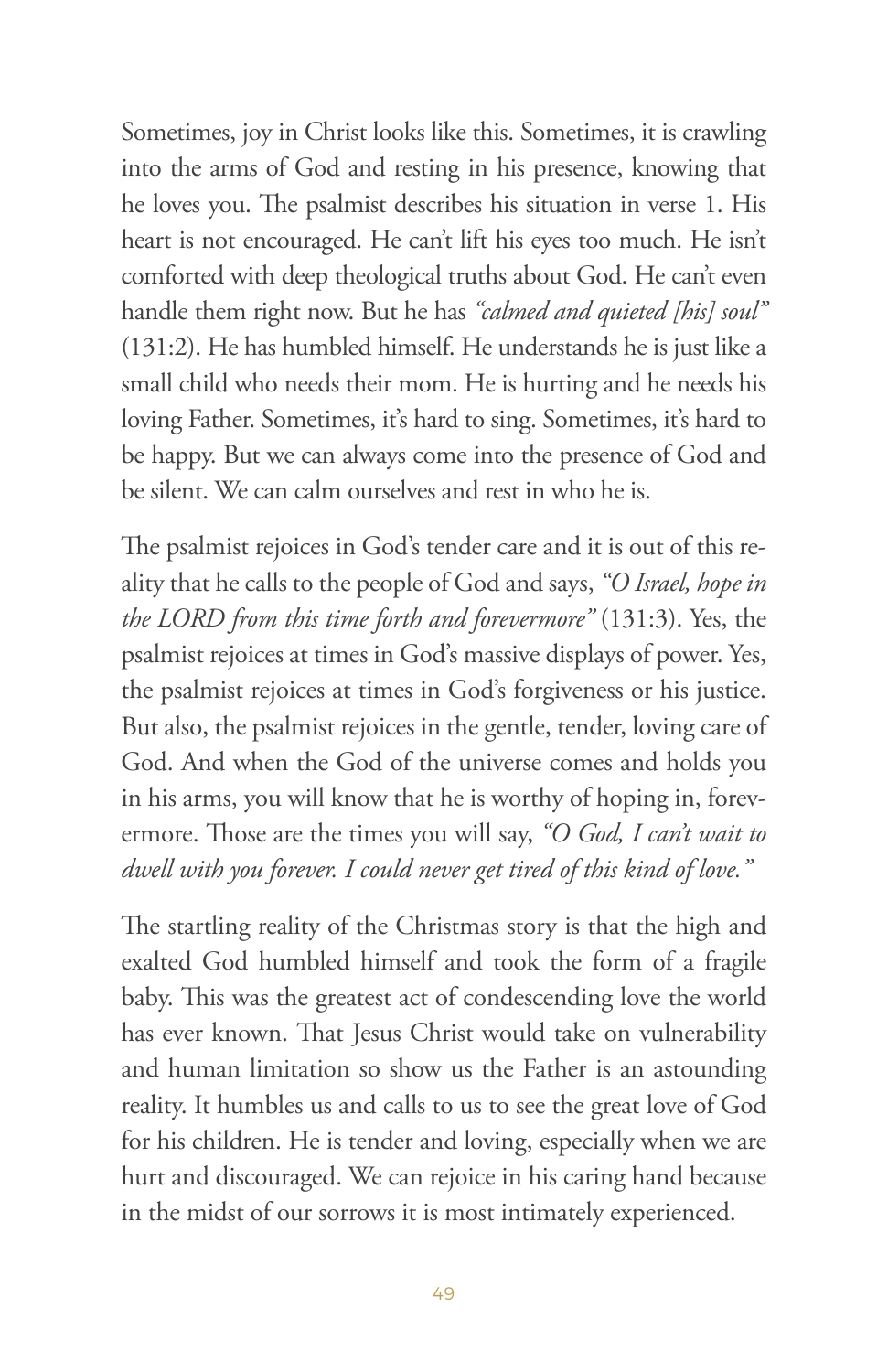### **PRAY**

### *Heavenly Father,*

*There are times when it is hard to sing, but I will sing of your goodness. There are times when my heart is not encouraged, but my heart is yours. There are times when I am sad and discouraged, but I will come and be held in your arms. Come, my Savior and comfort me. Tell me that I am yours and you are with me. I promise to come to you when I feel most desperate. Help my heart to receive your love. You are more compassionate to me than my mind can fathom. And help me give to others the love that you have given me.*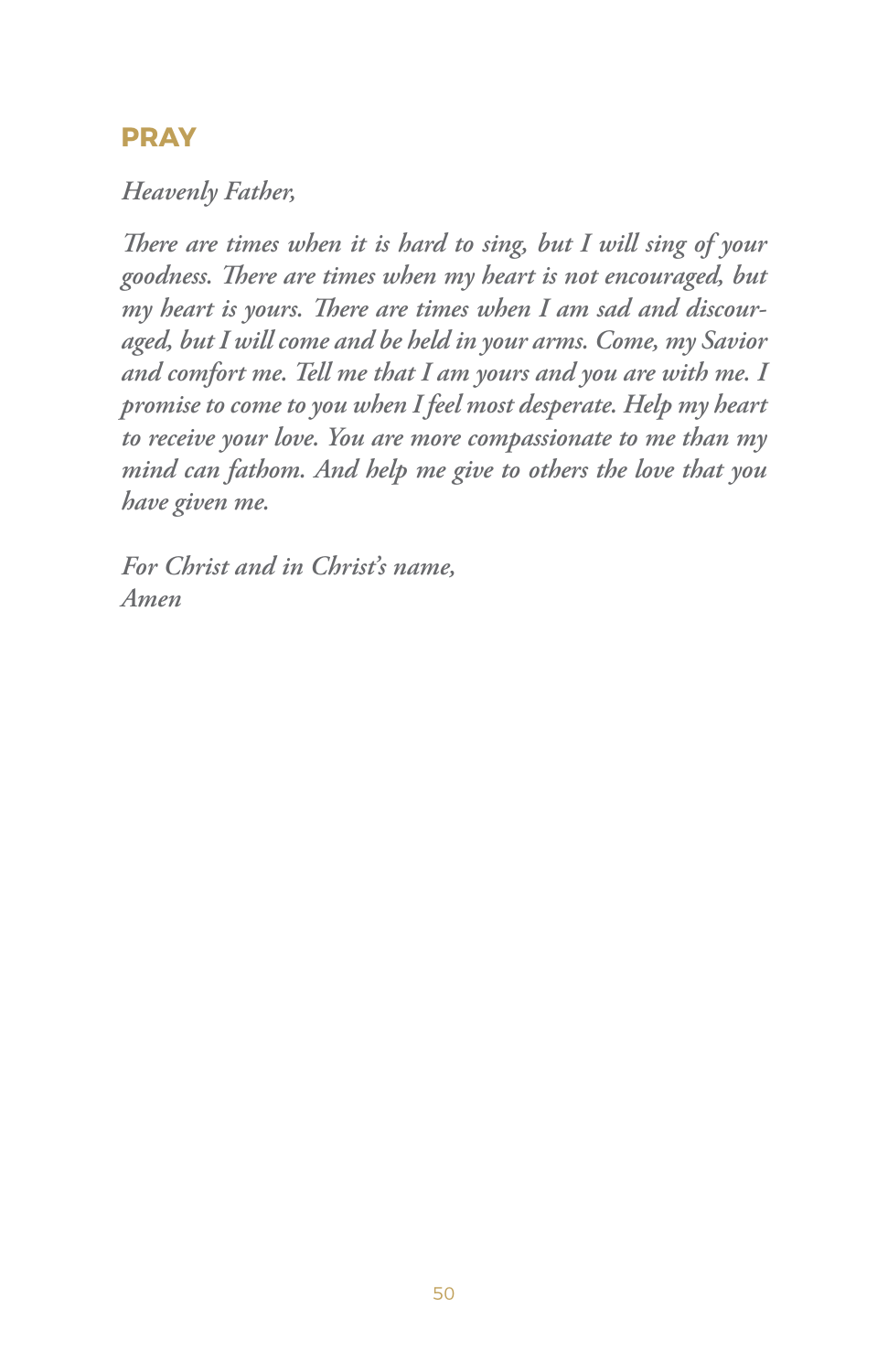**WEEK 4**

*"God, we adore you for your love."*

**PSALMS 132-134**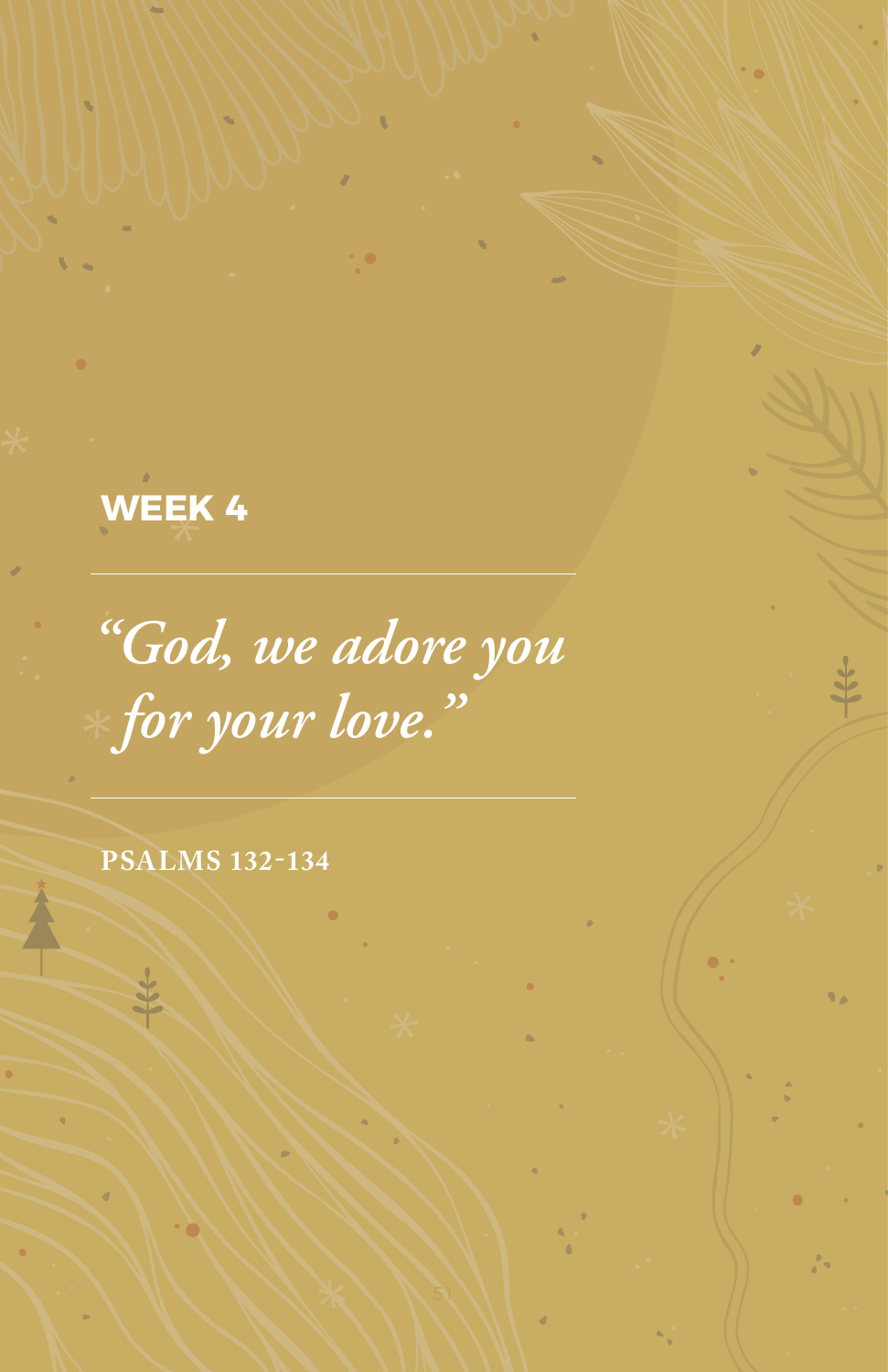

### **THE FINAL WEEK** *Adore God for his love*

### **READ**

For God so loved the world, that he gave his only Son, that whoever believes in him should not perish but have eternal life. For God did not send his Son into the world to condemn the world, but in order that the world might be saved through him.

### **JOHN 3:16-17**

### **CONSIDER**

s we rapidly approach Christmas, it is appropriate that<br>we focus on the love of God for we are the recipients<br>of his extravagant affection. John 3:16-17 has been a<br>fountain of comfort and truth to those seeking to understa we focus on the love of God for we are the recipients of his extravagant affection. John 3:16-17 has been a fountain of comfort and truth to those seeking to understand the love of God and in these verses we see how the coming of Christ intersects with the love of the Father. The beginning could be translated, *"For God loved the world in this way…"*  and Jesus goes on to tell how this love played out. In it, we see four beautiful truths that call on us to adore him.

**1) God loved us at great cost to himself.** God loved us so much that *"he gave his only Son."* The Greek word for "only" implies something that is in a class by itself (one of a kind, the only one like it). And he gave his one and only Son for us. It would be different if God was a billionaire with money to spare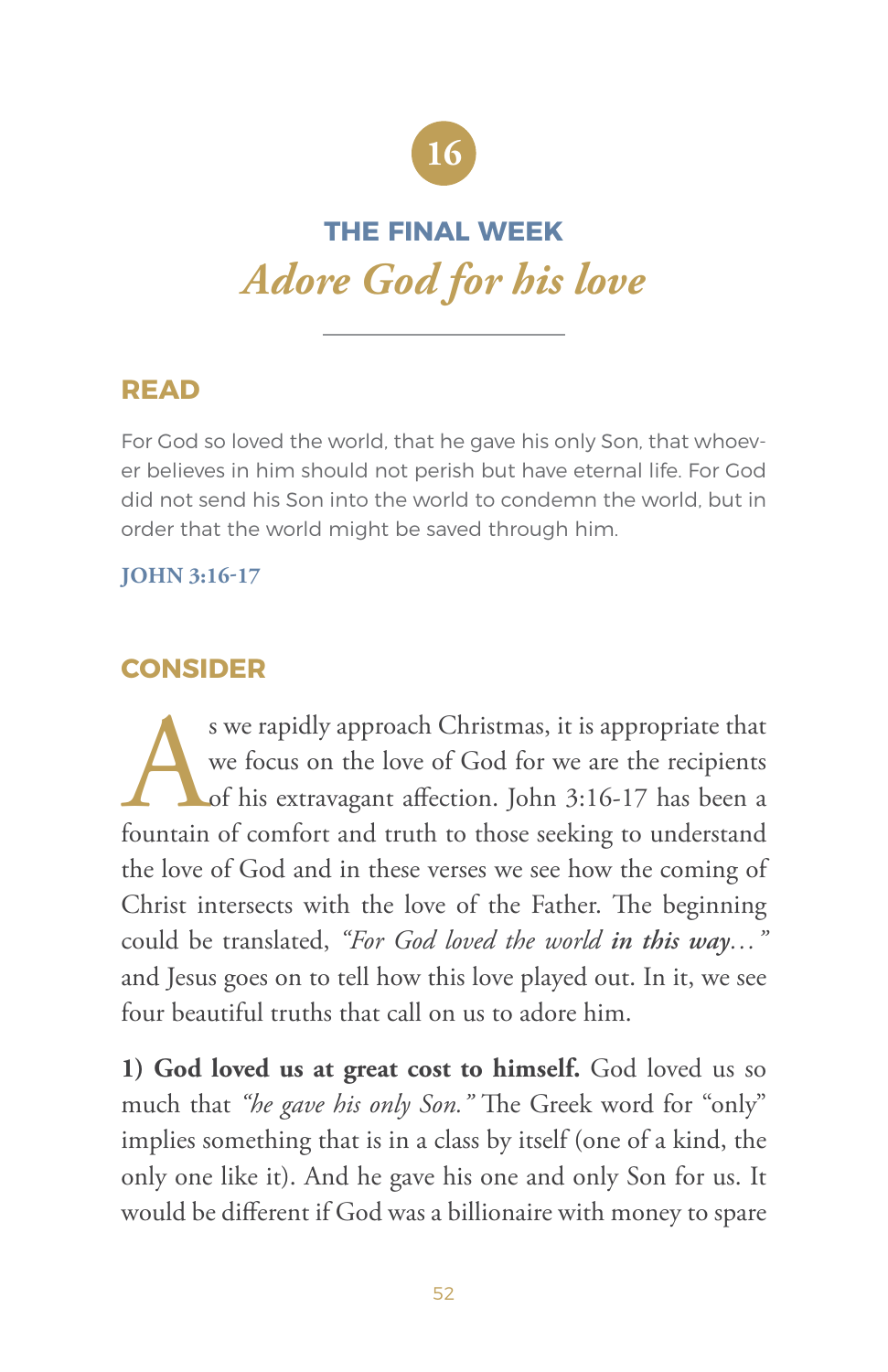and loved us simply out of his excess. But God's love came at great cost: his only, begotten Son.

**2) God loved us while we deserved judgement.** He gave his Son so that whoever *"believes in him should not perish."* This implies that destruction is what we deserve. If God hadn't stepped in, we would be lost and destined for wrath. But God chose to love us in the midst of our fallenness. He didn't love us because we deserved it. He manifested his love in that while we were still sinners, he sent his Son to die for us, in our place.

**3) God loved us by gifting us eternal life.** God could have saved us and made us his slaves and we would have rejoiced. But he didn't just save us from destruction; he saved us into eternal life. He didn't just pardon us; he adopted us as his children. Eternal, abundant life is now ours because God loves us.

**4) God loved us from his heart.** And notice verse 17. Jesus is emphasizing the purpose of God's love. God didn't send Jesus in order to provide salvation with little thought to how we might respond. No, God sent his Son so that those whom he loved *would be* saved through him. His heart was not set on condemning us; it was set on loving us.

It is hard to imagine this kind of love. It is impossible to fully understand the depth of the love with which God loved us in sending Christ to us. But we are called to respond to it. In the same way that a child may not understand the depth of their mother's love for them, they still enjoy that love and adore their mother because of it. Let us do the same. Come to Jesus. Reflect on the Father's love for you. How else can we respond to such love but by falling down in worship?

*Oh come, let us adore him.*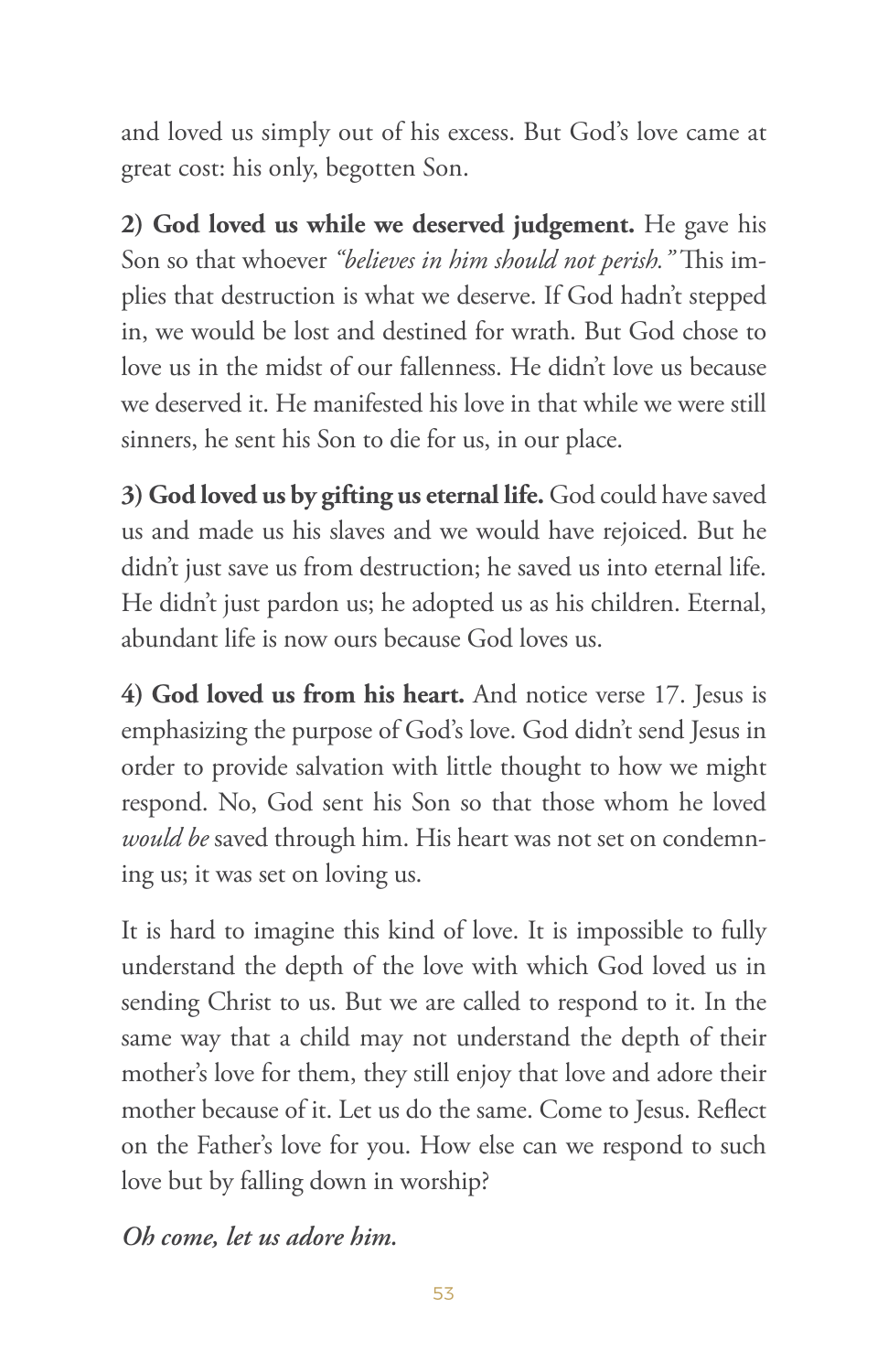### **PRAY**

*Heavenly Father,*

*I praise you for your extravagant love for me. I could never earn it or deserve it. It must be a gift of your grace. But I thank you for it. Thank you for not leaving me on my own to receive what my sins required. Thank you for sacrificing your Son for me. Help my mind to increase in its knowledge of the magnitude of your love for me. Help my heart to respond in adoration to your beauty. Help my life to be a pleasing reflection of your love to others. And may my song forever be to tell of your love for me.*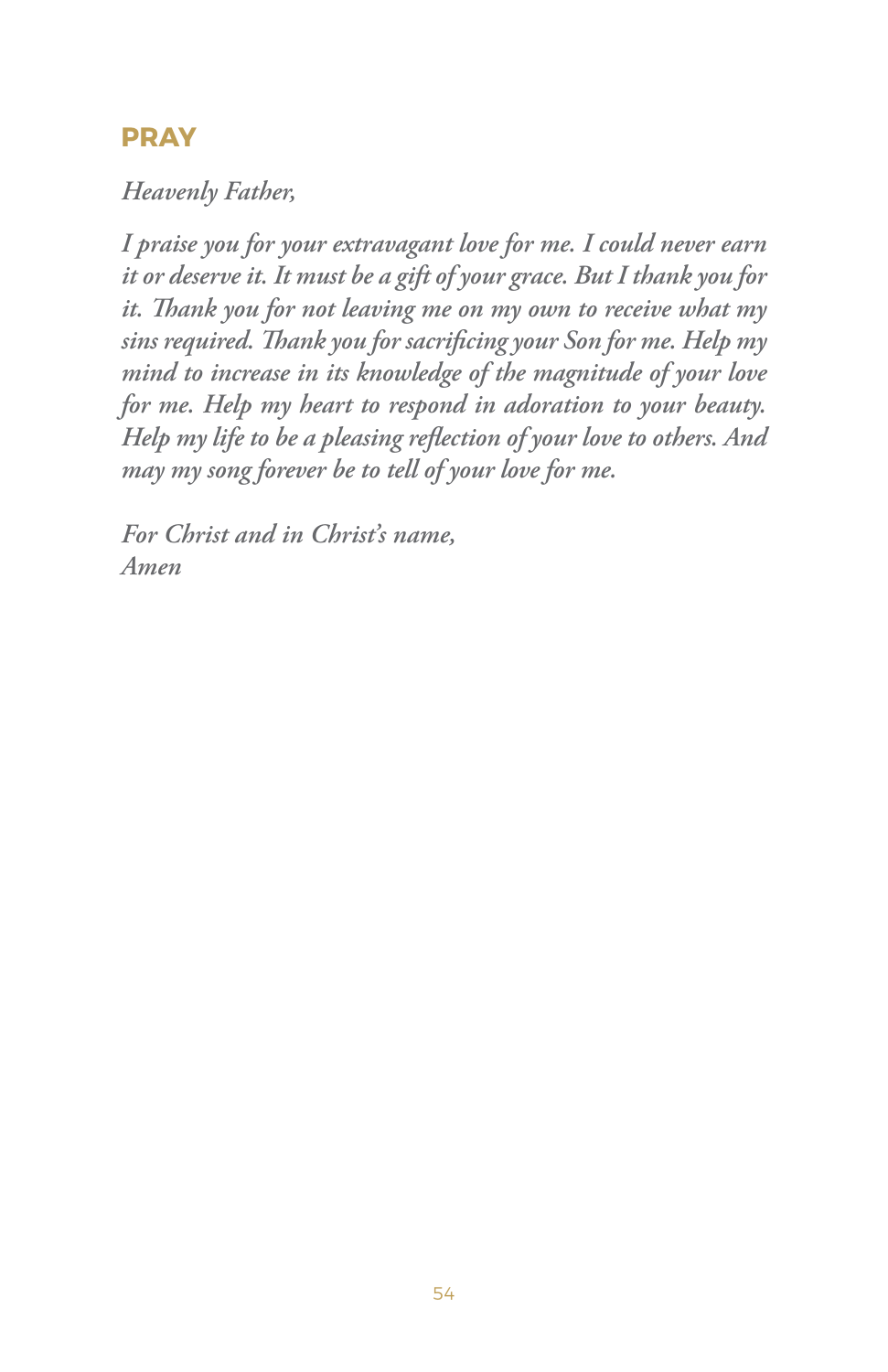

### **PSALM 132**

### *Adore God for his electing love*

### **READ**

13 For the LORD has chosen Zion; he has desired it for his dwelling place: 14 "This is my resting place forever; here I will dwell, for I have desired it."

**PSALM 132:13-14** *Read all of Psalm 132*

### **CONSIDER**

When we choose who we will marry, we make that<br>choice based on who that person is. When I pro-<br>posed to my wife, I felt so confident in my decision<br>because Felicia was so kind, compassionate, committed, faithful, choice based on who that person is. When I proposed to my wife, I felt so confident in my decision because Felicia was so kind, compassionate, committed, faithful, and worshipful. Everything about her was beautiful to me. It was easy to set my affections on her. This was a choice based on who she was. But the kind of love one has for a child is different. When we found out we were pregnant with our first, we were already in love with the little girl growing inside Felicia. We didn't know her at all but we loved her. Our love for our children was decided before we ever got to know them.

Psalm 132 reflects, in adoration, at the electing love of God for his people. He does not say, *"Remember us because we are so awesome."* He says, *"Remember us because you made a prom-*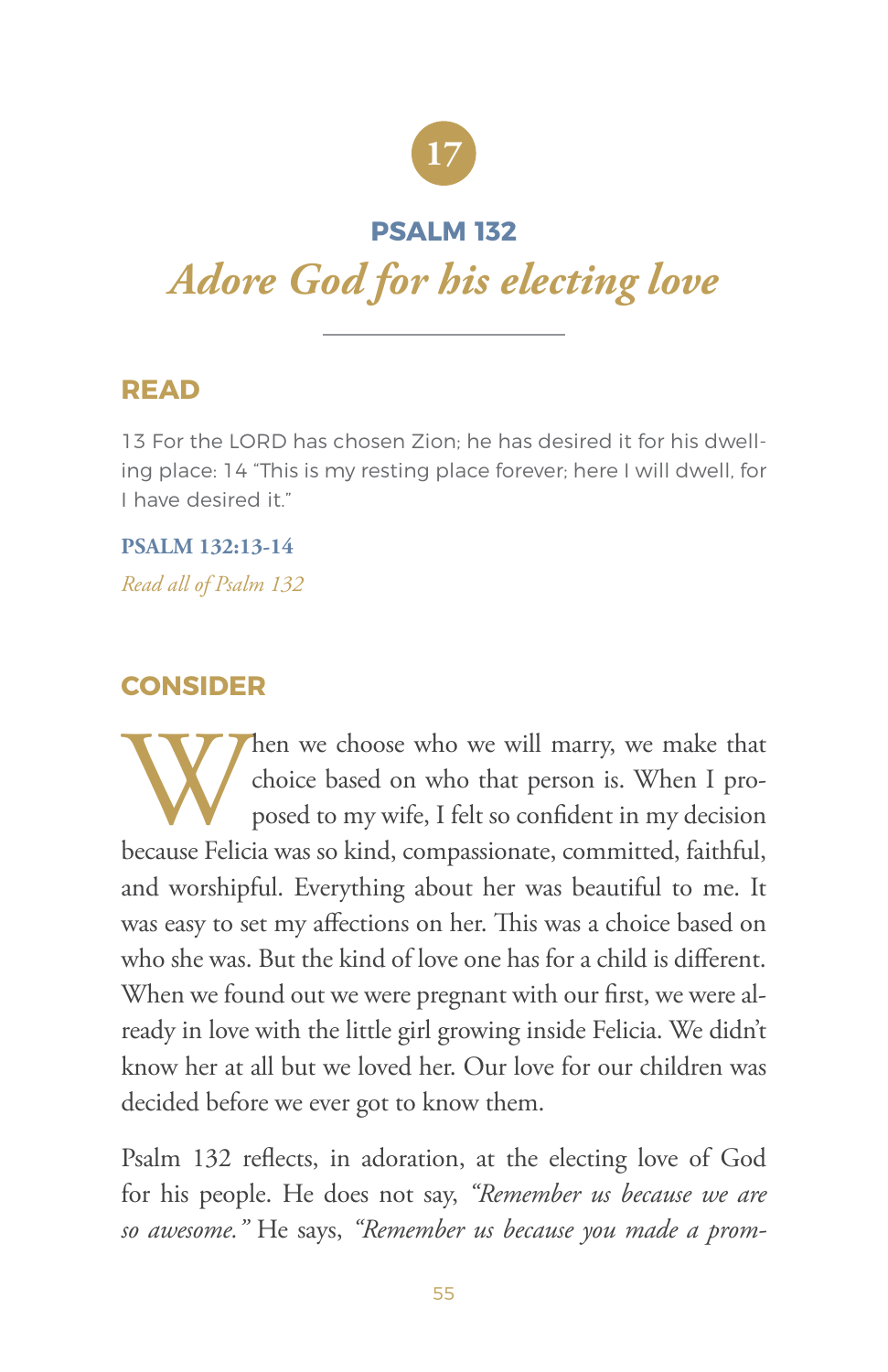*ise to your servant, David."* The psalmist rejoices in the character of God who chose to set his affections on David (132:11), make a promise that one of his sons would sit on his throne forever (132:11-12), and that his people would dwell with him forever (132:13-14). The abundance of blessing that accompanies this electing love is staggering. God will rest with his people (132:14), he will bless them with bountiful provision (132:15), his priests will be clothed with salvation (132:16), his saints will shout with joy (132:16), and their enemies will be put to shame (132:18). When God chooses to love someone, he is extravagant in that affection.

Every night, I look into my daughter's face and tell her, "Ada, I love you. Not because of anything you've done but just because you're mine." The reason I do this is because I want her to understand something of the love of God. When he chose us, it was not because we were so lovable. He has set his affections on us, not because of who we are, but because of who he is. He is a loving God.

The fullest expression of this electing love is found in Jesus' fulfillment of this psalm. He is the son who will sit on the throne (132:11-12). He is the horn that will sprout from David's line (132:17). He is the anointed one who will carry the light of God to the world (132:17). He is the one who will wear the crown of glory for all to see (132:18). All of the hopes and dreams of God's people would be realized in the most unexpected way imaginable. God himself would come down in the person of Jesus Christ, humble and lowly, to save his people and occupy his throne forever. What else can we do but adore God for his electing love?

*Oh come, let us adore him.*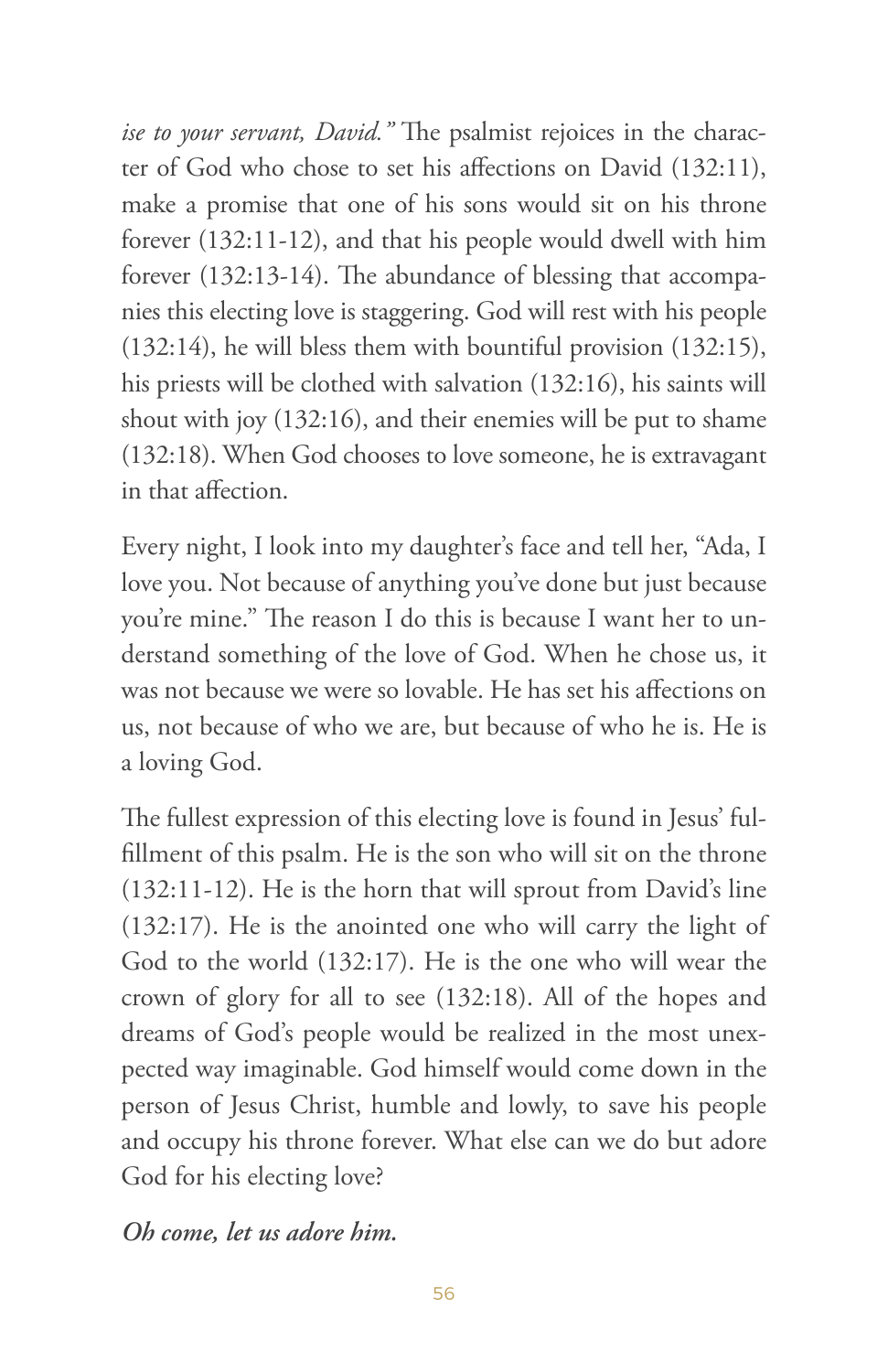### **PRAY**

*Heavenly Father,*

*If you had not chosen me, I most certainly would never have chosen you. My sin runs deep. But your love has saturated the darkness of my sin with your light. I praise you for who you are. You are a loving God. I praise you for what you've done. You have sent your Son to die for me. I praise you for what you will do. You will come make all things new. Lord, have my heart. May every fiber of my being live to adore you. You are worthy of nothing less.*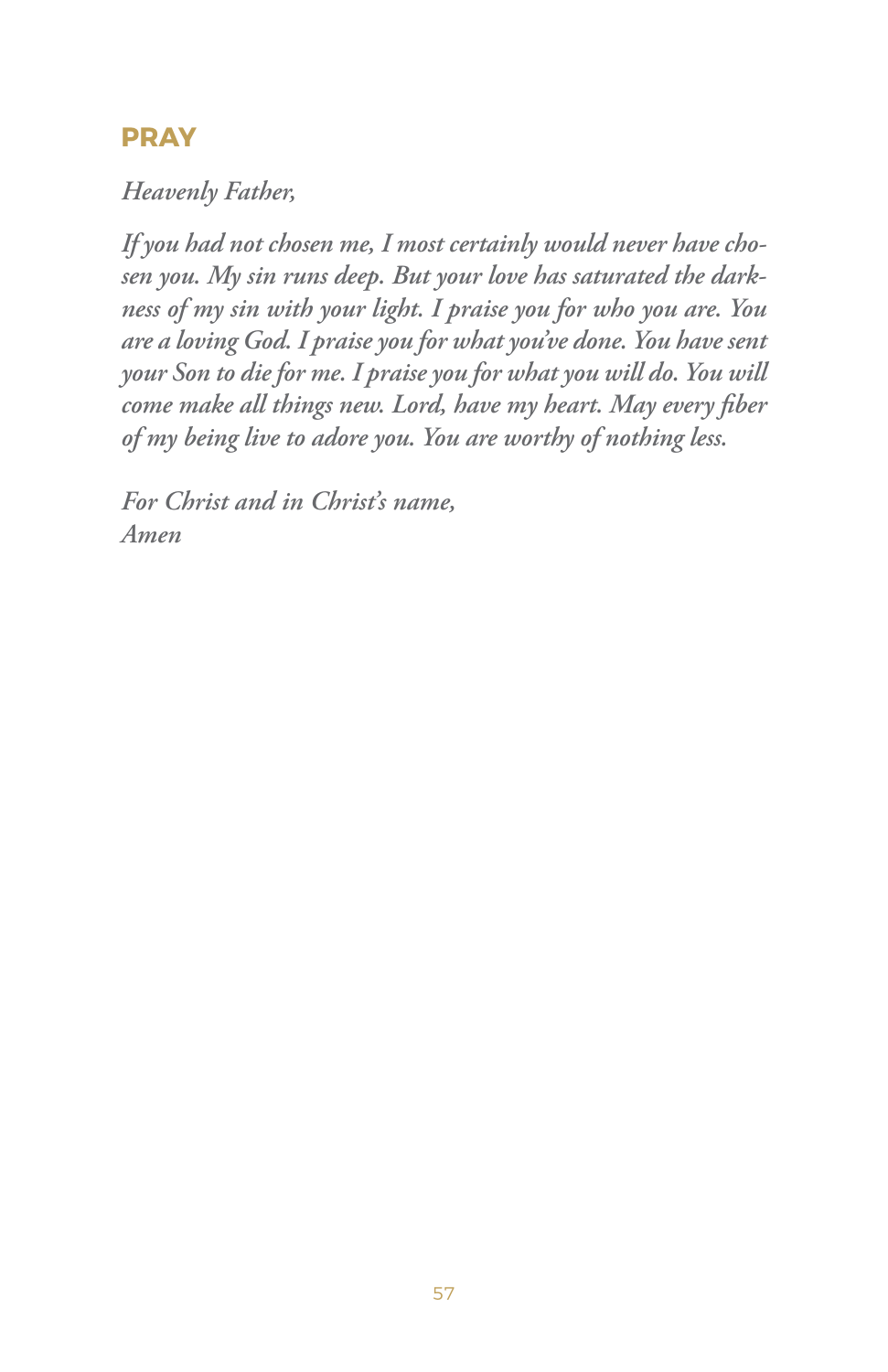## **18**

### **PSALM 133**

### *Adore God for bringing us into a family*

### **READ**

Behold, how good and pleasant it is when brothers dwell in unity!

**PSALM 133:1** *Read all of Psalm 133*

### **CONSIDER**

We all know the pain of being in an unhealthy environment. We know what it's like to be in a place where drama, gossip, complaining, and fighting are common. Unfortunately, many do not know what it's like ronment. We know what it's like to be in a place where drama, gossip, complaining, and fighting are common. Unfortunately, many do not know what it's like to live in a healthy community. Because of this, it can be tempting to withdraw. We can easily think that it would be better to *not* open up and commit ourselves to others if it means we can avoid getting hurt. But this is a lie. Isolation is just as damaging. We were made to be with others. We are made by a relational God to live in relationship with him and others. And when the family is healthy, there is an abundance of joy.

This is what Psalm 133 is rejoicing in. This is what the psalmist is adoring God for. He says, *"Behold, how good and pleasant it is when brothers dwell in unity!"* (133:1). There is something that feels right about intimacy and oneness. And it is pleasant. It is happy and enjoyable. The image implies intimate familial rela-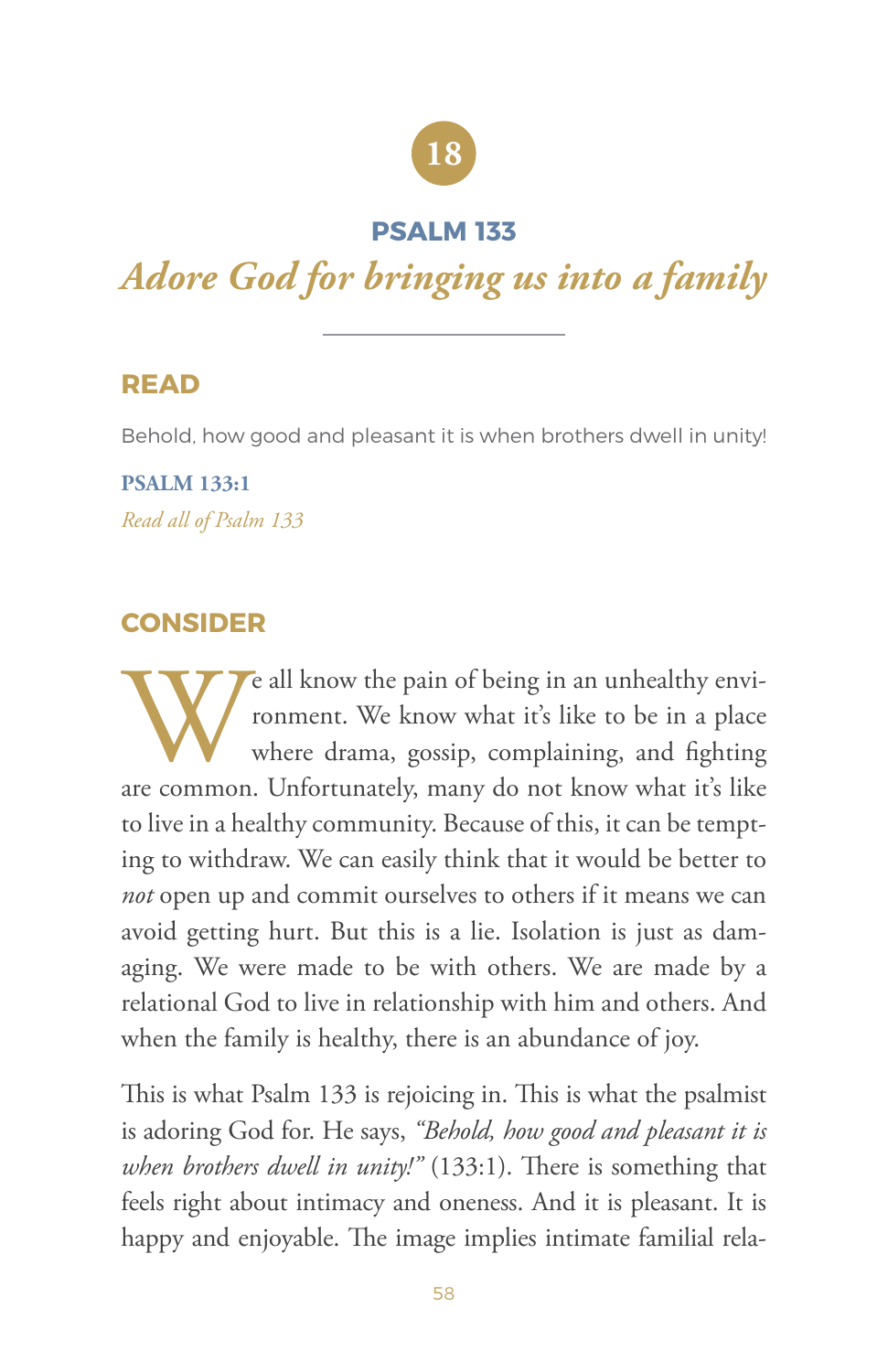tions (*"brothers"*) but he is referring to the people of God. This goodness and pleasure is experienced when the people *"dwell"*  as family, meaning they are together, living life with each other. And it's when they dwell in *"unity."* This word is not in the original language but is a faithful translation because the Hebrew implies a deep "togetherness" in the life-on-life experience. This isn't a fake unity. It is a unity in God and each other, keeping what is most important always in front of us.

The psalmist describes this experience with two metaphors: 1) oil running down Aaron's beard and 2) dew on the mountains of Zion. The first implies extravagant anointing *by* God. The second implies extravagant blessing *from* God. God is the source of joy and goodness. The reason for the depth of this experience is because this is where the *"LORD has commanded the blessing, life forevermore"* (133:3). God's sovereign blessing rests on the family he has created. It is experienced in the fullness of life for the fullness of time. Think about that. For those in Christ, we will always be a part of his family and will enjoy the fellowship of that family forever.

This is the picture we seek to mirror as closely as we can in this life. The reason we come and worship God together, the reason we press into our spiritual family, the reason we aim to do all the "one anothers" of scripture, is because we want to display and experience the blessing of God that he has poured out on us. We will one day know the beauty of perfect fellowship and in the meantime we strive for it, bearing with one another, forgiving one another, and loving one another.

Christmas is the beautiful reminder of what truly unites us. How could people from such different walks of life, cultural backgrounds, social positions, ambitions, and personalities all come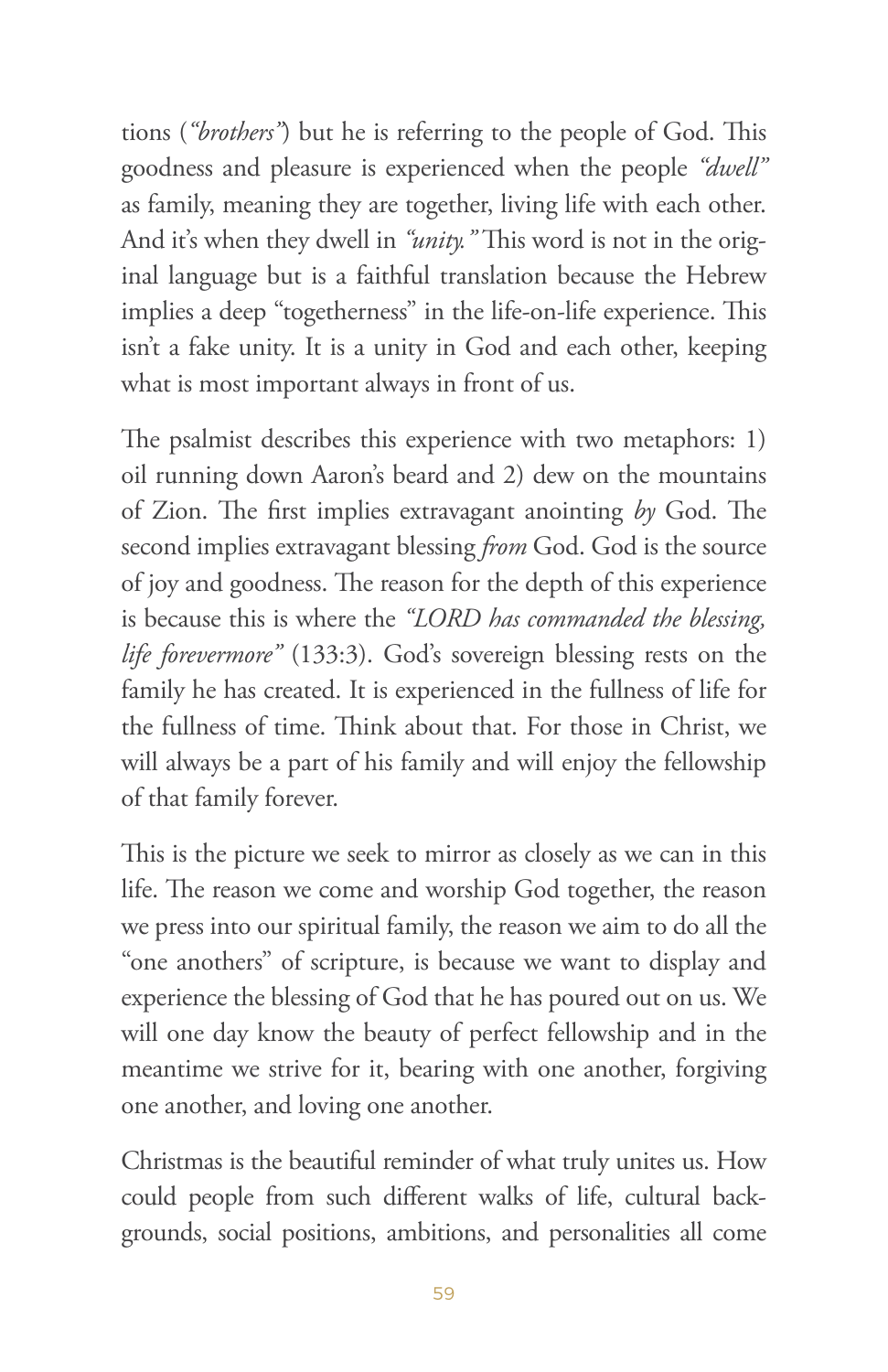together and be a family? Because Christ came down to die for our sins and raise us to new life in him. We share the most important thing in the world! The gospel is the only truth that can create such unity. In him, there is no longer Jew or Greek, male or female, slave or free. We are all one in Christ (Gal. 3:28). We all come to the same manger to worship the same baby. We all are headed to the same eternal home. We all participate in the same mission. One Spirit, one faith, one baptism. We are one. Christ prayed for this unity to be experienced by his people (John 17:21). When we come together, we come because of Christ and that is what unites us. It is beautiful. It is joyful. Adore your King for it!

*Oh come, let us adore him.*

### **PRAY**

*Heavenly Father,*

*Thank you for bringing me into your family. I am your child because someone was faithful to tell me the good news of Jesus Christ. Help me to love the spiritual family you have given me. Help me to be patient and kind, gentle and gracious, humble and caring. Help me to experience the joy of unity with your people. I look forward to when we will all worship you together in sinless perfection. Until then, may we display you well here on the earth.*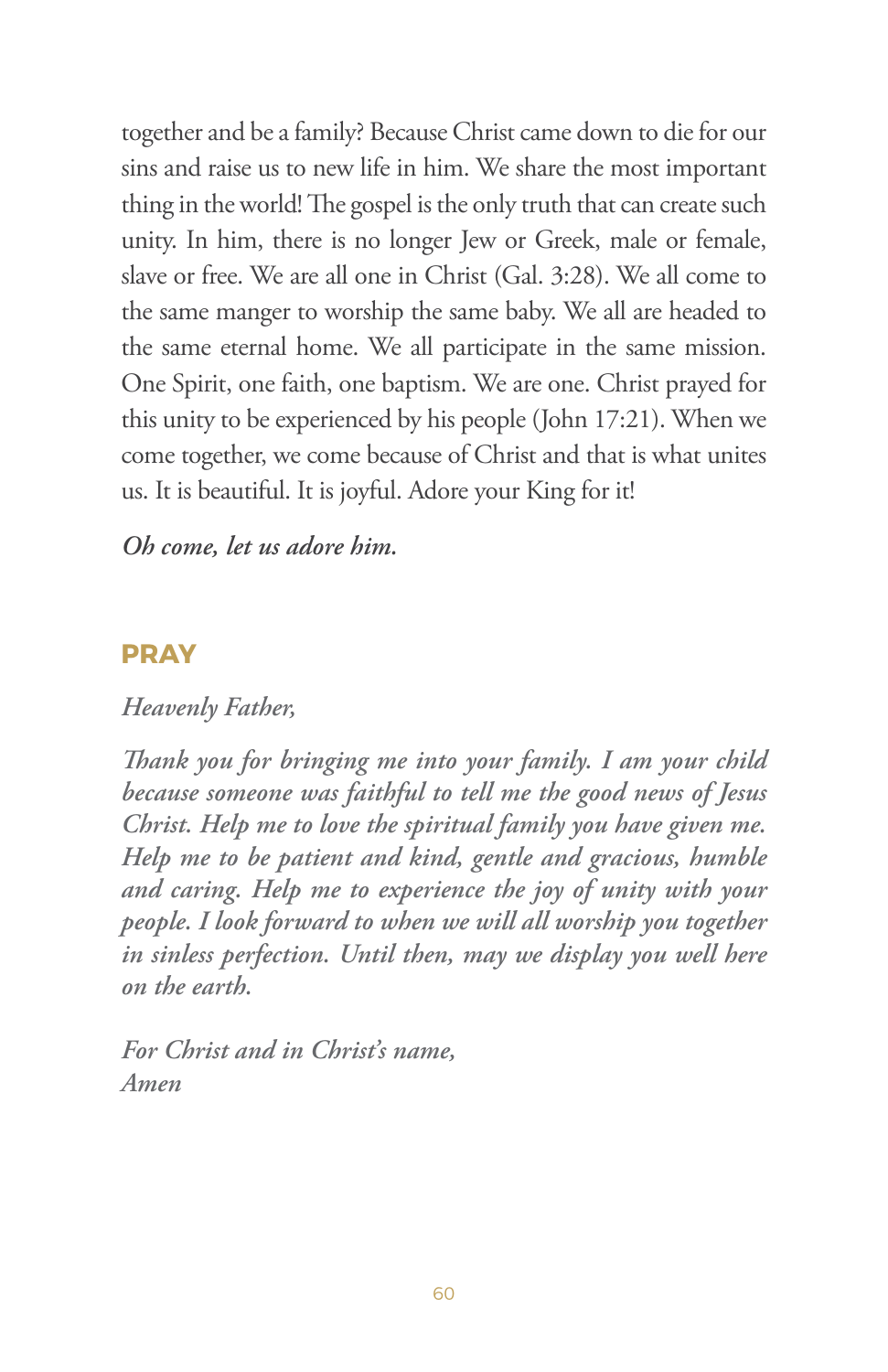

### **PSALM 134**

### *Adore God for he is worthy*

### **READ**

1 Come, bless the LORD, all you servants of the LORD, who stand by night in the house of the LORD! 2 Lift up your hands to the holy place and bless the LORD! 3 May the LORD bless you from Zion, he who made heaven and earth!

#### **PSALM 134**

### **CONSIDER**

We have reached the pinnacle of the Songs of Ascent. As the pilgrim ascends to the top of the holy mountain, as he walks into the temple of the Lord, as he comes to the end of his journey, all he can do is worship. cent. As the pilgrim ascends to the top of the holy mountain, as he walks into the temple of the Lord, as he comes to the end of his journey, all he can do is worship. This short psalm is the ultimate end of our very lives: to bless the Lord and call others to do the same.

The psalmist is so undone by the glory and beauty of God, he turns to God's people and calls them to worship. He says, *"Come, bless the Lord, all you servants of the Lord"* (134:1). He directs his attention to those who know God and serve him. His encouragement is simply this: come and worship. Come, bless the Lord! The priestly singers in the Mosaic law would worship him day and night in the house of the Lord (1 Chr. 9:33; 23:30). It seems that these are the servants the psalm is addressing. He calls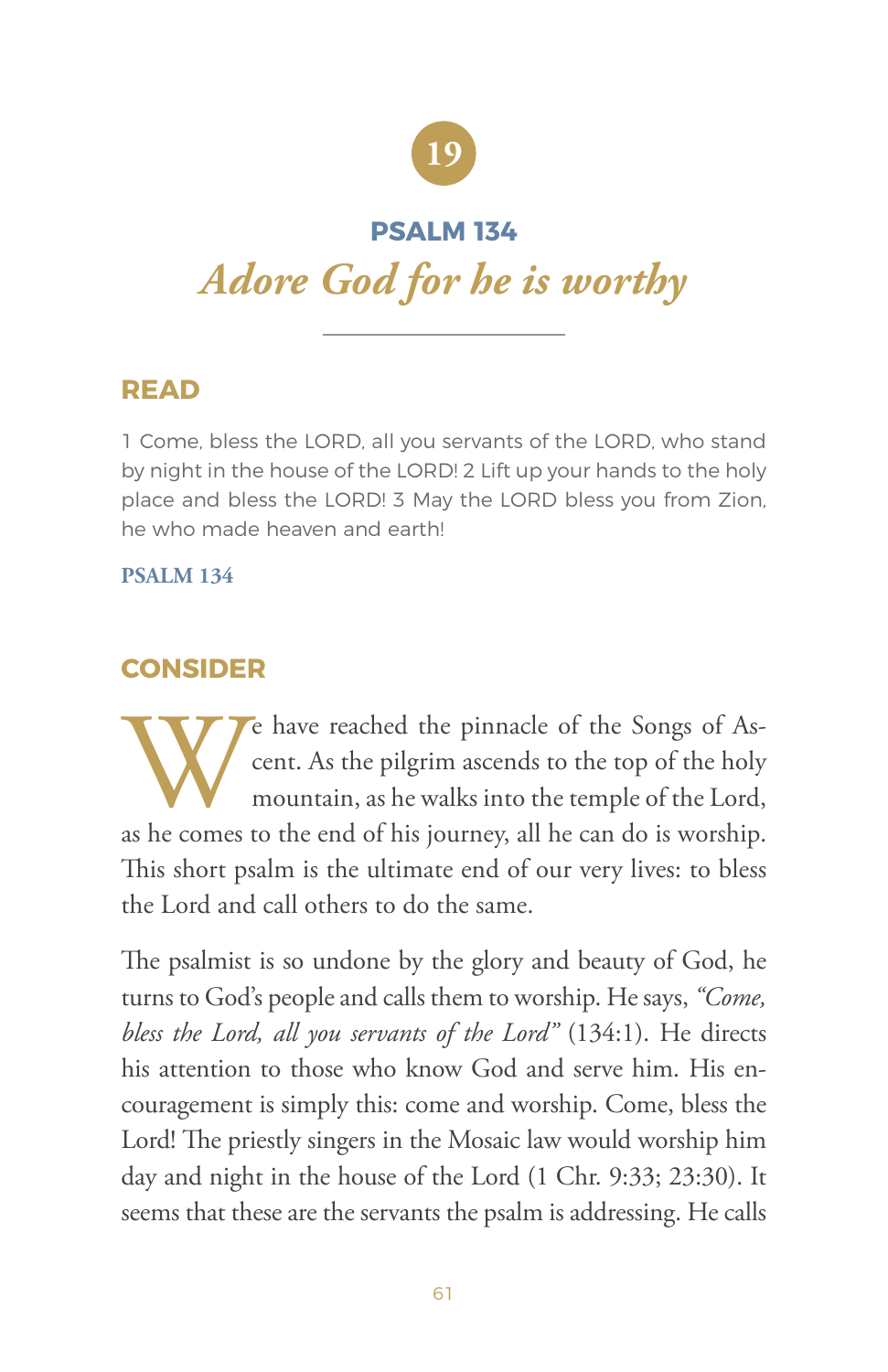them to lift their hands to the holy place (134:1). In other words, come and worship God in the splendor of his holiness. Worship where he has come to dwell, in his holy sanctuary.

The psalmist finishes his song with the reminder that God blesses his people. He wishes that the Lord would bless his servants with the same power that he made all of creation with  $(134:3)$ . This blessing comes from Zion, the holy mountain. This is yet another reason for the necessity of such continual and extravagant worship: God has continually and extravagantly blessed us and we are happy in him.

Truly, the coming of Jesus Christ is the fulfillment of this psalm. **First**, all Christians have been made priests to God and are his holy servants through the New Covenant in Christ's blood (1 Pet. 2:4-5). **Second**, Christ came as Immanuel (*God with us*) and God has made his dwelling with his people through Christ (Jn. 1:14). His presence is no longer confined to a physical temple. We are his temple through Christ! **Third**, Christ's mediation of a new covenant is the fulfillment of the picture that Zion presented (Heb. 12:22-24). The spiritual reality of these Old Testament pictures is eternal and pervasive. We no longer need to ascend a physical mountain. We live for a heavenly city, which has come down in Jesus Christ. **Fourth**, in Christ we have received the most extravagant of God's blessings. He has blessed us in Christ with every spiritual blessing in the heavenly places (Eph. 1:3). Truly, what the psalmist got a glimpse of, we now know in its fullness.

Lord, help us if we come to Christmas and find any joy without its ultimate source and goal in Jesus Christ. He is the reason why we sing. He is the reason we know the joy of God's blessing. Let every moment of happiness and rejoicing be a reminder that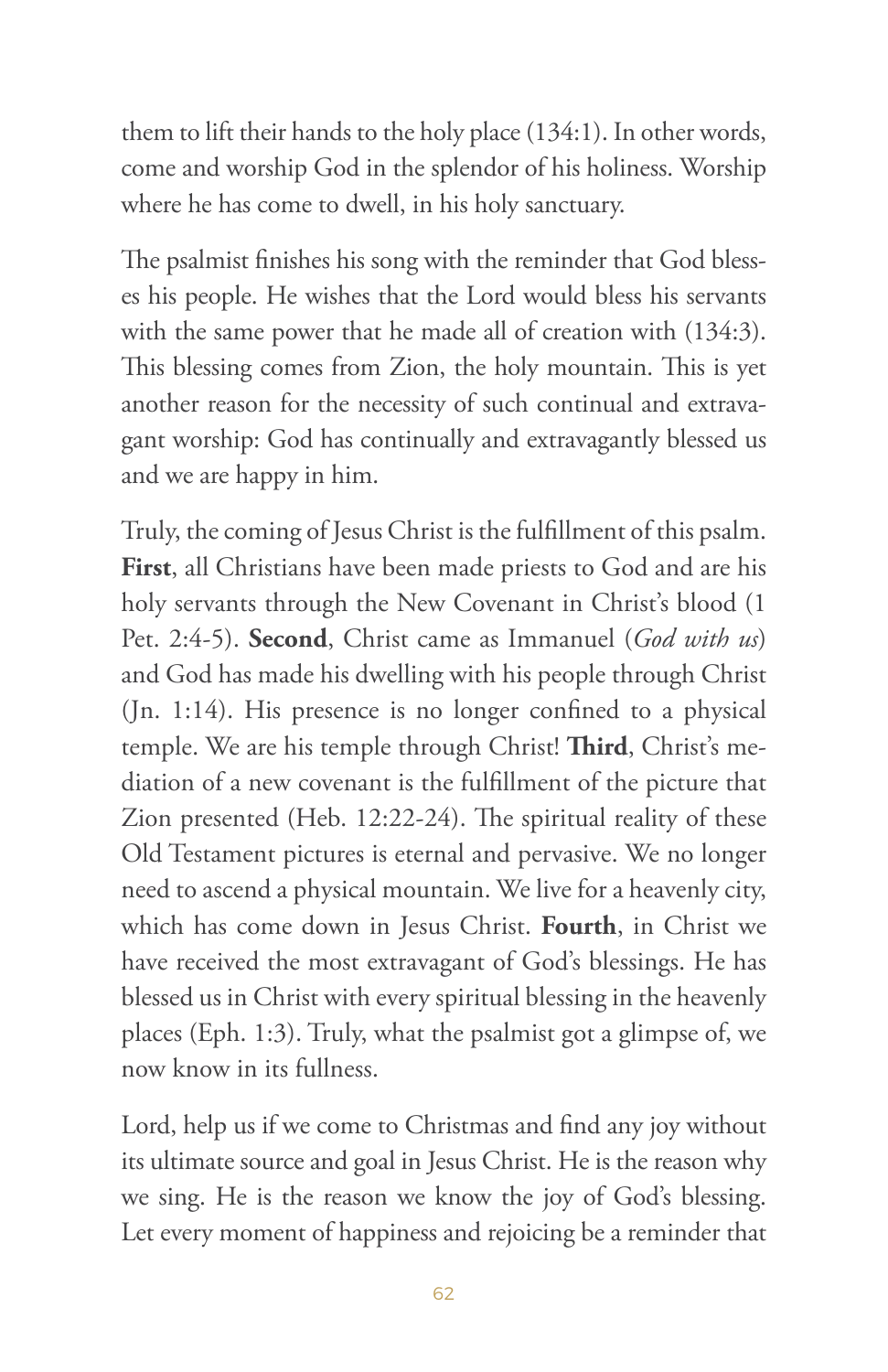Christ has come and, in his coming, he brought all of heaven's blessing with him. Come, bless the Lord! Adore your great God, for he is worthy of it.

*Oh come, let us adore him.* 

### **PRAY**

*Heavenly Father,*

*I praise you for your extravagant blessing toward me. I worship you for your unfathomable grace. I adore you for your steadfast love. Thank you for giving me a reason to rejoice. As happy as I may be at times, I am never happy enough. I have never once expressed joy that is worthy of the blessing you have given me. May this Christmas be one that comes closer to experiencing and expressing the true joy available to me in Christ. May not one moment be absent of your presence and your goodness. Help me adore you and only you.*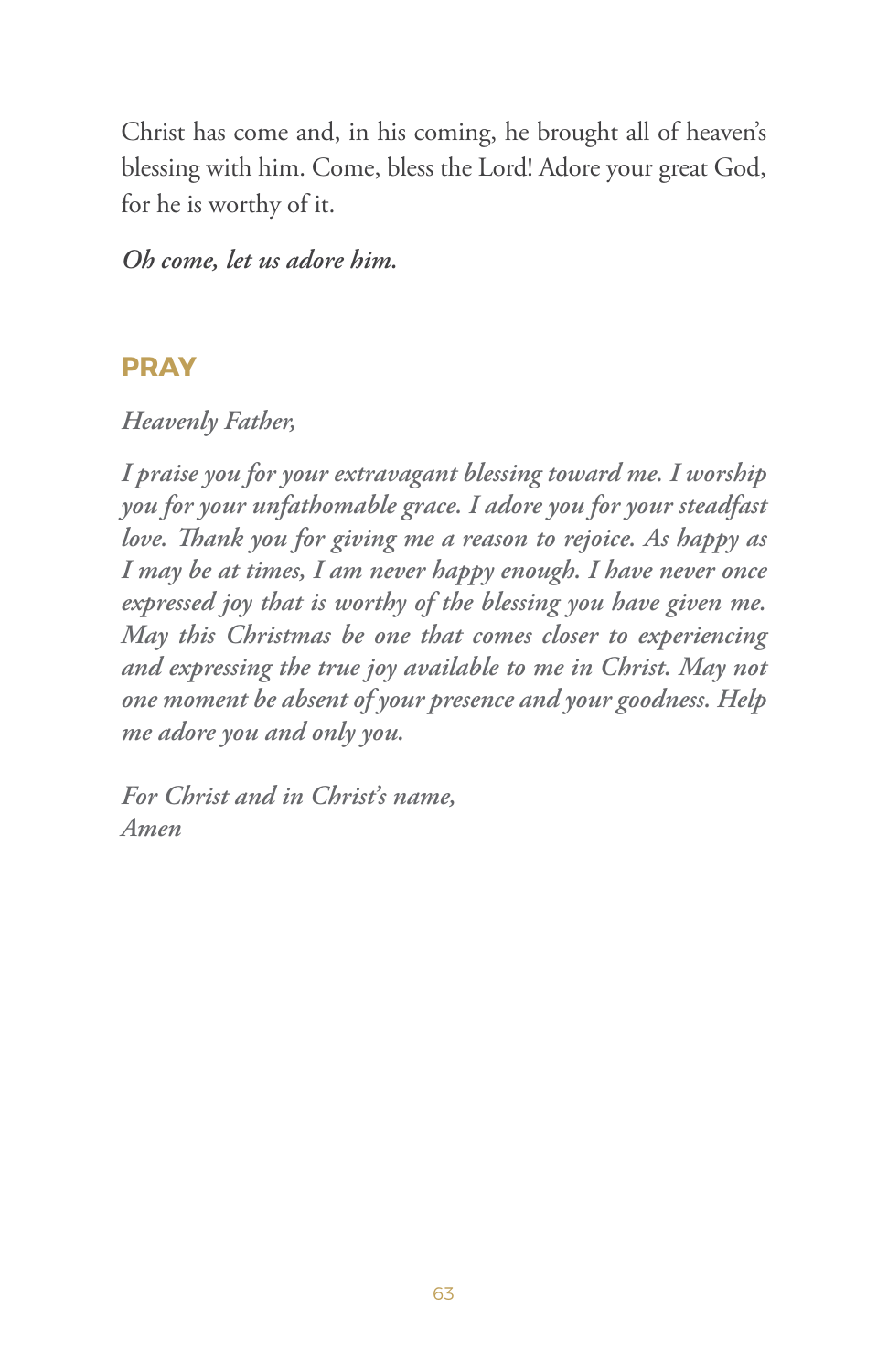

### **CHRISTMAS EVE**

### *Oh come, let us adore him*

### **CONSIDER**

In this holy night, we celebrate the greatest miracle to ever occur when God became man and dwelt among us. Nothing else matters if this is not true. Jesus, in his great love and mercy, humbled himself, took the form of a ever occur when God became man and dwelt among us. Nothing else matters if this is not true. Jesus, in his great love and mercy, humbled himself, took the form of a servant, appeared as a frail human baby, and displayed the very glory of God in his coming. What else can we do but simply come and adore him?

We join Christians throughout the world and through history and say to each other, *"Come, adore your King."* He has not kept his distance. He has not remained aloof. He has heard our cries. He has fulfilled his promises. He has come. Praise God! He has come.

*Oh come, let us adore him. Christ the Lord.* 

### **PRAY**

*O source of all good, What shall I render to you for the gift of gifts, your own dear Son?*

*Herein is wonder of wonders: he came below to raise me above, was born like me that I might become like him.*